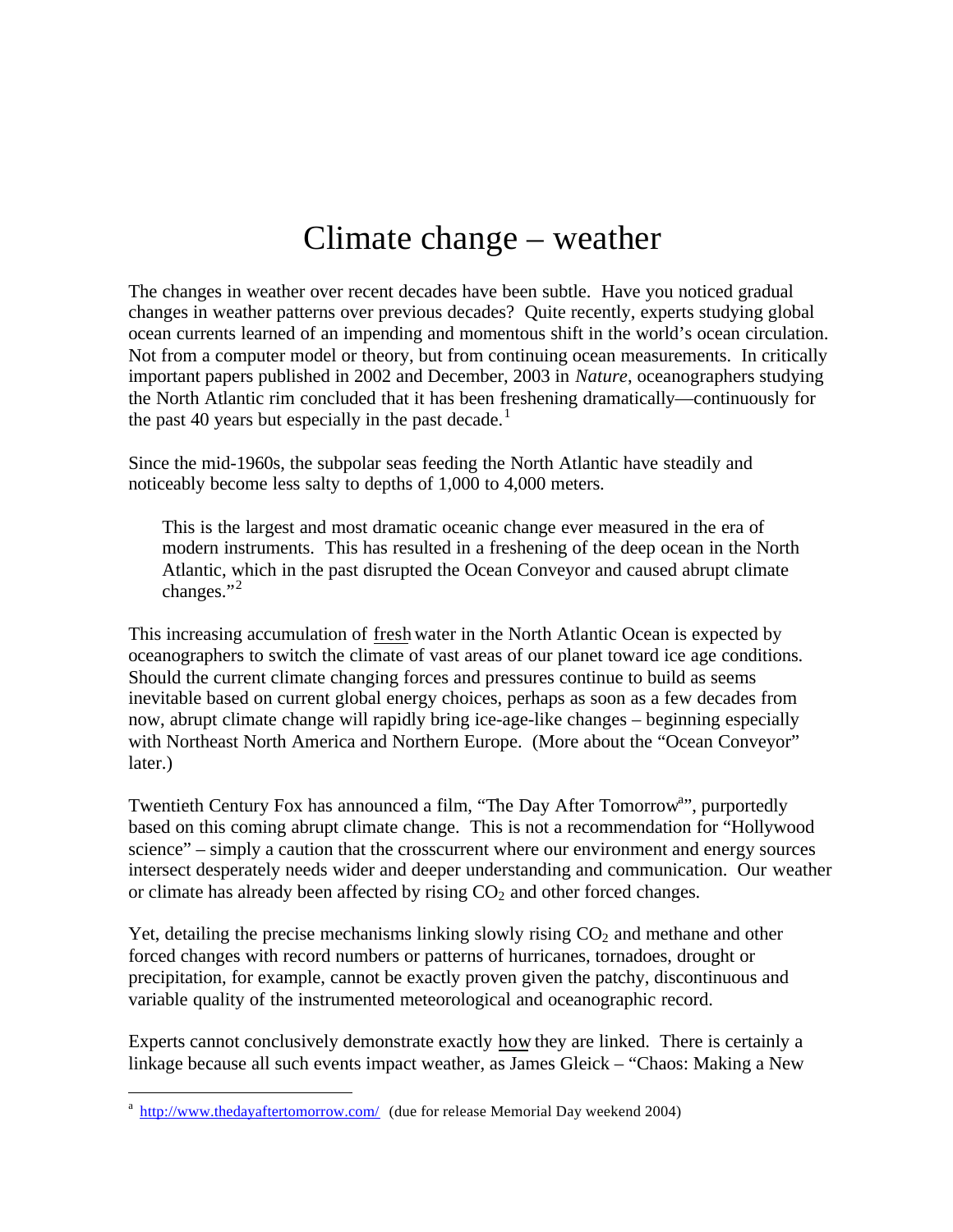Science" – (and others) have shown. The increase in number of reported tornadoes in the US over time, for example, would be one result of increasing population and better weather forecasting and reporting using improving radar technology.

With more people looking in more places with better instruments, more tornadoes will be seen. Even if atmospheric levels of  $CO<sub>2</sub>$  were stable, the improving technology used by more weather stations in recent decades would have shown increasing numbers of tornadoes over the poor technology they had installed fifty years ago. But atmospheric levels of  $CO<sub>2</sub>$  have not been stable.

The introduction of better radar, especially Doppler radar, by growing numbers of television weather forecasts greatly improved our ability to "see" these storms and warn people of their approach. This saved many lives. It also made more difficult the task of measuring and correlating the number of tornadoes striking the US annually with increasing  $CO<sub>2</sub>$ , methane and other forced changes.

Due to these continuing improvements in the technology of weather reporting, $3$  tracing the connection to climate change has been made extremely difficult. The insurance industry, for example, in a major study released February  $2001<sup>4</sup>$ , listed among the barriers restraining their involvement in the climate change issue:

- Scientific uncertainties regarding the science of climate change and unfounded claims (on both sides of the issue), often amplified by the media.
- The absence of in-house climate expertise to disentangle human-induced climate change from natural climate cycles compounded by demographic trends, disaster mitigation efforts, etc.
- **Peer pressure from major energy industries participating in organizations such as the** Global Climate Coalition (e.g. William O'Keefe, Chairman, is an executive with the American Petroleum Institute)

Clarifying the issue and growing impact of climate change is essential. Many industries, jobs and prices are being impacted by the environment and energy issues of climate change, although we will not soon untangle or completely understand all the mystery and endless complexities climatologists are confronted with. Some of those industries, notably the energy providers, are naturally defensive toward ill-conceived proposals that would unplug their current coal, oil, or gas-based businesses.

As doctors know, it is more important to save the patient than to perform research on him or her. Preventing injury and damage from tornadoes, for example, is more important than maintaining consistent weather reporting (using outmoded technologies). Finding the best response to this energy/environment challenge is the foundation of a no-regrets solution. Let's examine the growing evidence close to home first.

In the first 10 days of May, 2003, the US saw the worst outbreak of tornadoes since systematic record keeping began in 1950, as 412 twisters ripped across the Midwest. Tornadoes and related wind, lightning and floods killed  $45.5$  More than 300 homes and 35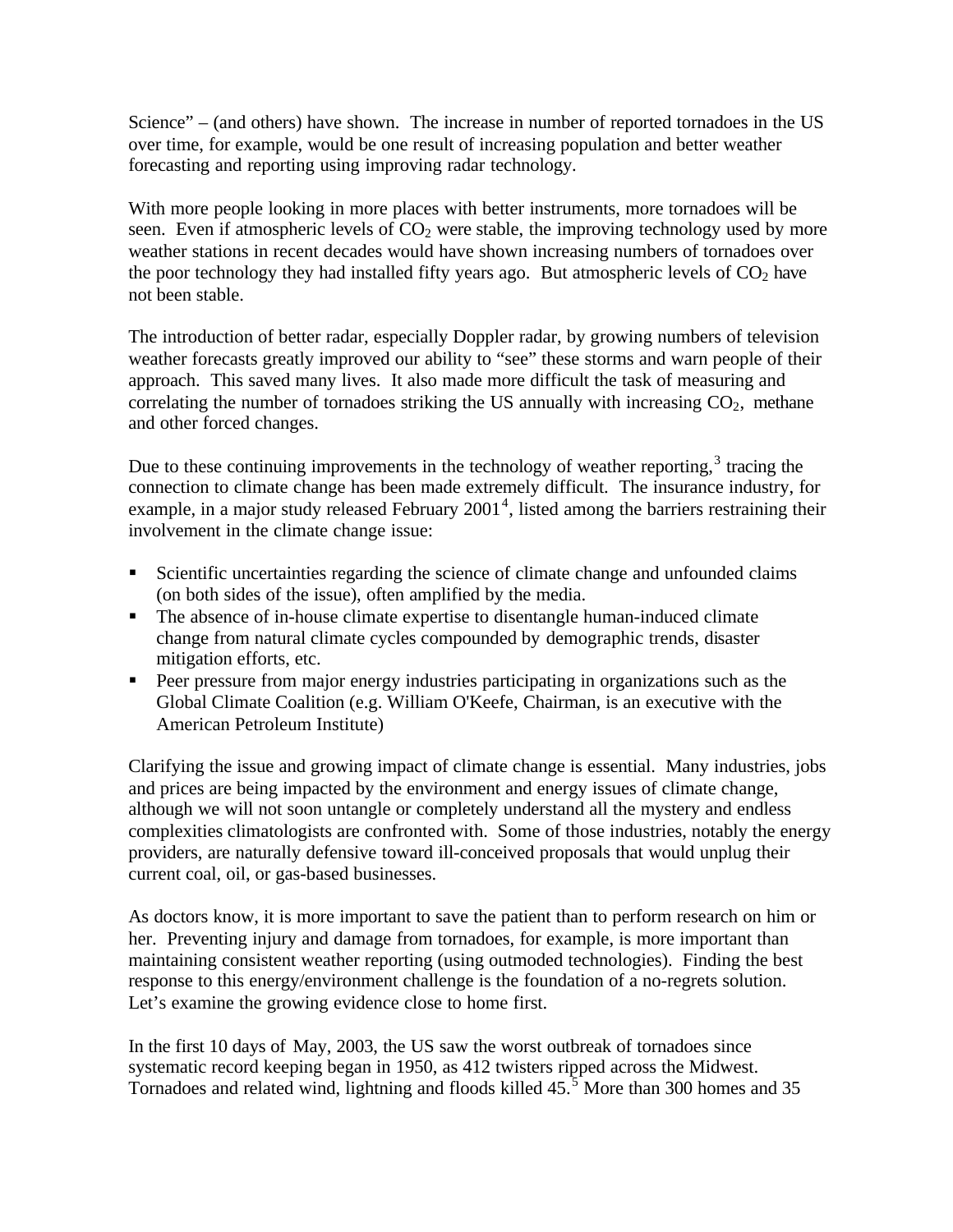businesses were destroyed in Oklahoma alone. Utility crews strung new power lines in an effort to restore electrical service to more than  $18,000$  homes and businesses.<sup>6</sup>

The previous record for any 10-day period was also in May, just four years earlier, 1999, when 171 tornadoes struck the nation from May 1 through May  $10.<sup>7</sup>$  (Historically, more tornadoes occur in May than any other month.) During the "Super Outbreak" of April 3-4, 1974, 147 tornadoes were reported in 13 states. Improving forecasts and warnings since 1974 saved many lives: For example, 307 people were killed by the 147 tornadoes of the Super Outbreak, but "only" 45 were killed by the 412 tornadoes of May, 2003.

We would ask those who argue that the increase in tornadoes was just a result of better observation - did our ability to observe and report tornadoes between 1999 and 2003 increase by 240% as the number of reported tornadoes did? Clearly not. Records such as this *when taken together with large numbers of other new records* are drawing sharply increased attention from world meteorological, oceanographic and geophysical assemblies.



Source: National Climatic Data Center, http://www.ncdc.noaa.gov/img/climate/research/2003/may/spctornadotally-pg.gif

Hurricanes watchers have also seen much increased activity. The last nine hurricane seasons (1995-2003) have been easily the most active nine consecutive hurricane seasons on records going back to 1886. In 2003, 16 named storms developed, counting December storms Odette and Peter - both formed after the traditional end of the hurricane season. This, again, is much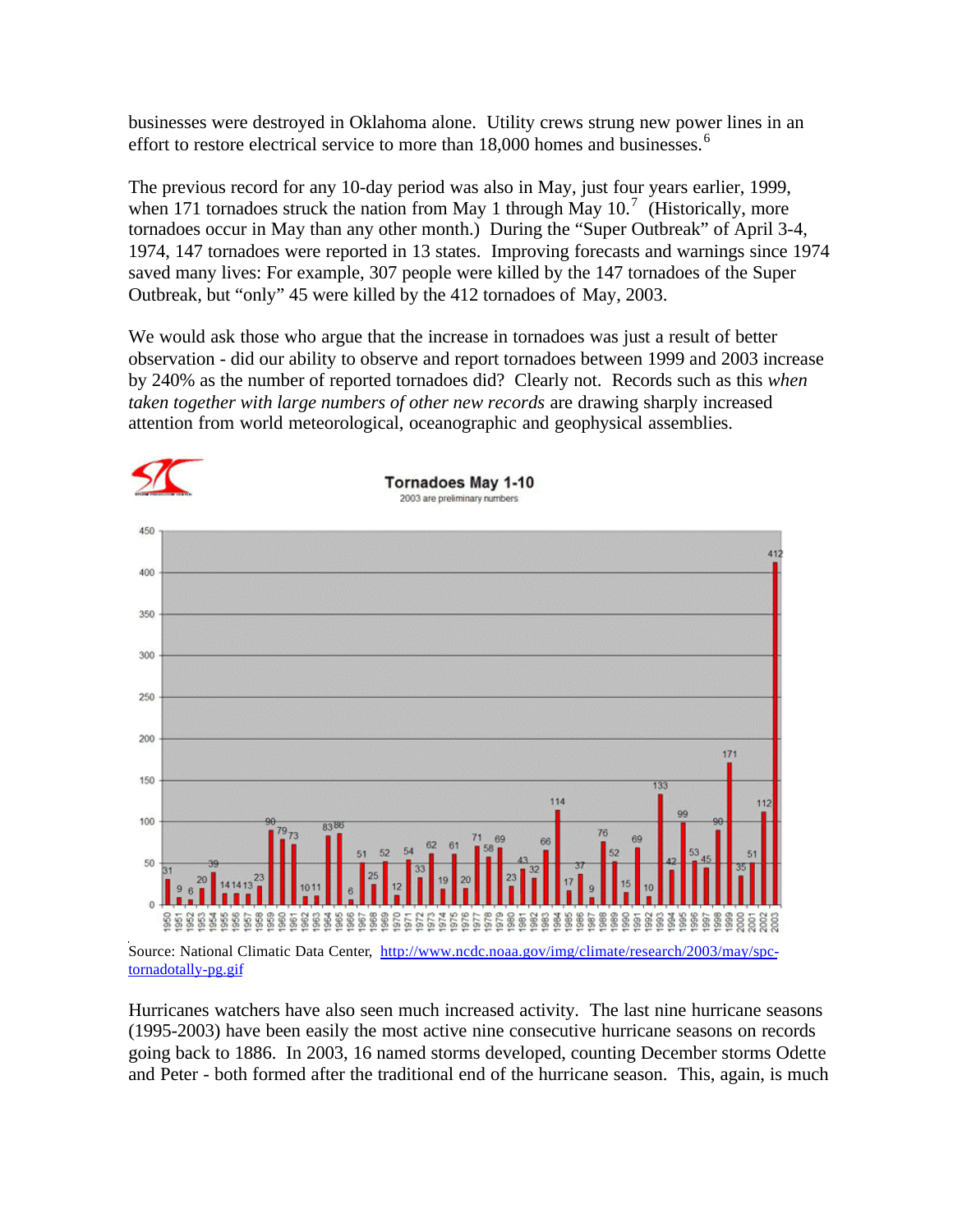above the 1944-1996 average of 9.8, and consistent with the strong increase in the annual number of tropical systems since the mid 1990s (The 1995-2003 average is 13.6).<sup>8</sup>

1887 was the only other year on record in which two named storms formed in December. Tropical Storm Ana, the first Atlantic storm on record in the month of April, formed approximately six weeks before the beginning of the season - April 21st. 2003 has became the longest tropical cyclone season since 1952 when the first tropical storm formed on February 2nd and the last one dissipated on October 28th.

And as with tornadoes, experts such as Professor William Gray's Tropical Storm forecasting unit at Colorado State University<sup>9</sup> do not yet see a way to precisely or directly correlate increased man-made greenhouse gases such as  $CO<sub>2</sub>$  and this increase in Atlantic hurricane activity. This is not surprising, given the difficulty in linking the source of favorable hurricane conditions such as warm sea surface temperatures and low wind shear<sup>10</sup> with increasing hurricane activity. This also does not mean that we, - the U.S., and other technologically developed nations - should ignore these issues or sanction unproductive projects and directions.

Floods, droughts, hurricanes and typhoons, diseases and pests extending their range, methane hydrates, and the great impending change in ocean circulation – subtle changes in these to date are like things that go "bump" in the night, things that may cause us to assume, "Oh, it's just the refrigerator or the heating vent creaking; a squirrel in the attic or the house settling. And it usually is. Sometimes, however, we are surprised - like the lady in Newfoundland who first realized her new problems when her dog jumped off the bed one morning and she heard a splash!

We have all been surprised by events which ignored our preconceived assumptions and expectations. "Magicians" employ our habit of convenience to create illusion. I took my children to see a favorite illusionist, David Copperfield. Before the show I pointed out to them a very thin black string five feet over their heads – well out of reach and nearly invisible. I explained to them that David would probably use that thread, and others, in his show perhaps to pull some things over our head.

Later during the show "ghostly" spirits? (handkerchiefs) zoomed from the stage over their heads drawn by those same threads. David had courteously allowed a few tiny threads of his excellent production to be visible near enough for sharp-eyed folks to "heroically" point them out to our friends and families. This chapter will examine some climate, weather and other threads of data that God has generously provided for us to discover, which provide some clues to "surprising changes" in our weather that we will witness in the years to come.

In chapter one we saw, for example, that some crops will increase in production, even while most decline in nutrition and digestibility, such as wheat and rice. These changes are being "forced" in our fields and forests by the increasing  $CO<sub>2</sub>$  in our atmosphere. We can now identify some other "forced" climate changes taking place in our weather and some of the escalating climate effects for the near future, most especially "abrupt climate change".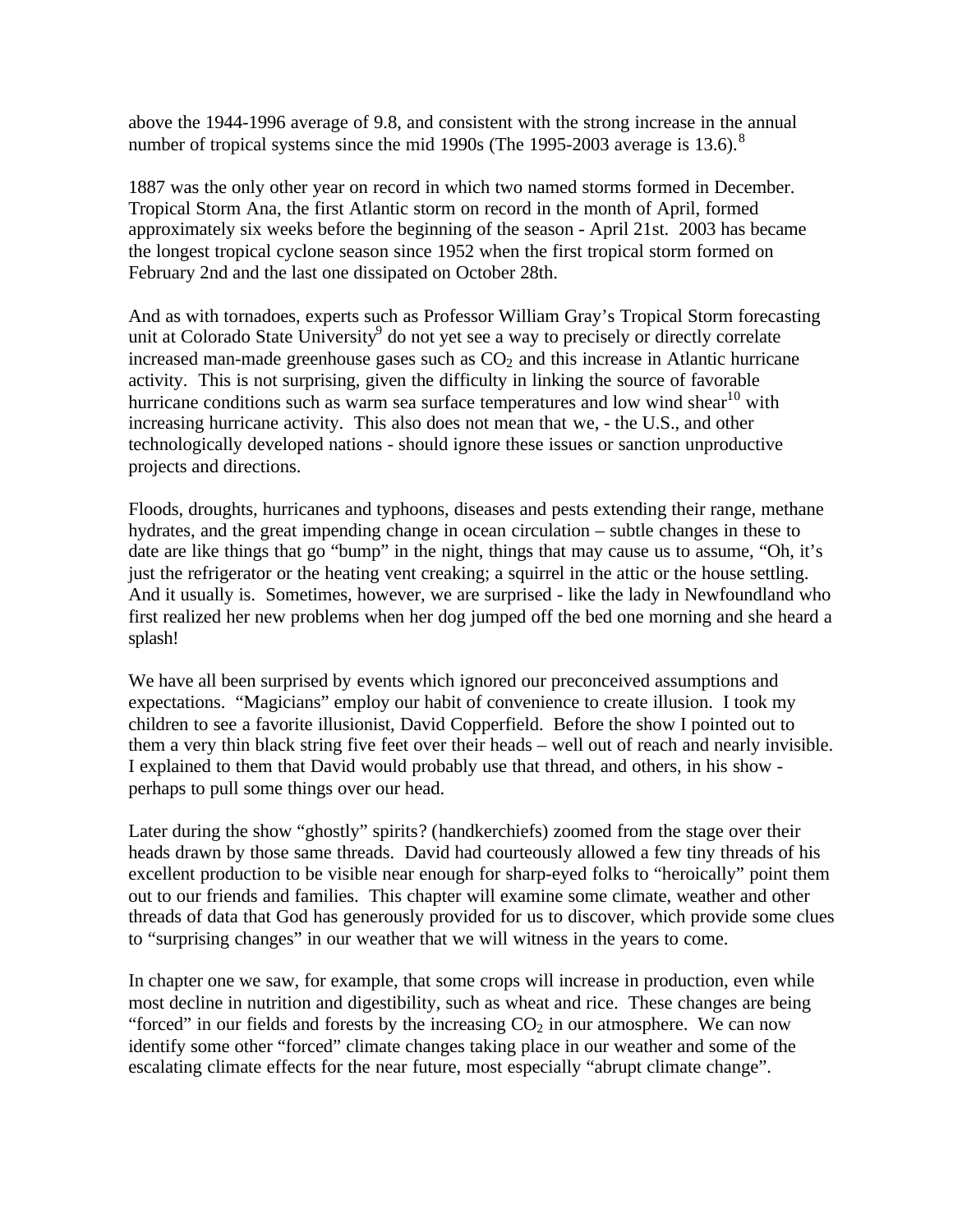Abrupt climate change occurs when the climate system is forced across some threshold, triggering new regional climates, or new average annual weather patterns. These changes will be and are being noticed as new records in heat or cold, rain, snow or drought, and cyclone numbers, intensity and destructiveness.

Globally, the 1990s was the warmest decade and 1998 the warmest year in the instrumented record - since 1861 - even though a major volcanic eruption, Mount Pinatubo, cooled the globe by about  $1 \text{ }^{\circ}F$  (0.5  $\text{ }^{\circ}C$ ) from June 1991 through 1993. It injected nearly 20 million tons of bright sulfur dioxide clouds into the stratosphere, reflecting sunlight, and cooling the Earth below.<sup>a</sup> The ten warmest years on record have all occurred since 1990. The record warming continues, with 2002 being the new second warmest year.

This climate change is not uniform. In fact, it can be misleading to say our planet is experiencing "global warming"; because the effects we are experiencing and expect to experience are uneven and diverse. The northern hemisphere has warned more than the southern. Has the northern hemisphere warmed more because most fossil fuel burning occurs in the industrial northern hemisphere? Or because the Southern Ocean mixes with other oceans more effectively than the Northern Ocean, or Arctic, does?

The Northern Ocean, by comparison, is almost encircled by land masses - Asia, Europe, North America, Iceland and Greenland. Since 1958, temperatures over North America have experienced the highest regional warming, increasing by 1.06 degrees C per decade.<sup>11 12</sup> The vast elevation of central Greenland, however,  $-$  away from the coast  $-$  has *cooled*<sup>13</sup> just slightly, by 0.09 degree C per decade, so a better term is climate change. This is not due to volcanoes. Satellite measurements of volcanic heat output show that in 2001, the amount of heat energy produced by volcanoes was 1000 times less than the energy consumed by the United States.<sup>14</sup>

Many climate experts are striving to regionalize and integrate their models using new data sources such as the World Ocean Circulation Experiment, the most massive and ambitious oceanographic experiment ever undertaken. In WOCE nearly thirty nations combined global satellite observations with conventional in-situ physical and chemical observations throughout the world's oceans. While this approach may neglect phytoplankton, zooplankton, and copepods<sup>b</sup>, notably, it does permit scientists to improve our understanding of ocean dynamics, which has long been the weaker half of the intertwined ocean and atmosphere components of Earth's climate system.

 $\overline{a}$ 

a<br>On June 15, 1991, Pinatubo's cataclysmic eruption ejected more than 1 cubic mile (5 cubic kilometers) of ash. The 20<sup>th</sup><br>century's second-largest volcanic eruption produced many high-speed avalanches of hot ash and gas, cloud of volcanic ash hundreds of miles across and 22 miles (35 kilometers) high. A coincidentally occurring typhoon blew ash in all directions, fascinating weather watchers. Volcanic ash and pumice lapilli (frothy pebbles) blanketed the Philippine<br>countryside, covering even elevated houses. Fine ash fell as far away as the Indian Ocean, as the a

<sup>&</sup>lt;sup>b</sup> "The copepods are the largest and most diversified group of crustaceans. Including over 14,000 species, 2,300 genera and 210 families, a surely underestimated number. inhabiting sea and continental waters, or living in symbiotic relationships with other organisms. They are considered the most plentiful multicellular group on the Earth, outnumbering even the insects, which include more species, but fewer individuals! Copepods are the dominant forms of marine plankton. http://copepods.interfree.it/intro.htm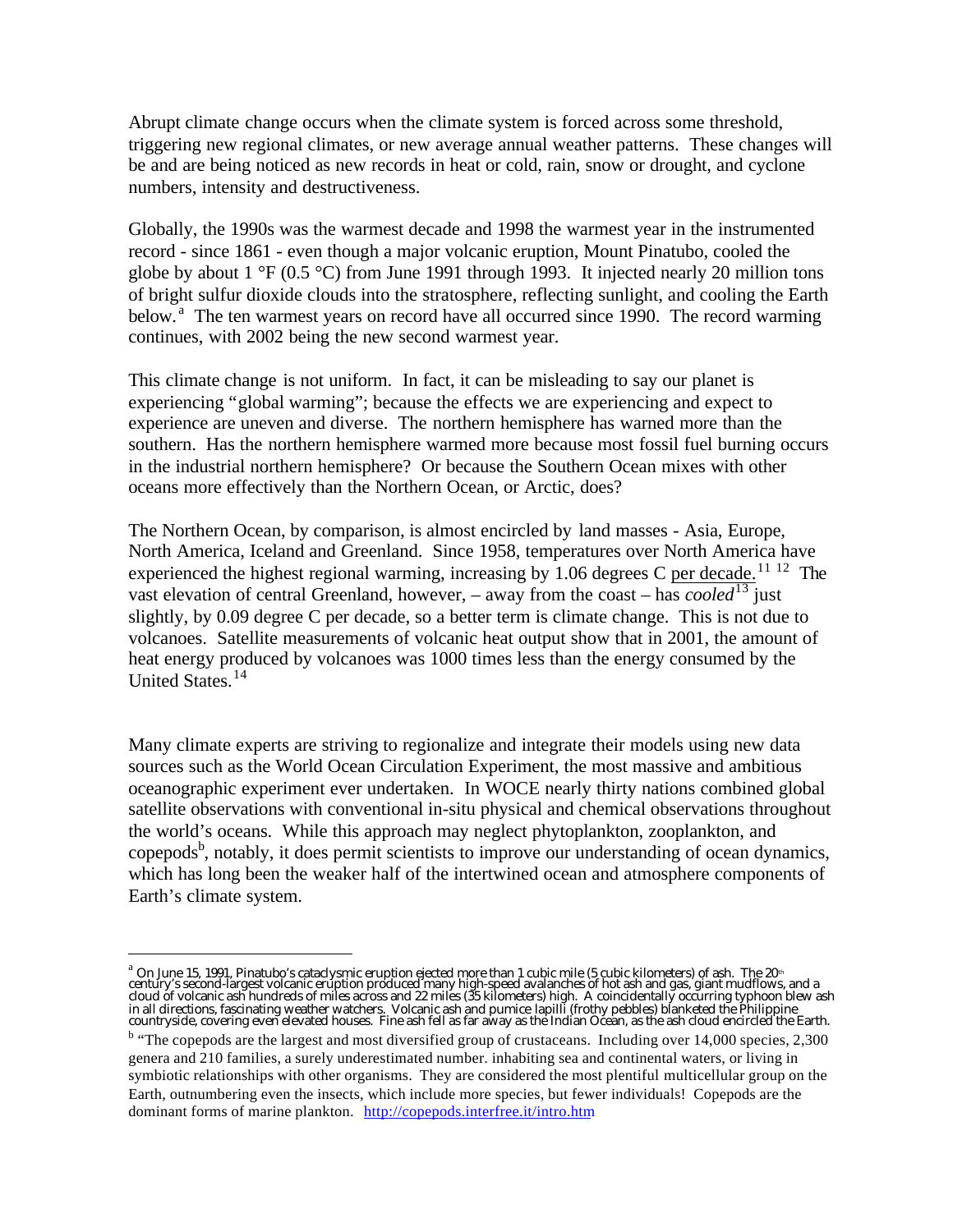In the several studies we reviewed in the last chapter, an important technique called FACE enabled many researchers to better understand the effect of doubled  $CO<sub>2</sub>$  on plants raised in test plots and on animals grazing on those plants. Directly comparing plants grown in ambient or doubled  $CO<sub>2</sub>$  provided researchers sharp insight into the world we are moving toward with higher  $CO<sub>2</sub>$  levels in the atmosphere. That powerful technique can, unfortunately for our understanding, hardly be applied to the oceans.

Land dwellers often forget that 71% of Earth's surface is ocean. By far the largest amount of Earth's heat is carried in her immense ocean currents. They capture and carry eleven hundred times the warmth of Earth's atmosphere. A simple illustration might be that the heat in the atmosphere compares to the heat in the ocean currents like a flea on a dog. The flea is like the weather we feel, but where the flea (atmosphere) goes is really determined by the dog(ocean currents). If you wish to know this week's weather look at the atmosphere (or the flea). If you wish to understand next year's weather look at the ocean currents (the dog).

Equatorial areas of the Earth, such as central Africa or the vast Pacific, receive disproportionately more of the sun's heat than temperate areas, since they face the sun directly, instead of at an angle. This, of course, is why polar areas are so cold. The oceans store and circulate all the energy they receive from the sun in great currents, moderating the Earth's weather. London, for example, has warmer winters and cooler summers than New York even though it is 746 miles (1200 km) farther north.

London's warmth is due to the influence of the ocean current we know as the Gulf Stream, which is a local piece of the larger "Great Ocean Conveyor" (GOC) system of global ocean currents. The ocean's currents are like a giant heating and air conditioning system slowly moving vast quantities of water around the globe, mitigating and tempering our weather. The ocean's influence and interaction with the atmosphere drives our global climate and weather. We will begin our story with the vast Pacific Ocean and that additional heat.

You have heard weather forecasters discuss the influence of El Niño (EN) ("the little Boy") – which is a warming of the surface water layers in the eastern and central equatorial Pacific Ocean and a weakening of the trade winds. Peruvian fishermen, who first noticed this phenomenon, named it for the Christ child because it typically appeared on Christmas day.

El Niño events occur irregularly about once every 3-5 years and last 12-18 months. During El Niño, unusually high atmospheric sea level pressures develop in the western tropical Pacific and Indian Ocean regions, and unusually low sea level pressures develop in the southeastern tropical Pacific. By contrast, a period when the equatorial Pacific is abnormally cold is called La Niña ("the little Girl"). This vast alternately cycling planetary "heat pump" we term the Southern Oscillation (SO) - or more often, ENSO.<sup>15</sup>

During El Niño the eastward displacement of the atmospheric heat source overlaying the warmest water results in huge changes in the global atmospheric circulation, which in turn force changes in weather in regions far removed from the tropical Pacific. This is the best known and most studied example of how ocean currents impact atmospheric circulation. The illustration below,  $^{16}$  is a simplified drawing of the world's ocean circulation.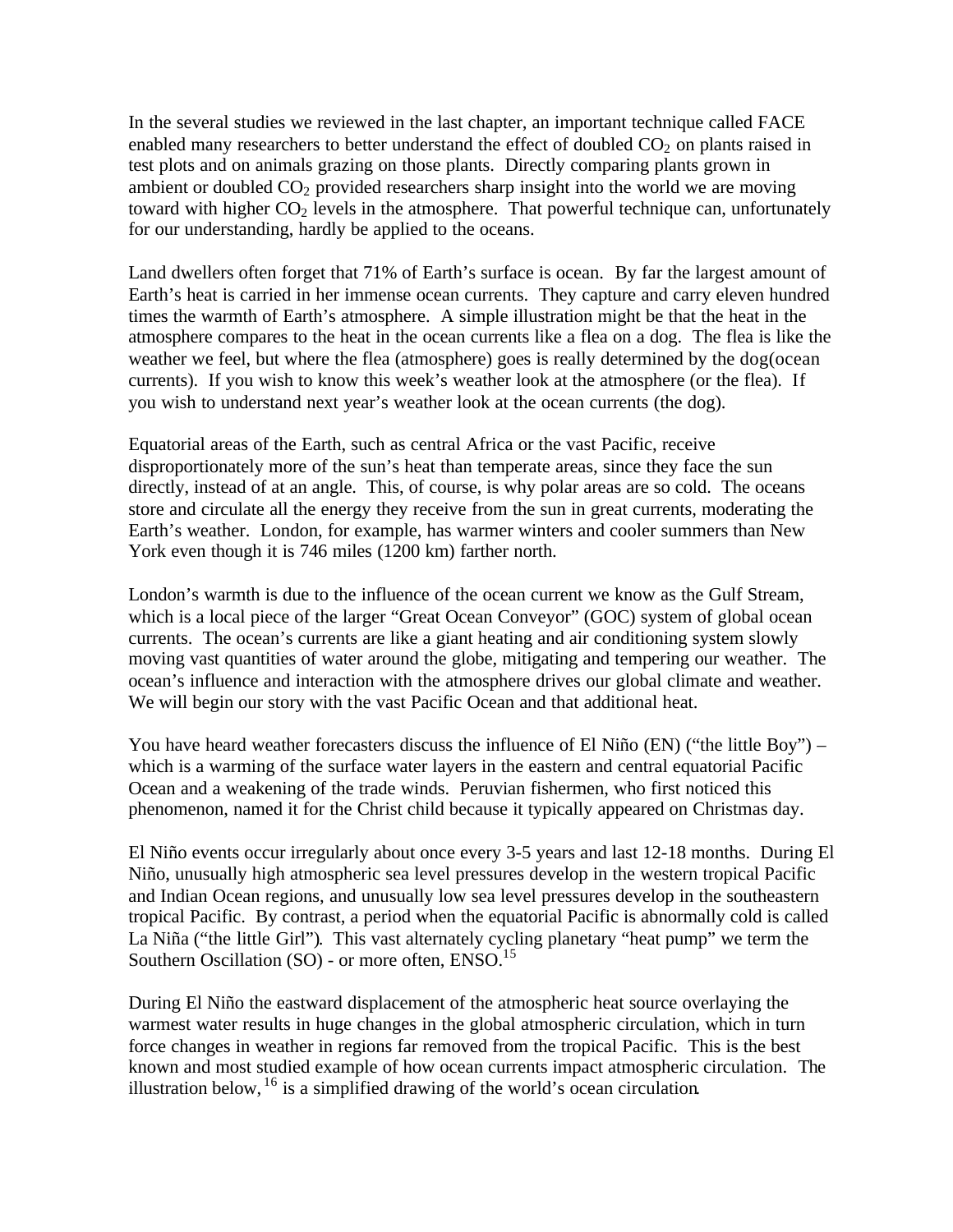

Source: (Broecker, 1995) in "Abrupt Climate Change: Inevitable Surprises", National Research Council. A good source of continuing news about abrupt climate change is http://www.whoi.edu/institutes/occi/currenttopics/ct\_abruptclimate.htm

The GOC is really "propelled" by the sinking of cold, salty (and therefore denser) waters in the North Atlantic Ocean. North Atlantic waters are saltier than other parts of the world ocean. Salty water is denser than fresh. Cold water is denser than warm. When the warm, salty waters of the North Atlantic give up their heat to the atmosphere, they become colder and denser and sink. This temperature/salinity forcing is called "thermohaline circulation".

The great majority of this sinking happens above Iceland, where the warm salty current (red line) sinks - becoming a cold deep current (blue line). The GOC gives up its heat to the atmosphere above the North Atlantic Ocean. Prevailing winds carry the heat eastward warming Europe. Thus, the North Atlantic is the source of the deep limb of the Ocean Conveyor. The plunge of this great mass of cold, salty water propels the GOC and helps draw warm, salty tropical surface waters north to replace the sinking waters.

Abrupt regional cooling and widespread global warming can unfold simultaneously. As a 2002 report by the US National Academy of Sciences (NAS) summarized our understanding, "available evidence suggests that abrupt climate changes are not only possible but likely in the future, potentially with large impacts on ecosystems and societies.<sup>"17</sup> The most recent GOC data shows, in fact, that greenhouse warming is a destabilizing factor that makes abrupt climate change more likely - indeed as inevitable as current global climate forcings continue to be inevitable. Can those forcings be changed?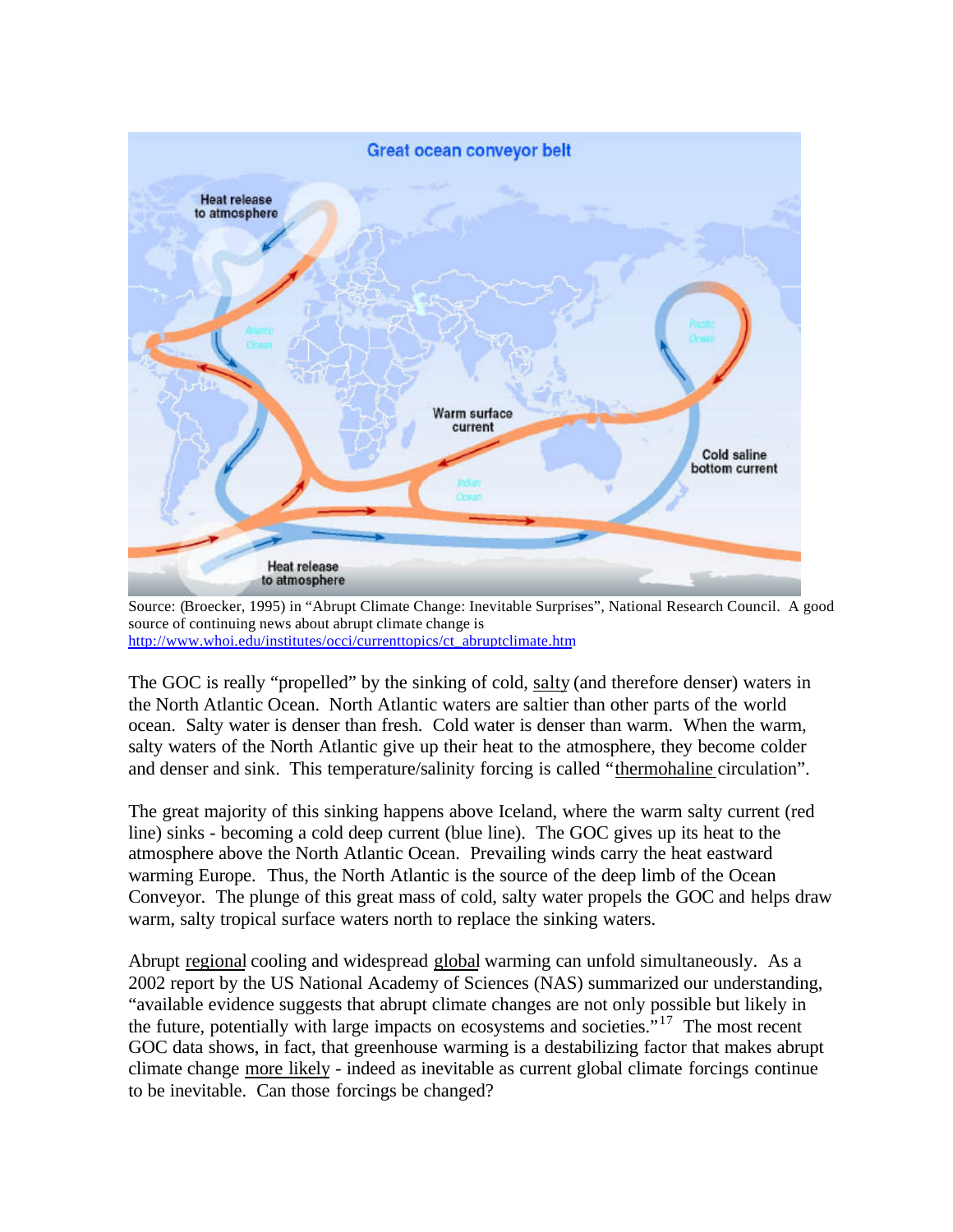Actually the situation is probably worse, as the world appears to be acclimating and planning for "global warming" climate patterns, as we have been experiencing in recent decades, but that are opposite to what will actually occur, especially for those of us living around the edge of the North Atlantic. Accurately gauging these dynamics is beyond the predictive capability of current models and available data, and yet the consequences of ignoring this are likely to be massive.

The Earth's climate has different climate modes or patterns of ocean - atmosphere interaction. Fossil evidence clearly shows that Earth's climate can shift modes within a decade, establishing new and different patterns that can persist for many years. We have learned that Earth's climate system has sensitive thresholds. Pushed past a threshold, it can quickly switch from one stable operating mode to a completely different one—"just as the slowly increasing pressure of a finger eventually flips a switch and turns on a light," the NAS report said.

Scientists have so far identified just one viable mechanism to induce large, global, abrupt climate changes: a swift reorganization of the ocean currents circulating around the Earth. If too much fresh water enters the North Atlantic too rapidly, and data shows this fresh water increasing, the waters of the GOC could stop sinking. The GOC would slow or cease. Heatbearing Gulf Stream waters would no longer flow into the North Atlantic, and European and North American winters would become more severe.

Important and recent papers<sup>18</sup> indicate that the North Atlantic region would cool to Celsius if Conveyor circulation were totally disrupted. It would produce winters twice as cold as the worst winters on record in the eastern United States in the past century.

Water evaporating from the oceans is also the source of most of the world's rain or snow. Changes in ocean circulation or water properties can disrupt this hydrological cycle on a global scale, causing flooding and long-term droughts in various regions. Previous Conveyor shutdowns have been linked with widespread droughts throughout the globe. The El Niño phenomenon most weather watchers know is but a small piece of the oceanic changes which dramatically impact our weather.

In a December, 2003 paper, Curry, Dickson, and Yashayaev reported on five decades of salinity measurements collected from the tip of Greenland to the tip of South America. Much of the ocean water column in the high latitudes of the North and South Atlantic, closer to Earth's poles, became fresher<sup>19</sup>. Surface waters in the tropical and subtropical Atlantic became dramatically saltier. They estimated that these radical effects were due to net evaporation rates over the tropical Atlantic increasing by five percent to ten percent during the last four decades.

Increased evaporation rates would also increase cloud cover. Records from studies around the globe show that over the past 50 years the average amount of sunlight reaching the ground has decreased by almost 3% a decade. There have been reports that sunshine in Ireland was declining; that both the Arctic and the Antarctic were getting darker; that light in Japan was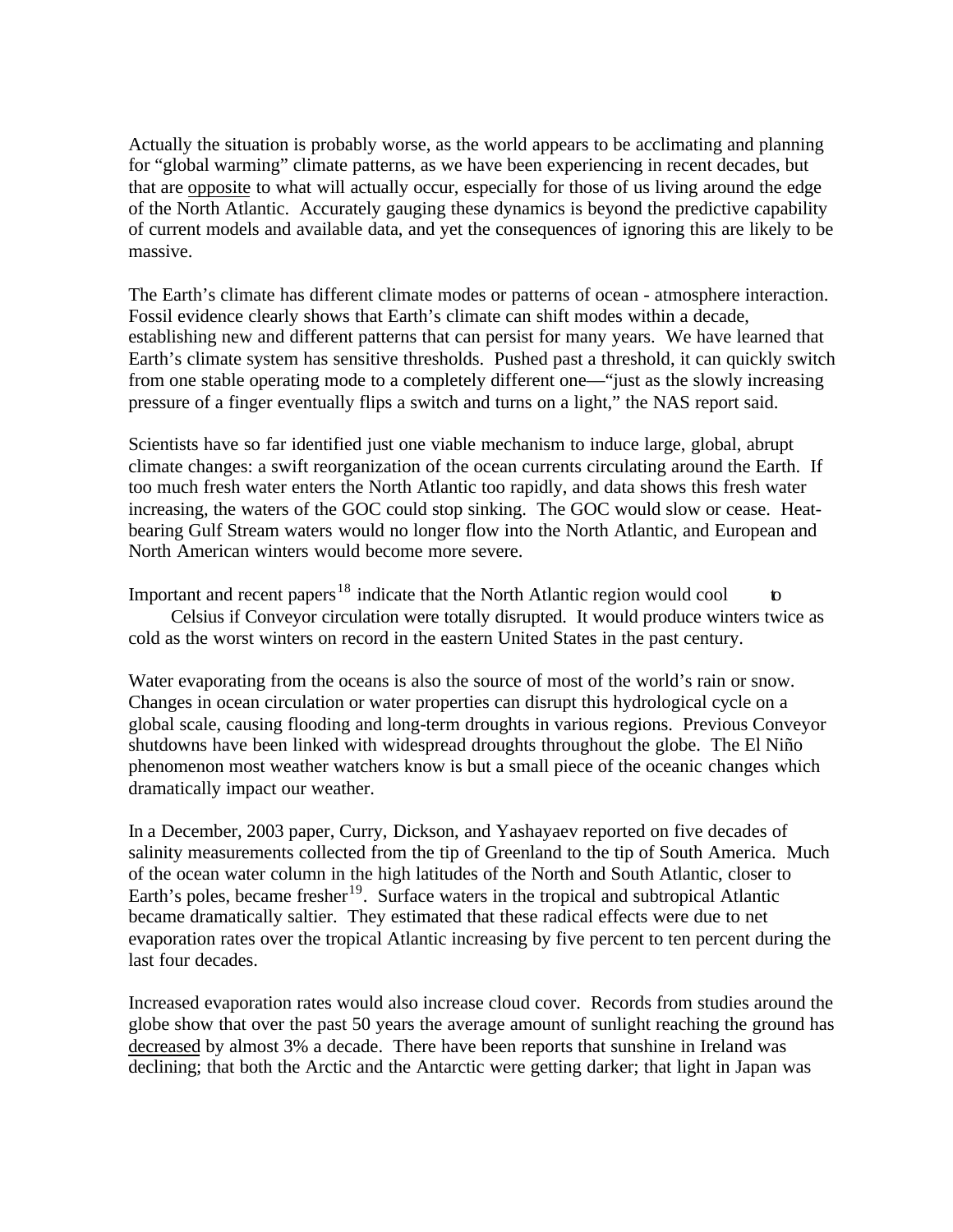falling, and levels of solar radiation in the former Soviet Union had gone down almost 20% between 1960 and 1987. These studies have acquired the nickname "global dimming".  $^{20,21}$ 

"This is consistent with global warming hypotheses that suggest ocean evaporation will increase as Earth's temperature does. These issues are particularly important as pressure on freshwater resources has become critical in many areas around the world," said Elise Ralph, associate director of the National Science Foundation's (NSF) physical oceanography program, which funded Curry, Dickson, and Yashayaev's research.

That trend has clearly accelerated since 1990. The decade of the 1990's was the warmest on record to date. And the warming continues – the ten years from January, 1994 to 2004 are the latest warmest ten year period since record keeping began in 1861. Fresh water is being lost from the low latitudes (near the equator) and added at high latitudes at a pace exceeding the GOC's ability to compensate. Other recent studies show parallel salinity changes in the Mediterranean, Pacific, and Indian Oceans.

The global water cycle has accelerated and is intensifying, altering the fundamental planetary system regulating evaporation and precipitation. Ultimately these affect global precipitation patterns which govern the distribution, severity and frequency of droughts, floods and storms. Adding more water vapor— a strong, heat-trapping greenhouse gas—to the atmosphere would also further increase global warming, further freshening North Atlantic Ocean waters eventually disrupting GOC and trigger further climate changes.

Experts stress two points: 1) If thermohaline GOC shuts down and induces abrupt climate change, severe winters in the North Atlantic region would likely persist for decades to centuries — until conditions reached another threshold at which thermohaline circulation might resume. 2) Abrupt regional cooling may occur even as the Earth, on average, continues to warm.

Shutdown or slowing of the GOC would clearly impact the two Atlantic atmospheric phenomena that most strongly affect global climate patterns: the North Atlantic Oscillation  $(NAO)<sup>a</sup>$ <sup>22</sup>and the tropical Atlantic ocean-atmosphere system.

1. Cullen and DeMenocal<sup>23</sup> have established a physical link between known, possibly predictable, modes of climate variability originating in the North Atlantic with the observed interannual-interdecadal variability in Middle Eastern climate and Tigris-Euphrates streamflow. The clear possibility exists that GOC shutdown would adversely impact rainfall in Turkey, which is the source for much of the water in the Middle East, such as the Tigris – Euphrates Rivers.

With regional population increasing by 3.2% each year and water storage/irrigation practices consuming at least 80% of available water supply, water is a critical variable

 $\overline{a}$ 

<sup>&</sup>lt;sup>a</sup> The NAO is a meridional oscillation of air mass between the Azores and Iceland. It is the dominant mode of interannual-decadal climate variability in the maritime Atlantic sector. It has been directly linked to large-scale, coherent anomalies in northern hemisphere precipitation and temperature.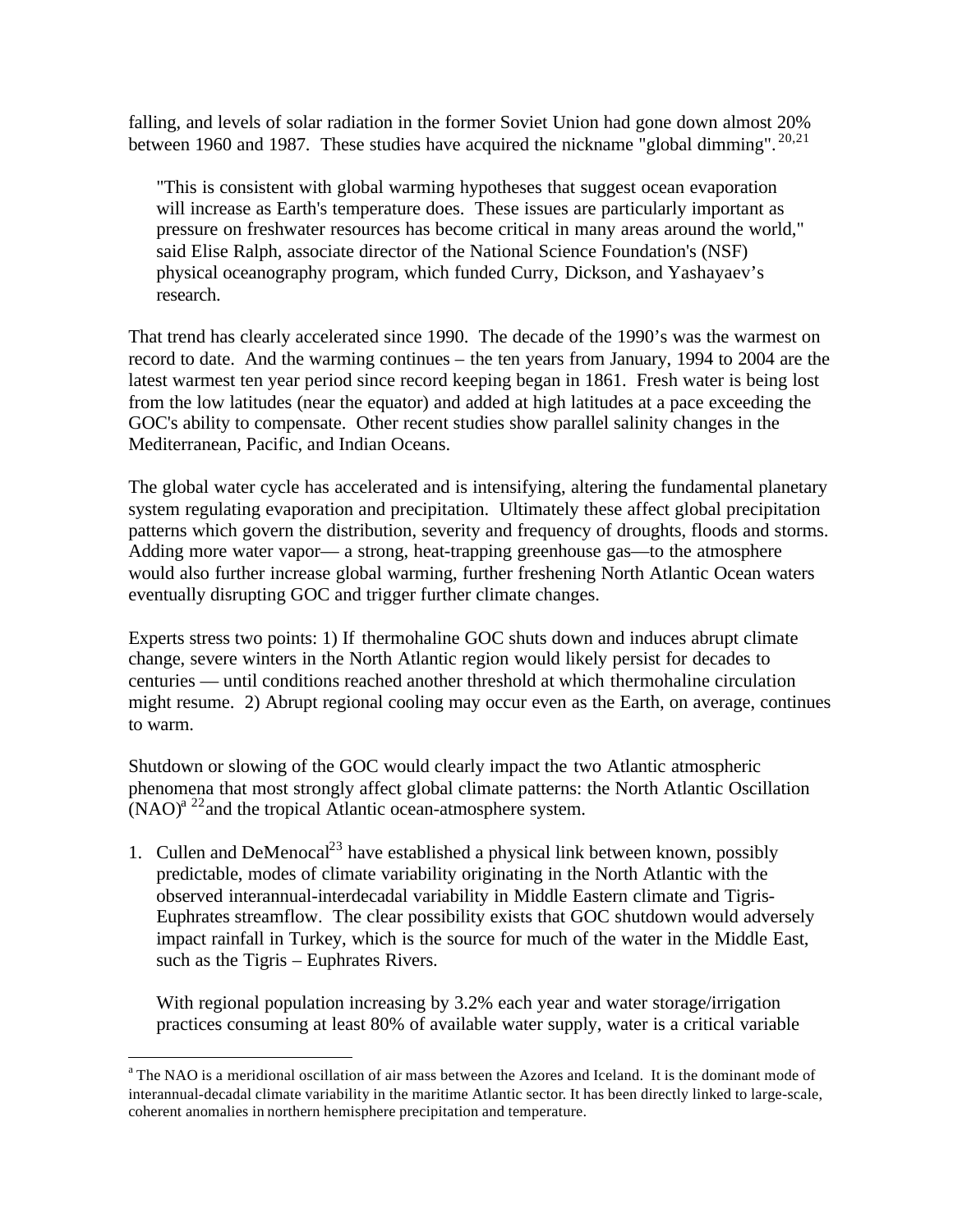affecting agriculture, industry, health and political stability in the Middle East. These factors compound to make the Middle East extremely vulnerable to any (natural or anthropogenic) reductions in available surface water.

- 2. The correlation pattern on the North Atlantic has been related to a multidecadal variability of Atlantic hurricane activity. <sup>24</sup>
- 3. The severe drought of 1998-2001 in Central and Southwest Asia, in combination with socio-political disruption, led to widespread famine affecting over 60 million people . In parts of Iran, Afghanistan, Pakistan and Tajikistan, the drought was the worst to hit the region over the past 50-100 years. Experts have documented both a regional and a largescale mode of climate variability that, suggest a possible forcing mechanism for the drought. It appears that the combination of unusually warm waters in the western Pacific with cold La Niña waters in the central Pacific can result in rainfall increases over the Indian ocean, changes in the Asia jet stream, and precipitation deficits over Central and Southwest Asia.<sup>25</sup>

At present the influx of fresher water has been distributed throughout the water column. But at some point, fresh water may concentrate near the surface of the North Atlantic. When that occurs, the Conveyor could slow down or cease operating. Signs of a possible impending slowdown were reported in 2001 in *Nature,* indicating that the flow of cold, dense water from the Norwegian and Greenland Seas into the North Atlantic has diminished by at least 20 percent since  $1950^{26}$ 

A large sustained influx of fresh water into the North Atlantic's surface could create a lid of more buoyant fresh water, lying atop denser, saltier water. This fresh water would effectively cap the surface of the North Atlantic, curtailing the ocean's heat transfer to the atmosphere and diluting the North Atlantic's salinity. At a critical but unknown threshold, when North Atlantic waters are no longer sufficiently salty and dense, they may stop sinking. When will this occur?

No one knows. We only know that large-scale collapse of thermohaline circulation (THC) will result and the GOC will switch when the rates of greenhouse gas forcing are sufficiently large or if warming oceans continue to increase the fresh water accumulating on the North Atlantic's surface.  $27\overline{28}$ 

Oceanographers now rely on a global network of meteorological stations to monitor ocean *atmospheric* conditions, but *have no system for monitoring slower, more critical, ocean circulation change*s. The demise of the Ocean Weather Stations— a network of ships stationed in the ocean after World War II — and the end of the Cold War left oceanographers with access to *far less* data in recent years.

Satellite technology "replaced" these weather ships, but satellites only measure the ocean *surfac*e. Deep ocean currents – temperature, salinity, direction, etc., – cannot be measured by satellite. Measuring *deep* ocean currents is critical for observing the GOC, but it is difficult.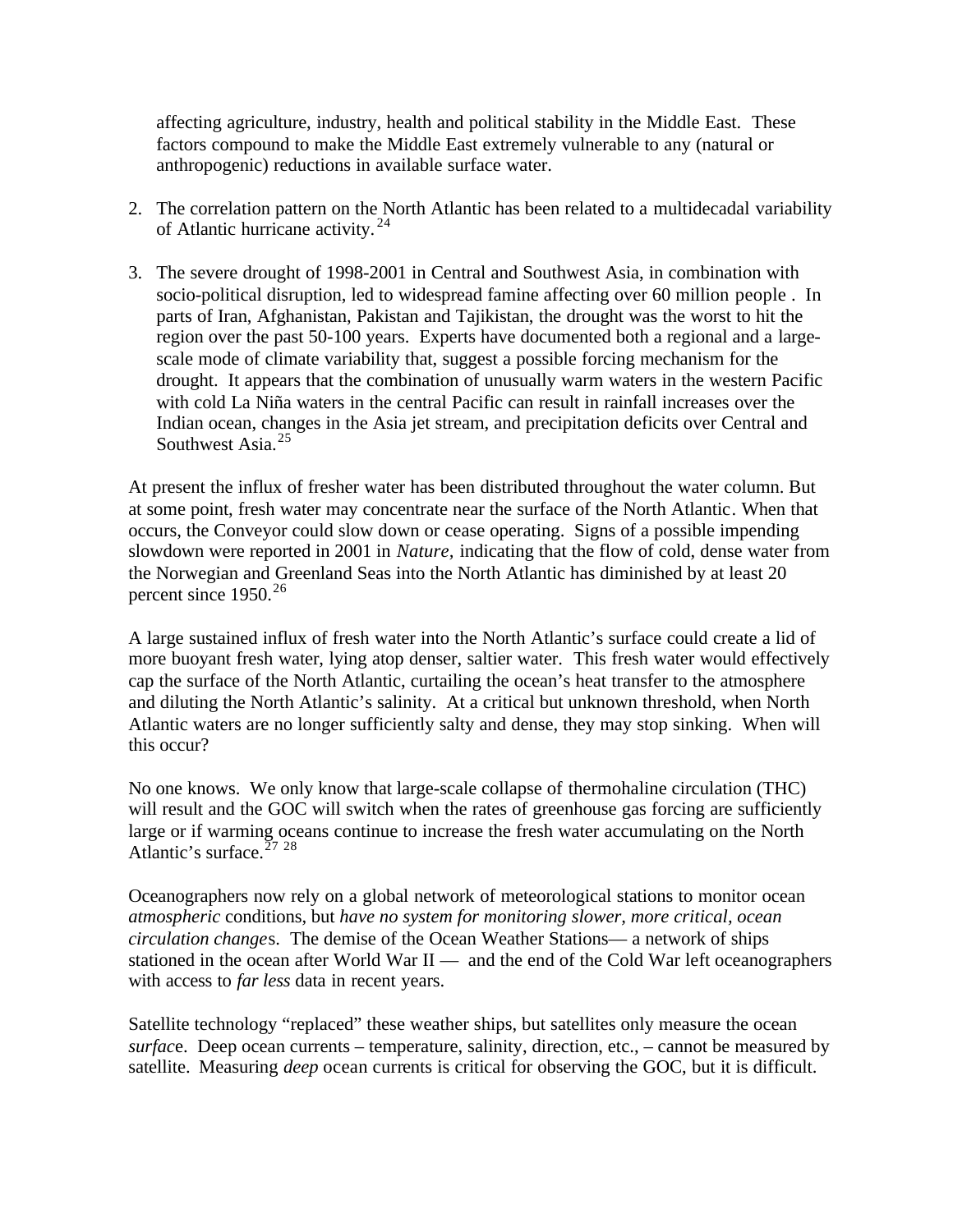The recently launched (and poorly funded) Argo program is an international program designed to seed the global ocean with an armada of 3,000 free-floating buoys that measure *upper* ocean temperature and salinity. Efforts have just begun to measure these deep ocean water properties and currents at a few strategic locations with long-term moored buoy arrays, but vast areas of ocean remain unmonitored.

These dramatic changes that *we know are* happening to global ocean currents, beginning but not ending with salinity and temperature, are not neutral to the ocean's food production. Researchers from Scripps Institution of Oceanography studying zooplankton off the coast of southern California noticed an 80% drop in zooplankton biomass, or population, in the upper 200 meters of ocean from 1951 to 1993. Zooplankton are the tiny marine animals we might call fish food. They cruised a 130,000 sq km area during 222 cruises in the Pacific Ocean off Southern California.<sup>29</sup> Zooplankton feed on phytoplankton - tiny marine plants.

They ascribed this trend to ocean temperatures rising by 1.5 degrees C, which they logged during this time frame. How does this "regional phenomenon" reflect global trends? What part does this huge change play in our planet's changing climate? Again our understanding of these intricate biological interdependencies is even poorer than our understanding of the physical and chemical changes we are forcing in the oceans.

Changes in the supply of fish food will eventually impact the supply of large fish, which depend on small fish that eat zooplankton. And indeed, experts see such a decline. A recent comprehensive study of global fisheries reported:

"From giant blue marlin to mighty bluefin tuna, and from tropical groupers to Antarctic cod, industrial fishing has scoured the global ocean. There is no blue frontier left," says lead author Ransom Myers, a world-leading fisheries biologist based at Dalhousie University in Canada. "Since 1950, with the onset of industrialized fisheries, we have rapidly reduced the resource base to less than 10% - - not just in some areas, not just for some stocks, but for entire communities of these large fish species from the tropics to the poles."

"The impact we have had on ocean ecosystems has been vastly underestimated," says co-author Boris Worm of Dalhousie University and the University of Kiel, Germany. "These are the megafauna, the big predators of the sea, and the species we most value. Their depletion not only threatens the future of these fish and the fishers that depend on them, it could also bring about a complete re-organization of ocean ecosystems, with unknown global consequences."

Norm Bartoo, who conducts stock assessments on tunas and billfish for the National Marine Fisheries Service expressed doubt that fishing rates, areas and gear remained constant throughout the survey period, as the results seemed to imply.

Marine biologist Lorne Clayton, executive director of the Tuna Fishermen's Association Canadian Highly Migratory Species Foundation, thought the authors should have taken into account natural population fluctuations driven by changes in environment and temperature,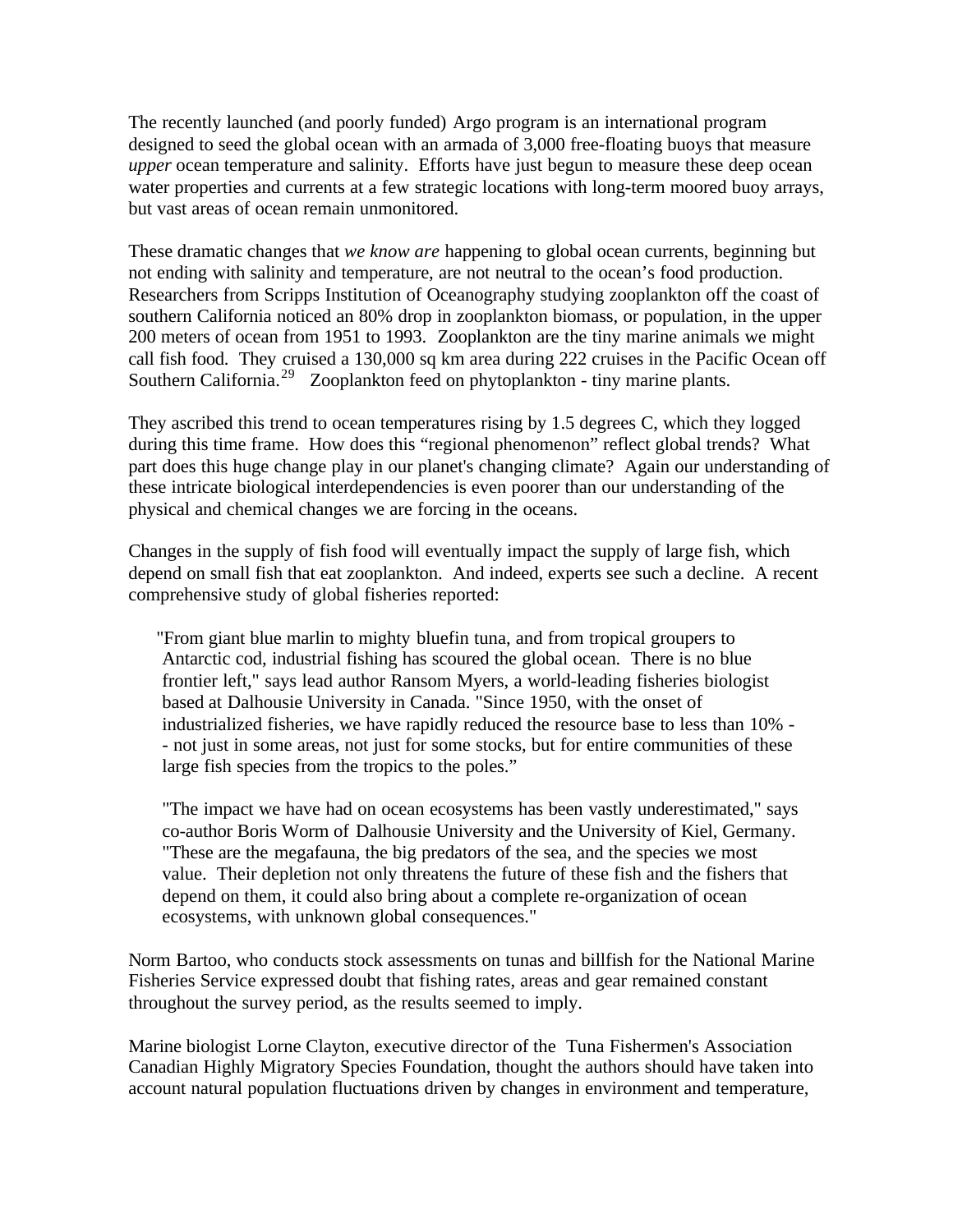such as those triggered by the water-warming El Niño phenomenon that carries global weather consequences.<sup>30</sup>

The Johannesburg World Summit on Sustainable Development called for a restoration of world fisheries stocks to levels that can provide maximum sustainable yield by 2015. Recovery requires reducing quotas, reducing overall effort, cutting subsidies, reducing bycatch and creating networks of marine reserves. Myers argues, "A minimum reduction of 50% of fishing mortality may be necessary to avoid further declines of particularly sensitive species."<sup>31</sup><sup>32</sup>

It is not surprising that fisheries experts naturally tend to view the solution to their problems primarily in terms of extending fisheries' study and control of fishing fleets. Sometimes that perspective is inadequate. Scripp's earlier study, showing an 80% drop in ocean zooplankton biomass(fish food) in the Pacific's vast California Current, was not mentioned by these fisheries experts, yet it may be a crucial piece of the problem. It is exceedingly difficult to trace the full impact and cost of climate change ; or our impact on the oceans in the larger context.

Shifts in ocean currents also impact ocean food production. As we learned above, the GOC sinks as it flow around Iceland. When the GOC sinks though, somewhere else it must rise or "upwell". The great majority of upwelling happens in the Southern Ocean and northwest Pacific Ocean. This upwelling brings important nutrients from the deep ocean to feed the ocean's bounty. Recent studies are racing to trace those GOC pathways as it returns nutrients from deep waters and flows on through the Southern Hemisphere and North Atlantic.<sup>33</sup>

Yet GOC upwelling is assumed to largely depend on GOC sinking - if the GOC sinking slows or stops, what will happen to this critical nutrient upwelling? This large looming question is another that experts are uncomfortable with and unable to answer without vastly better data than is on the oceanographic horizon.

Recently geologists discovered the existence of vast beds of methane, or natural gas, hydrates - natural gas is principally methane - covering millions of square miles of ocean bottom. Methane hydrate is an incredible ice-like material that have been formed of methane gas locked in an icy matrix – a cage formed by water pressure and cold temperatures. Methane, or natural gas, is both an important fuel and a powerful greenhouse gas.



A thin layer of methane hydrate. Source: USGS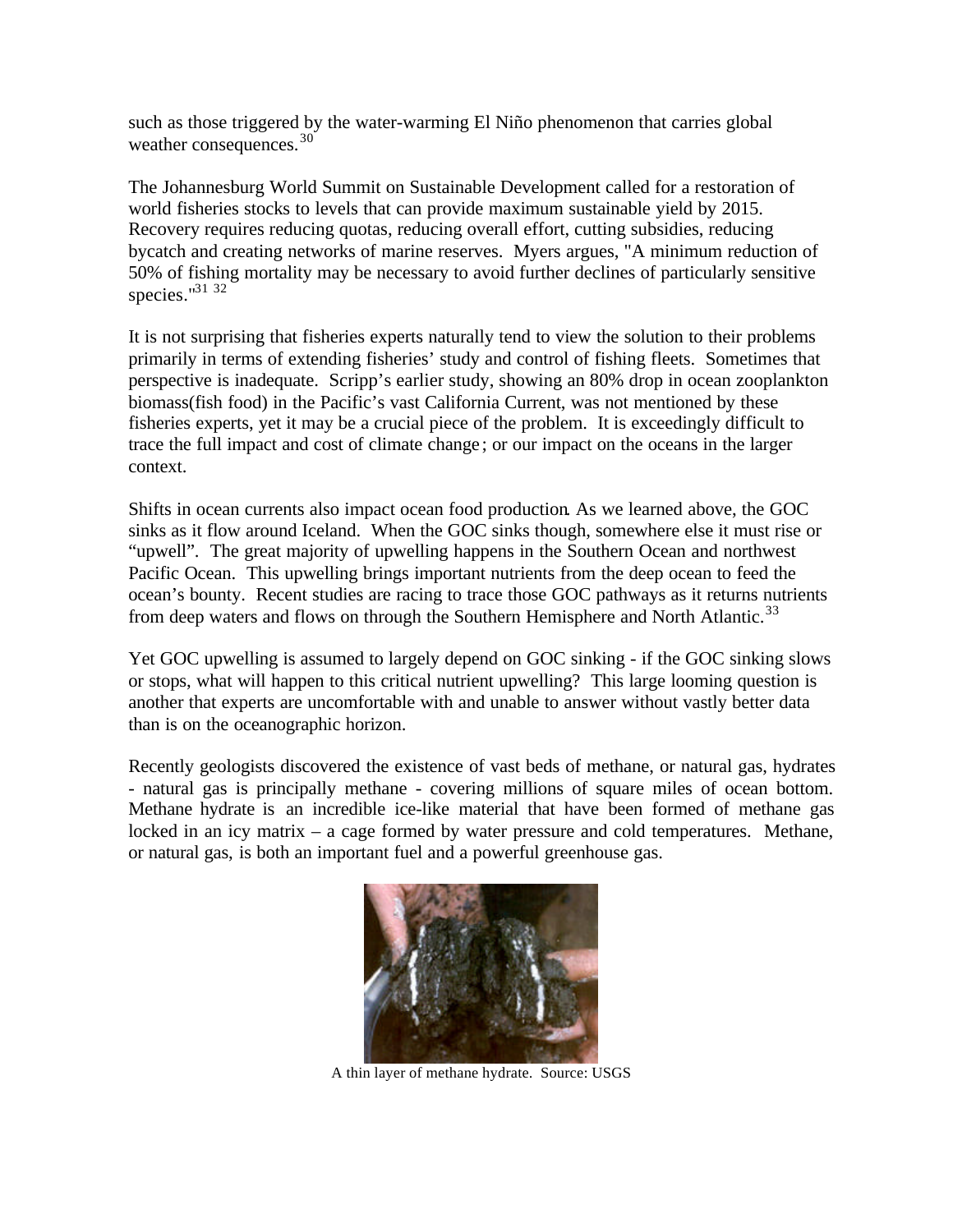Methane hydrates have been found in sedimentary layers up to four meters thick by expeditions to the permafrost covered tundra of polar regions and deep-water continental shelves all over the globe. Where water depths exceed 300 m and bottom water temperatures approach 0° C, hydrate is found at the seafloor to depths of about 1,100 m.

New studies show that this vast, dynamic, and previously unnoticed methane reservoir is in constant flux, absorbing and releasing methane in response to ongoing changes in the environment. While the lifetime of methane in the atmosphere is thought to currently average about twelve years, atmospheric methane levels have increased about  $140\%$  since  $1800^{34}$ .



The magnitude of this previously unknown global methane storehouse is fantastic, with current estimates converging around 10,000 gigatons of methane carbon. The U.S. Geological Survey estimates that methane hydrate contains more carbon than all other known conventional hydrocarbon (coal, oil, and non-hydrate natural gas) sources combined. The USGS and other government and private energy research organizations have combined to investigate whether it may be economically feasible to tap these methane hydrate deposits as a source of energy.<sup>35</sup>

However, if a rapid slowdown in GOC occurs, a downward shift of the thermocline (the boundary between warm surface waters and cold deep (heavier) waters) could bring a temperature increase at depth – enough to greatly increase hydrate melting. Other researchers have recently documented how the release of these immense methane reservoirs appear to have played an important role in the deglaciation from Earth's most severe glaciations <sup>36</sup> (or ice ages). Siberian peat bogs, once thought to be a stable sink, or storage place, for carbon for millennia are now believed to have formed rapidly between 8 and 11.5 thousand years ago around the end of the last ice age, apparently contributing to the great methane spike  $37$ .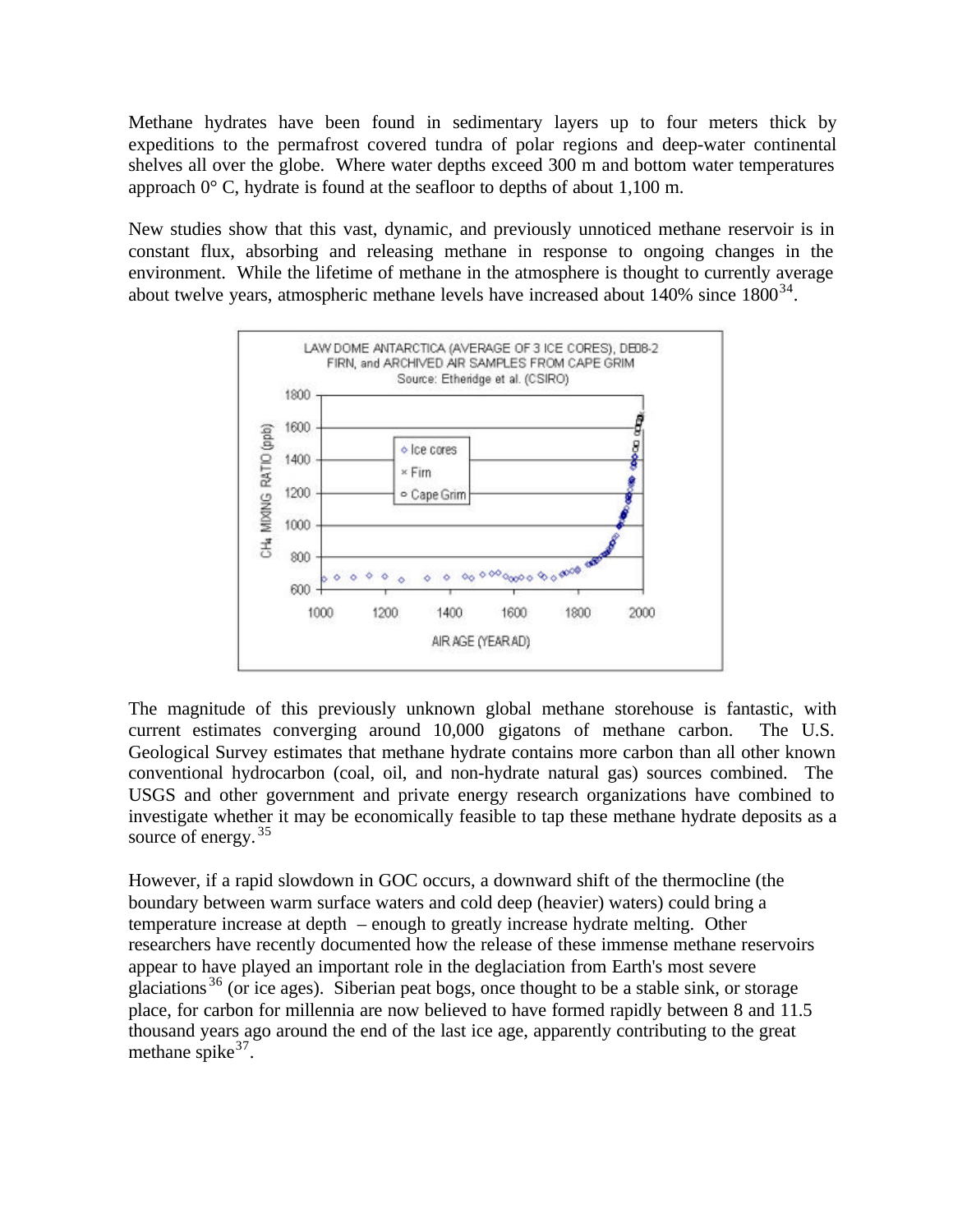Due to the high pH of ocean water (about 8),  $CO<sub>2</sub>$  dissolves readily in Earth's oceans. Since pre-industrial times, the pH of ocean surface water has decreased nearly 0.1 pH-units due to the increase in dissolved atmospheric  $CO_2$ .<sup>38</sup> Because  $CO_2$  dissolves so readily into seawater, the ocean absorbs about 2 billion tonnes of carbon per year<sup>39</sup>, yet the ocean's ability to remove  $CO_2$ , has not kept pace with our  $CO_2$  production from fossil fuel burning. We are producing  $CO<sub>2</sub>$  much faster than plants on land and even the sea can remove and recycle it.<sup>40</sup>

Some suggested that if the ocean were "fertilized", the ocean could be used to help remove the excess dissolved atmospheric  $CO<sub>2</sub>$ . In the vast Southern Ocean, the low level of dissolved iron in the water was recently found to be the limiting factor to the ocean's phytoplankton (plant) growth. That is, the ocean water is iron-poor, so if more soluble iron were available to the phytoplankton, they would grow better. A suggestion was made to seed the Southern Ocean with iron to artificially increase the ocean's  $CO<sub>2</sub>$  removal rate.

Plankton take up carbon in surface waters during photosynthesis, creating a bloom that other animals feed upon. Carbon - in the plankton - is eaten and expelled from zooplankton, krill and other animals, and settles to the seafloor. Iron added to the ocean surface increases the plankton production, so in theory fertilizing the ocean with iron would mean more carbon would be removed from surface waters, where it is exchanged with the atmosphere, and carried to the deep sea. Would ocean fertilization actually work?

In three open-ocean experiments iron was used to fertilize large sections of the cold, productive, nutrient-rich Southern Ocean surrounding Antarctica, most recently the monthlong US-led Southern Ocean Iron Experiment (SOFeX). All produced significant increases in planktonic biomass and decreases in dissolved inorganic carbon. However, researchers concluded that sequestration of just 30% of the carbon released annually as a result of human activities would require fertilizing a region more than ten times the entire area of the vast globe encircling the Southern Ocean.

Iron fertilization would clearly be a prohibitively expensive and marginally significant carbon dioxide sequestration or reduction scheme, according to the low impact levels shown in studies to date.<sup>41</sup> Adding iron to the Southern ocean is also likely to alter all the ocean (and its food production) in unknown ways, Buesseler noted, and says its impact on the ocean should be thoroughly studied.

It is usually less costly to prevent a problem than to clean it up later, if it can be "cleaned up". Preventing the generation of excessive  $CO<sub>2</sub>$ , and other industrial excesses is far easier and cheaper than cleaning them up later. It is essential to do this with profound sensitivity to our shared environment using the most environmentally sensitive new power systems available, as we will discuss in later chapters.

We have all been surprised by events which ignored our convenient assumptions and expectations – like brutal gangs of inescapable facts. The impact of climate change has been and will be measured in many ways, from changing crops to drought, famine and flood, to new businesses adapting to massive change, increasing property losses and undoubtedly ways we can not yet imagine. Insurance companies - which insure against many of these disasters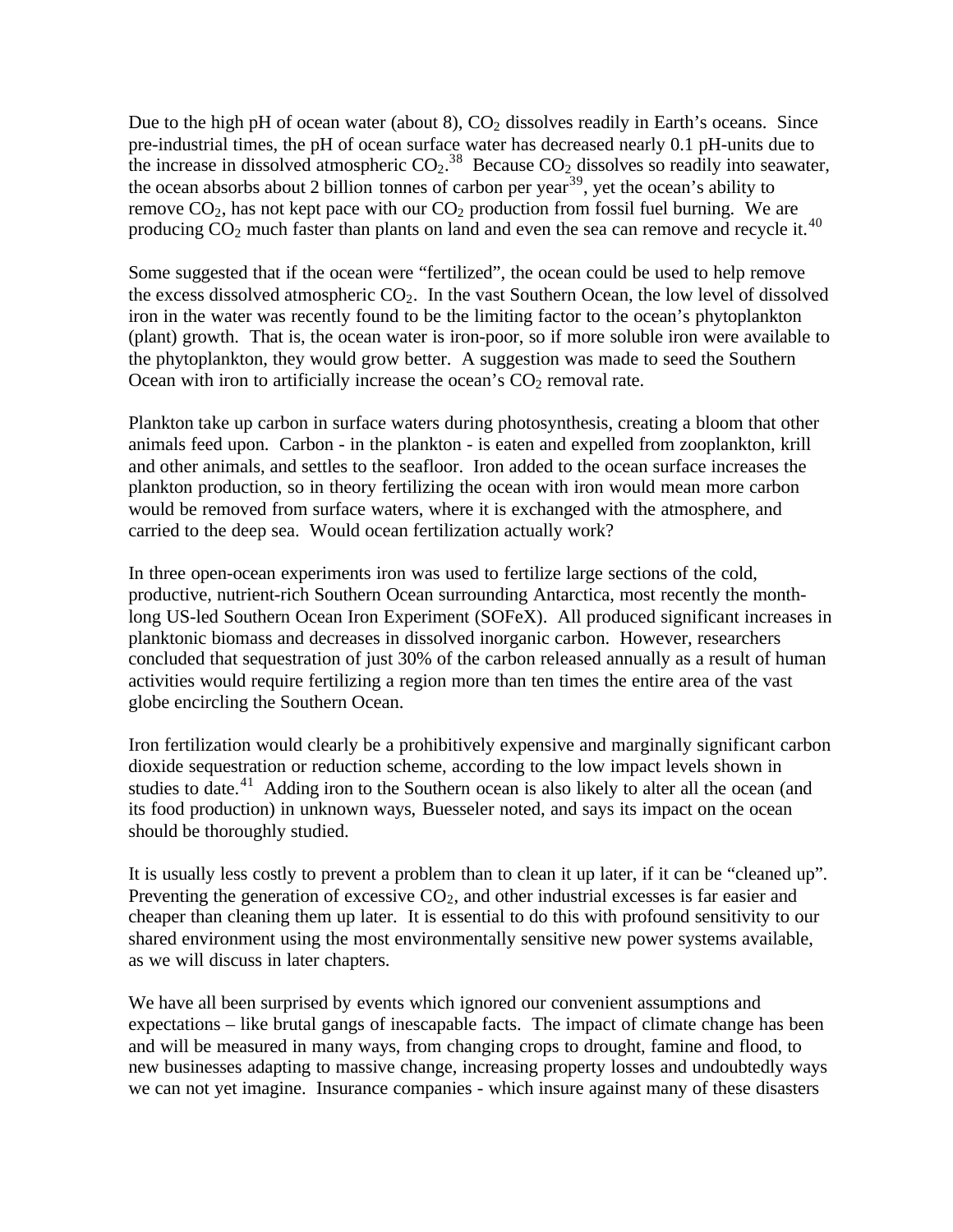as well as the mortgages held by banks – are among the prognosticators we turn to if we wonder "What have and will these climate changes cost?"

The world endured nearly one trillion dollars in economic losses and 560,000 fatalities due to 8,800 natural disasters from 1986 to 2001. Three-quarters of the loss costs were weatherrelated. A fifth were insured. Over the past 50 years, the number of weather-related natural disasters - and insured and uninsured losses - has been steadily rising. Nearly 60% of these losses were by U.S.-based companies. *Between 1970 and 1999 inflation-adjusted losses grew nine-times faster than population.*<sup>42</sup> The insured fraction of total losses has increased steadily, as has the size of those losses in relation to premium income.

Of the 24 largest weather related catastrophes in history, 21 happened in the 1990s. Hurricane Andrew, for example, cost the insurance industry over \$17 billion and bankrupted eight companies. "Climate change poses a real threat to our business." said Franklin Nutter, president of the Reinsurance Assn. In a full-page ad, Swiss Reinsurance Co. argued that reducing the risk of calamities from global warming was a better policy than merely raising rates or refusing to insure some risks. Of the 40 worst insured losses between 1970 and 1999, twenty-eight were related to windstorm and only six were not weather related. Nineteen of the weather-related catastrophes hit the United States.



Source: Munich Re

"The costs of catastrophic weather events have exhibited a rapid upward trend in recent decades. Yearly economic losses from large events increased 10.3-fold from US \$4 billion in the 1950s to US \$40 billion per year in the 1990s (inflation adjusted to 1999 US\$).<sup>43</sup>..."

In contrast, of the 40 worst events in terms of fatalities, only 16 were weather related, of which 13 occurred in Asia. A list of 30 natural disasters causing billion-dollar losses drawn up by Munich Re revealed that 15 affected the United States and seven affected Europe. Eighteen were related to windstorm. With the exception of earthquakes, all were weather related.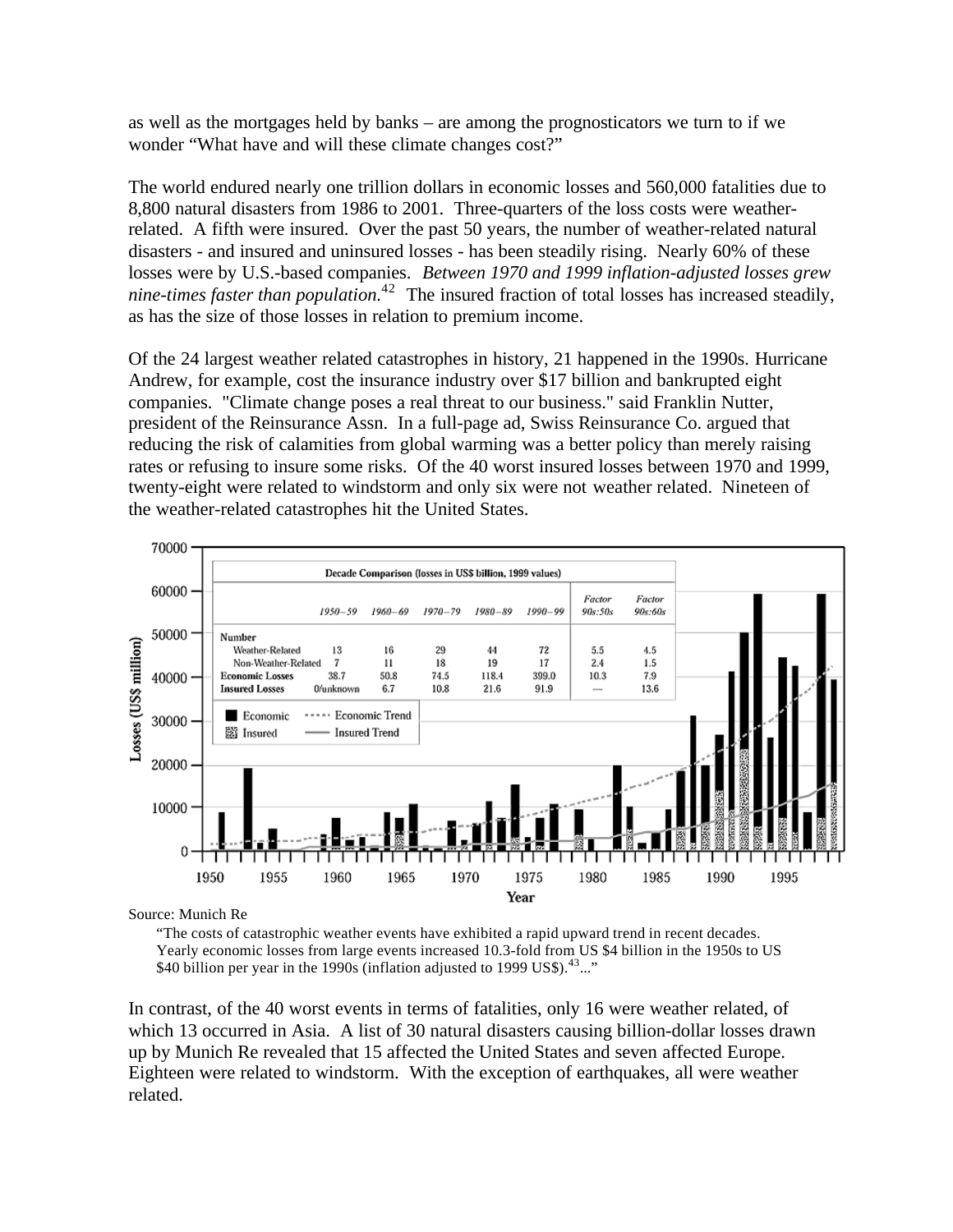Nearly everyone has been impacted by the effects of increasing weather extremes and will be more so in the future as the frequency and intensity of weather-related events increases. The continued insurability of such risks is a central question being considered within the industry, as experts project increases in extreme weather events going forward.

The world's second-largest reinsurer, Swiss Re, reports that the costs of natural disasters, aggravated by global warming, threaten to spiral out of control, "forcing the human race into a catastrophe of its own making". The economic costs of such disasters threaten to double to \$150 billion a year in 10 years, hitting insurers with \$30-40 billion in claims, or the equivalent of one World Trade Centre attack annually.<sup>44</sup>

"There is a danger that human intervention will accelerate and intensify natural climate changes to such a point that it will become impossible to adapt our socio-economic systems in time. The human race can lead itself into this climatic catastrophe -- or it can avert it."

Business and individual policy holders, of course, ultimately bear these rising costs. The report comes as a growing number of policy experts warn that the environment is emerging as the security threat of the 21st century, eclipsing terrorism.

Imagine you are taking a trip in your SUV and the brakes suddenly fail driving down Monteagle Mountain. (Monteagle, Tennessee, is the highest pass on any Interstate in the eastern US.) Under good conditions, it is a scenic trip. Interstate 24 crosses Monteagle Mountain at an elevation of 1,915 feet – low by western US standards. But in bad weather or with failing brakes or steering, such a mountain road can be treacherous. Very much like the situation we are rapidly approaching with our energy and environment.

On the eastern side of the mountain there are several runaway truck ramps. The western side of Monteagle has none. Why? Probably because there is nothing but tall air on the downhill curb side of the western slope. Like a runway truck, our climate, including earth's hydrologic cycle, driven by increasing  $CO<sub>2</sub>$  and other forces is accelerating ever faster – to what climate? Looks like Murphy's Law<sup>a</sup> is doing the driving. And there are no road, map, or brakes available on this mountain.

Unlike most trucks rolling down foggy mountain roads, we need the ability to ameliorate or prevent many of the unusual environmental and energy shocks lurking ahead on our foggy mountain road. We can build clean baseload energy alternatives and cut  $CO<sub>2</sub>$  production to manageable levels. Baseload power is power that runs 24x7 - all the time - when we need it. It runs through the night or when clouds blot out the sun - when photovoltaic panels mounted on some buildings and homes refuse to give power.

Baseload power should run when the wind doesn't blow at all or it blows at high speeds – either of which shut down windmills' power generation. It must run through hot summer droughts with rivers scarcely flowing – which can shut down nuclear, coal, and gas power plants that depend on vast quantities of fresh water to make steam to turn their turbines.

 $\overline{a}$ 

<sup>&</sup>lt;sup>a</sup> Murphy's Law states that, "If anything can go wrong, it will - at the worst possible time."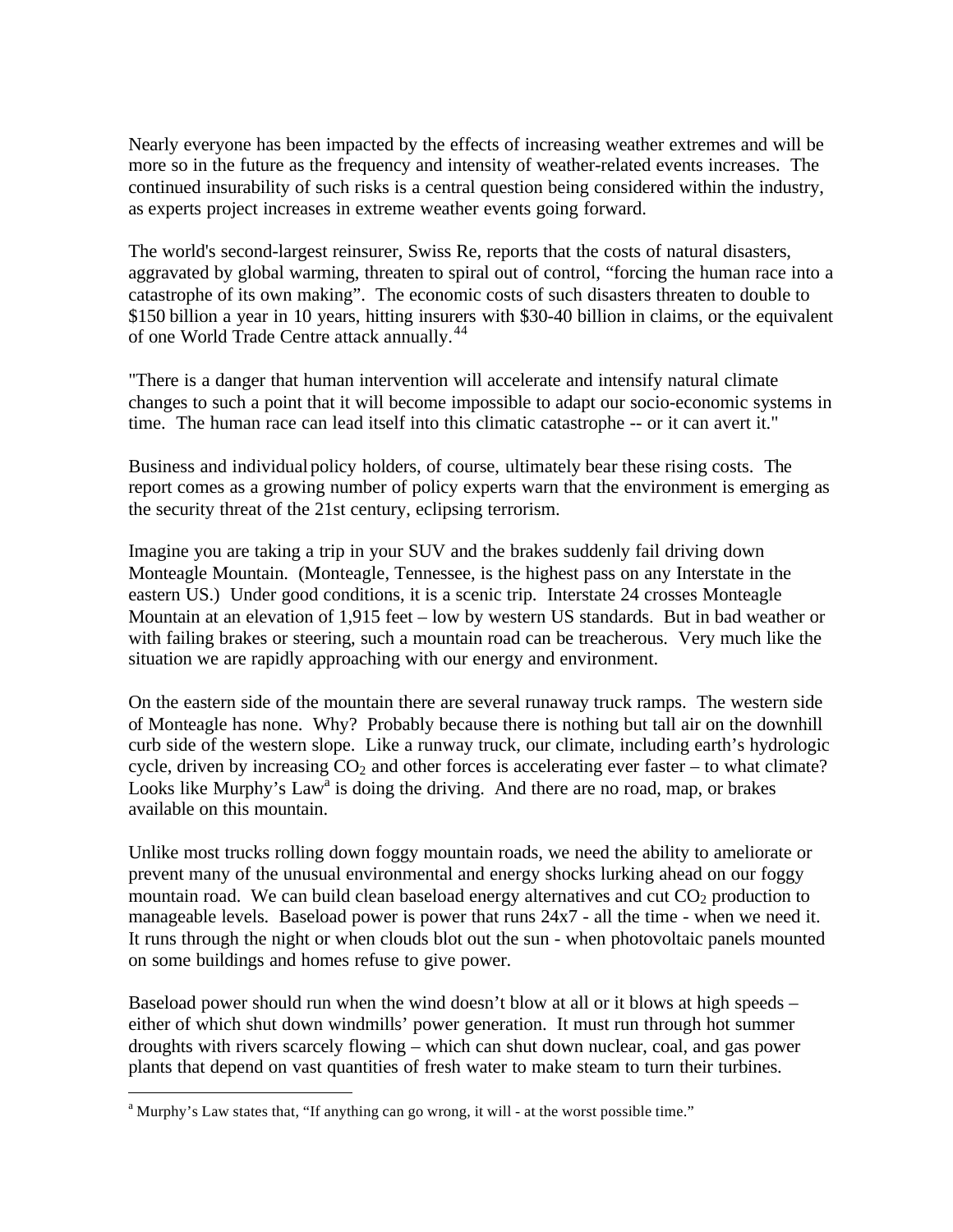We have the technology to build clean baseload power systems that don't harm the environment, yet provide power when and where we need it.

We shall close this chapter by listing a year of world weather record events. Many people are not familiar with what our world weather is doing outside their region. It is fun, useful and interesting to contrast a year of global weather records with our own experience in the hope that we can gain a small appreciation of our neighbors' changing weather.

### **August 2002**

» Six new state-wide drought records for July-August, 2002 were set in the US. "On a statewide basis, the Carolinas were the epicenter of the 2002 drought in the Southeast. States from Virginia to Georgia had their driest August-July on record. This extreme dryness, coupled with the persistent dryness over of the last four years, resulted in a nearrecord dry statewide Palmer Drought Index for both North and South Carolina."<sup>45</sup> Communities around Charlotte, North Carolina in the Catawba River basin, were warned by Duke Power that supplies in the 11 lakes it manages could drop sharply by next summer if significant winter rain doesn't fall. The four-year drought is the worst in the region's 123 year record, and rainfall in the basin has dropped for three years in a row. <sup>46</sup>

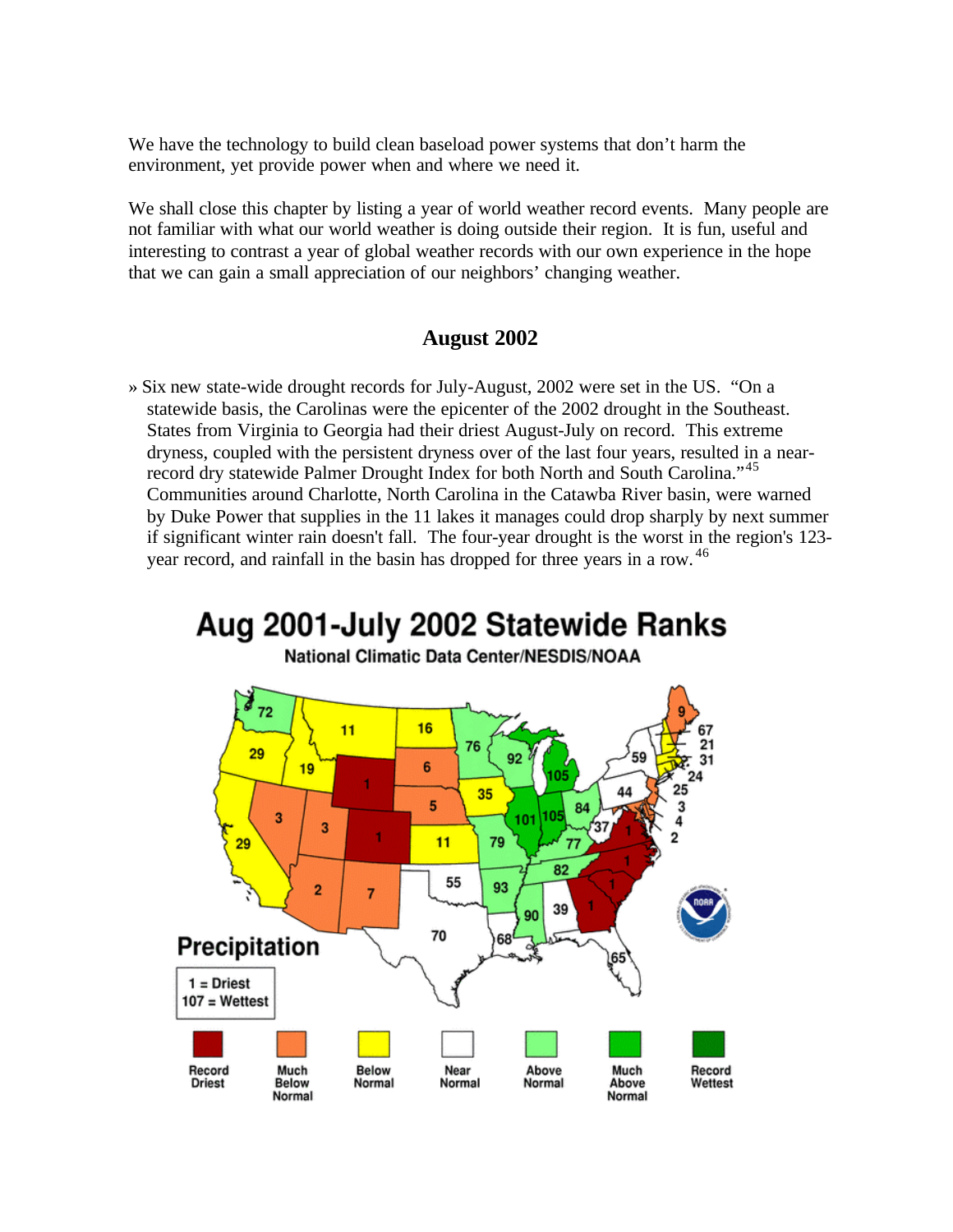Source: http://lwf.ncdc.noaa.gov/img/climate/research/2002/ann/08-07Statewideprank\_pg.gif

- » Combined with the extreme dryness of the previous wet season, the seventh driest February – August period, Oregon saw the largest wildfire in the state's history, burning over  $500,000$  acres.<sup>47</sup> The Great Salt Lake in Utah was at its lowest level since 1980.
- » In China, water levels on the Yangtze river reached their highest levels in 14 years. The Xiangjiang river was more than 6.5 feet above its flood- warning levels for the first time on record and was still rising. Southern China suffered its worst flooding since 1998, when the flooding was the worst in decades. ... Researchers found that "the effect of increased amounts of soot over southern China created a "clear tendency" for flooding in southern China and increasing drought over northern China that has persisted for several years." Research is currently being done on a similar pattern over India.<sup>48</sup>
- » India saw its worst drought in 14 years. Manipur state in India, however, suffered their worst flooding in three decades. Bangladesh suffered their worst flooding in 4 years.
- » Many parts of Europe suffered some of the worst flooding since records were first kept in  $1896.<sup>49</sup>$  The rebuilding job is expected to cost about \$20 billion, according to the first estimates. Relentless storms in early August pushed rivers over their banks and caused chaos from Bavaria to the Black Sea. Record floodwaters blocked major and secondary motorways, wiped out bridges, disrupted train service and knocked out powerplants and water and wastewater treatment systems. Towns and villages were isolated and thousands of people were forced from their homes. More than 100 people died. Flooding throughout Germany was the worst in their history.
- » In Prague, the Vltava River reached 30 times its normal volume. The city stationed a backhoe and crane on the 14th Century Charles Bridge to remove trees and other flotsam smashing into piers. Prague, the Czech capital, suffered their biggest flood in more than 175 years, with more than a week of unprecedented flooding in Austria. Rainfall, which in some areas was the highest since records began, had by yesterday morning swollen to bursting point in two big river systems in central Europe, the Danube and the Elbe.
- » "In parts of upper and lower Austria and Salzburg we had rainfall the like of which we have never measured before since records began, over 100 years ago," said Elisabeth Koch of the Austrian centre for meteorology and geophysics. Her words were echoed at Germany's weather service, which reported that 317 litres per square metre (84 gallons) of rain had fallen in the hills near the Czech border - the highest readings since it began records in 1870. The River Danube - swollen to record levels - burst its banks in the capital Vienna on Tuesday. The city of Salzburg was declared a disaster zone. The city was cut in half a day earlier with 1,000 buildings partially or totally submerged.<sup>50</sup>

The German weather service said: "We are seeing the first indications of climate change. In the last 10 years, the summers have been both very much warmer and very much wetter, which is the origin of the high humidity in the atmosphere."

But London's meteorological office said: "Computer models [of climate change] suggest extreme rainfall events are most likely in winter. Summers are predicted to be become drier over many parts of Europe.<sup>'51</sup>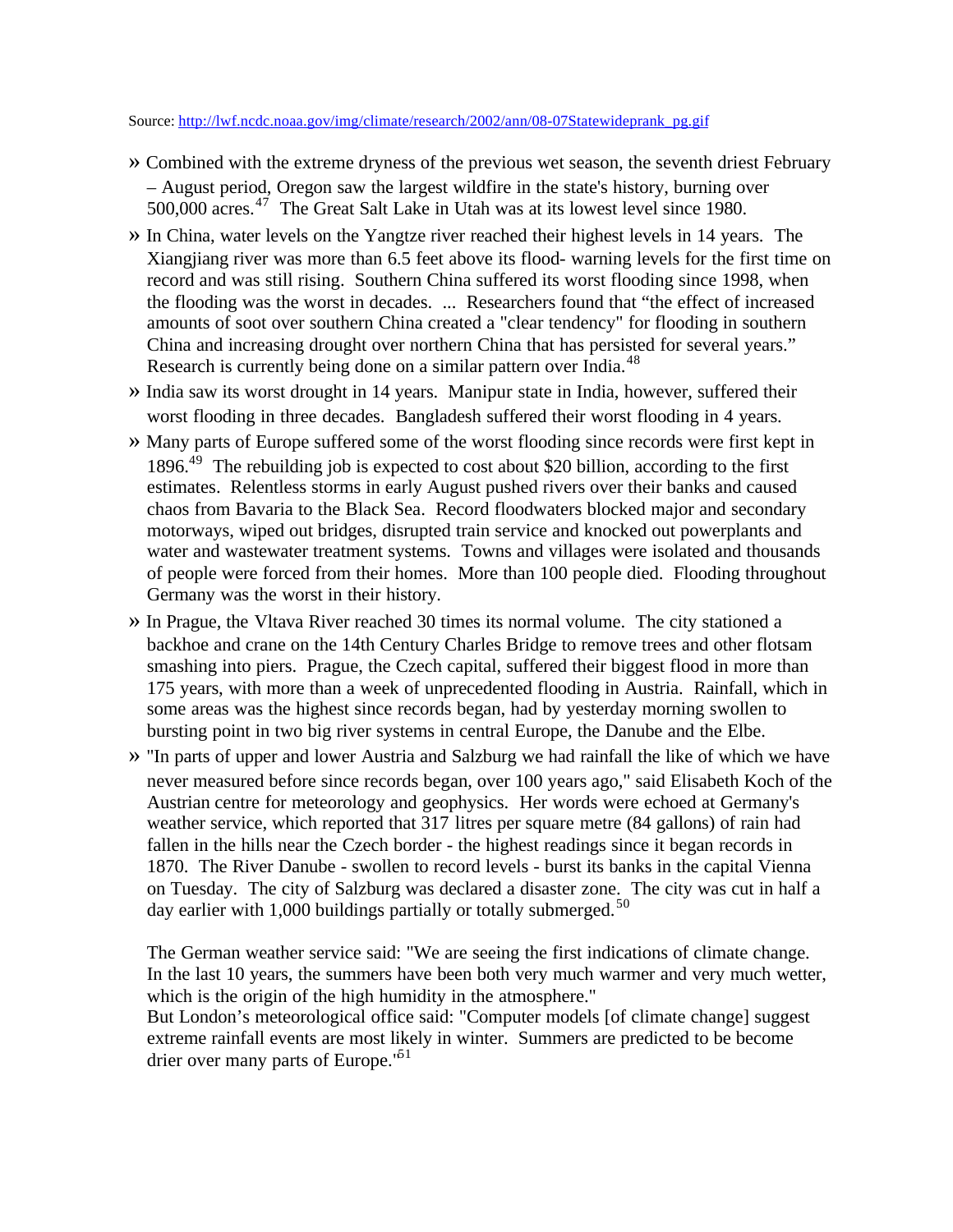Vienna, for example, is thought to have been spared the worst effects of the current havoc because of far- sighted engineering projects which began in the late 1800s. In Austria, blame was directed at mayors who approved forest clearances to make way for lucrative holiday homes and business parks. "The toll was made worse due to the sprawl of homes and industry over areas that ecologically have always been flood plains," says the Regional Environmental Centre for Central and Eastern Europe, "The more trees and plants that an area loses, the faster the run-off and more water that ends up in the river"

"You could deforest the whole area and you have 20 centimetres of rain in a week - you're still going to have massive flooding," says Professor Rowsell, head of the UK's Flood Hazard Research Centre.<sup>52</sup>

- » The Canadian Wheat Board confirmed Prairie farmers' worst fears with wheat production slashed to 15.4 million tonnes, the smallest since 1974, after one of worst growing seasons since the dust bowl of the 1930s. The crop, excluding durum, will fall 40 percent. Spring wheat is down even further, to 1970 levels. Farmers were plagued with a late planting season, followed by severe drought, soaring temperatures, grasshoppers and then fears of early frosts. Barley, used for beer making and livestock feed, approached 1968 production levels, after an unrelenting drought in central and northern Alberta and Saskatchewan.<sup>53</sup>
- » Smoke from peat and forest fires caused the thickest smog in 30 years in Moscow, Russia.

# **September 2002**

- » Typhoon Rusa killed 184 and was the worst typhoon to hit south Korea since 1959, when typhoon Sarah killed more than 840. Gangneung, where 128 people were killed or missing was one of the areas hit hardest - 3 feet of rain fell within 30 hours, the highest precipitation since weather officials began compiling records in the  $1930s$ .<sup>54</sup> Rusa destroyed many sections of railways and roads, wiped out bridges, knocked out electricity and submerged thousands of homes. Property damage was placed at \$750 million. A landslide washed away hundreds of graves. "This is a hell on Earth," said Kim Jung-ok, a 54-year-old housewife in Gangneung, wiping tears from her face as she shoveled mud from her living room. Cars and trucks were completely buried as roads buckled beneath deadly landslides. More than 17,000 houses and buildings in low-lying areas were submerged. Residents took shelter at public buildings and schools.
- » Russia recorded the lowest rainfall in a century and the worst smog from burning peat bogs and forests in 30 years.<sup>55</sup> Millions of Muscovites were advised to stay indoors as thick smog from 200 forest fires choked the city through one of the hottest summers on record.

#### **October 2002**

- » The driest October on record in Vancouver, Canada.
- » New South Wales, Australia recorded the driest October on record
- » Hurricane Kenna was the most powerful storm to hit Mexico's Pacific coast in decades. Kenna appeared to hit land with the strongest pacific coast winds since hurricane Madeline came ashore near Zihuatanejo in 1976 with 144 mph winds.<sup>56</sup>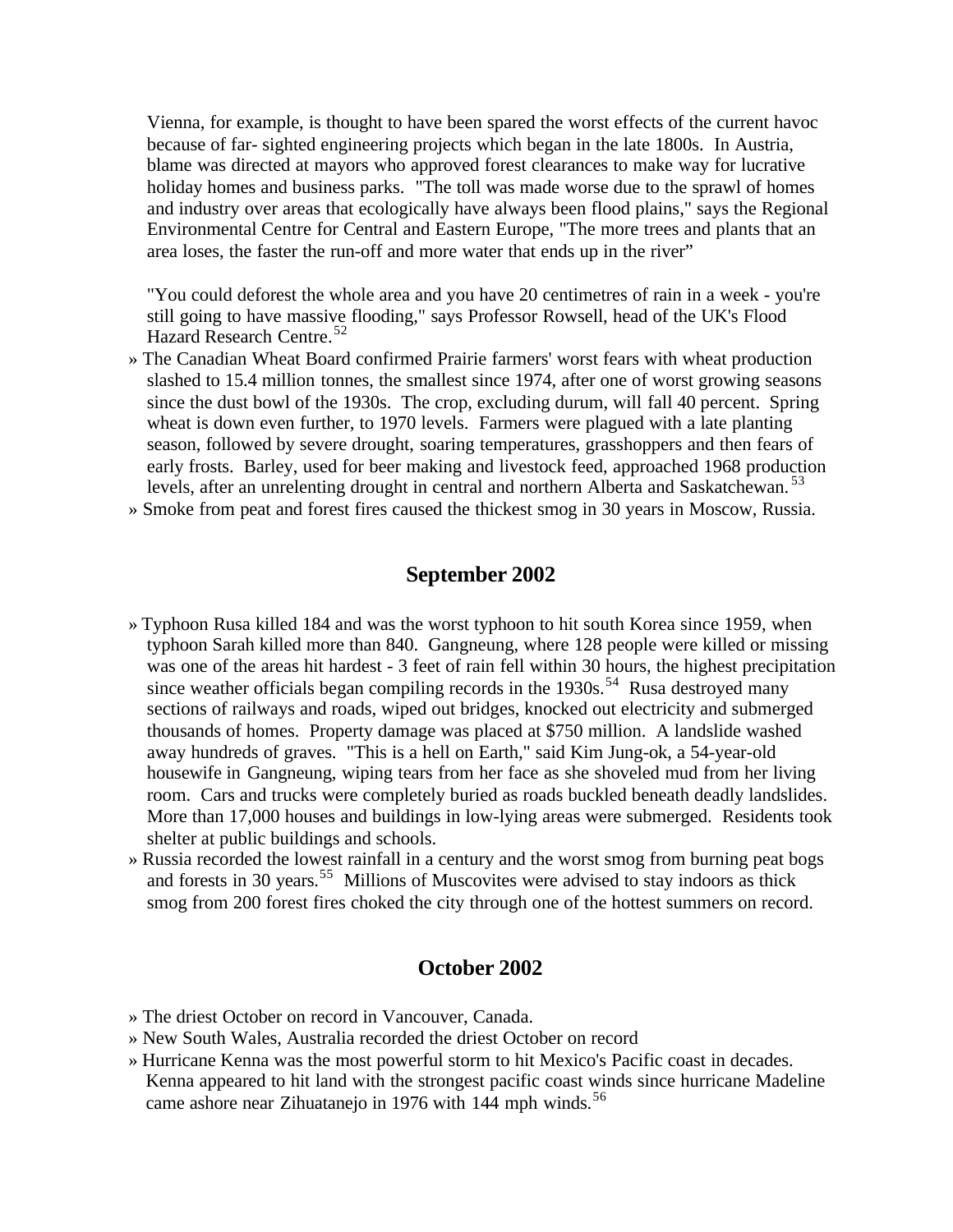- » The ice fields atop Mount Kilimanjaro have retreated to their lowest surface extent in the past 12,000 years and could disappear within the next two decades.
- » Higos was one of the strongest typhoons to ever threaten Tokyo, since the end of World War II. More than 50 people were injured as the typhoon made its way across Japan. Stronger typhoons have struck other parts of Japan, but rarely pass over  $Tokyo$ .<sup>57</sup>

#### **November 2002**

- » El Nino gave the Yukon record-breaking high November temperatures, the third warmest November on record and tied for the second warmest fall since 1942.<sup>58</sup> Whitehorse recorded a mean of -1.5 degrees, the highest official mean temperature in Yukon. The airport set two extreme maximum records. Every site in Yukon had temperatures at least 6 degrees above normal with near record minimum snowfall - less than 50% of normal. Recorded the latest date for zero snow on the ground. Combined snowfall and rainfall tied for the 8th driest month on record.
- » A dry winter and wet summer ravaged Italy's grapevines, causing the worst harvest in a half a century.
- » Drought has caused the worst famine in Malawi, southern Africa, in 50 years. The situation is much the same in Ethiopia, Zimbabwe and Zambia.

#### **December 2002**

- » 2002 was the driest year in Colorado's 108-year record. "This is our sixth consecutive year of below-average snowpack," said Mike Gillespie, snow-survey supervisor for the U.S. Department of Agriculture's Natural Resources Conservation Service. "In my 20-some years doing this, I haven't seen another period where we've had that many consecutive below-average snowpack years."<sup>59</sup> Allen Green, the state conservationist for the Natural Resources Conservation Service, described the current drought as more severe than the "Dust Bowl" days of the 1930s. There's only so much you can do," Green said.<sup>60</sup> It was Colorado's deadliest fire season in eight years: nine firefighters dead, at least 235 homes destroyed, 915,000 acres charred. Cities imposed strict watering restrictions, about \$100 million worth of wheat withered. A study of tree rings suggested 2002 was the driest year on the Front Range since 1725.
- » Such devastating drought hasn't been seen in Canada since the record-setting dust bowl years of the 1930's. Quebec, Canada, experienced its worst forest fires in 10 years. For half the people of Canada, from Windsor to Quebec City, 2002 was the warmest year on record. $\overline{61}$  For the second year in a row the three prairie provinces have been slammed by drought, devastating field crop yields and forcing sales of livestock. "Wheat production has fallen 25 per cent this year, to levels last seen in 1974. Barley production has fallen to late-1960s levels. Canola and specialty crop yields are down as well. Meanwhile, the disappearance of pastures and rising costs of feed have caused livestock farmers to sell live animals at distressed prices."<sup>62</sup>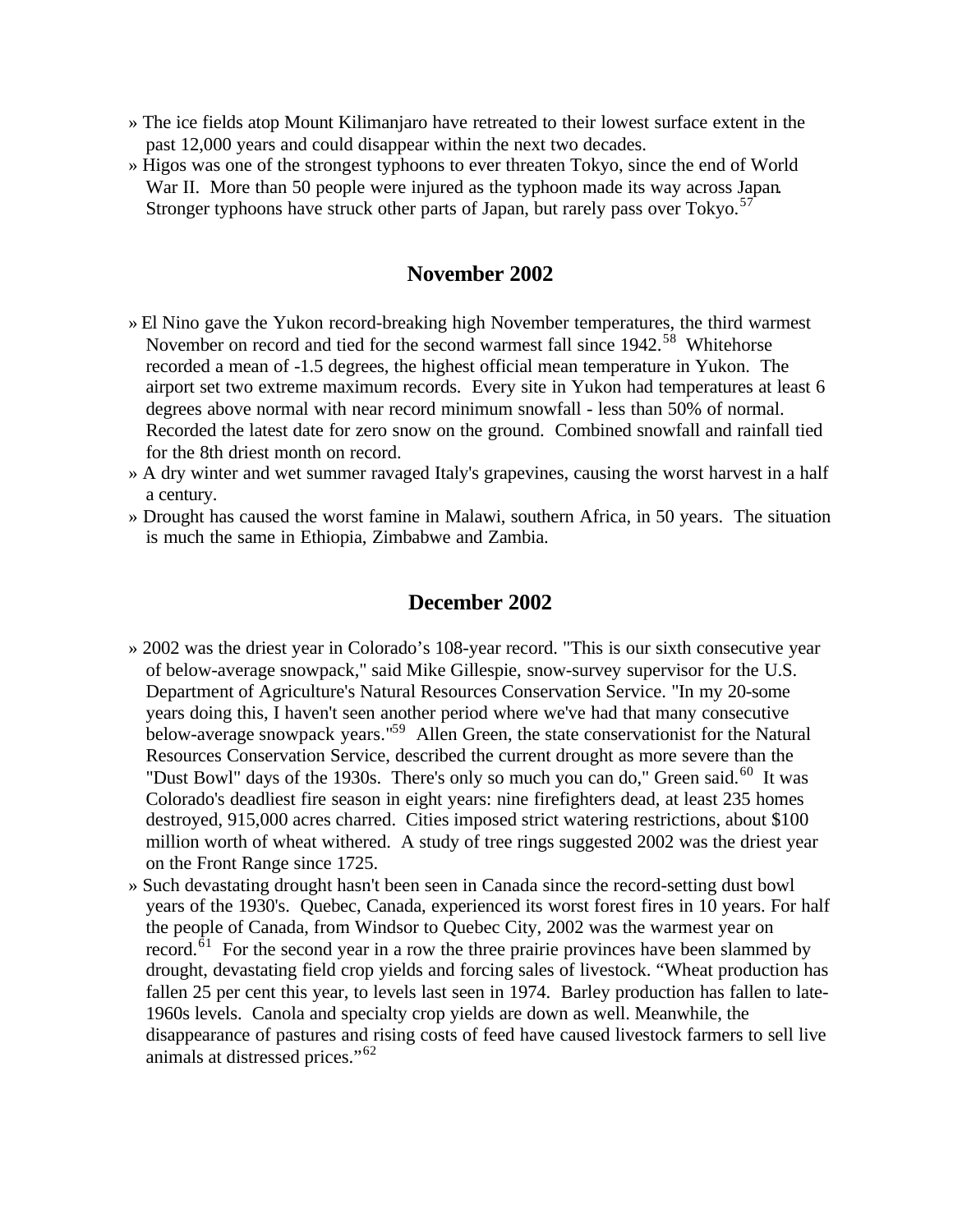- » Ethiopia suffered a record drought. It was responsible for producing food shortages for nearly 11 million people, as the drought cut cereal production by an estimated 20 to 30 percent in 2002 (WFP/FAO). <sup>63</sup>
- » Oklahoma City had its first white Christmas in more than 25 years. Springfield, MO reported 20.5 inches of snow for the month, for a new December record. Snow spread eastward from parts of the Ohio Valley and into the Northeast on Christmas Day, with some locations experiencing the snowiest Christmas Day ever recorded. <sup>64</sup>Record snowfall in New England.
- » Loss from tropical ice fields near the world's highest capital, La Paz, Bolivia, has been 10 times greater in the 1990s than in previous decades. The Zongo glacier has retreated by around 10 metres and lost about one metre of depth every year. The nearby Chalcaltaya glacier, known as the world's highest ski-field, has lost over 40% of its thickness and surface area.<sup>65</sup> "The key factor accelerating mass loss on these glaciers is increasingly frequent El Niño events in this part of the world. It means lower precipitation and higher temperatures," explained Dr Robert Gallaire.
- » Beijing, China's capital city, was blanketed by falling snow for six days in a row -- its longest consecutive snowfall for the last 128 years.<sup>66</sup>
- » The Arctic is warming at an unprecedented trend. It is experiencing the most rapid increase in temperature in recorded history. Surface ice melt on Greenland was the highest in recorded history - and extended to elevations previously untouched by melt. Greenland's unusual summer slush was part of a record-breaking year of northern polar ice loss, reported by Dr Steffen and other scientists this weekend at the American Geophysical Union (AGU) conference in San Francisco.<sup>67</sup>
- » Tokyo, Japan, got its earliest blanket of snow in a decade. It was the heaviest in 15 years. Utsunomiya, north of Tokyo, got seven inches of snow on December 9th, the most there for the month of December since 1912.<sup>68</sup> It was Yokohama's biggest December snowfall since 1947. Snow affected transit in the metropolitan area, with East Japan Railway Co. (JR East) reporting 743 trains on 24 lines stopped, inconveniencing 740,000 passengers, on the Keihin-Tohoku and Yokosuka Lines.
- » One of the worst winters storms in North Carolina's history. Electric utilities provider Duke Power characterized the ice storm as the worst in the company's history, with 1.2 million customers or nearly half its entire customer base without power on the morning of the 5th. This surpassed electrical outages inflicted by Hurricane Hugo in September 1989.<sup>69</sup>

# **January 2003**

» Record snowfall levels occurred in Newfoundland, Canada. Again. St. John's resumed its march toward a new annual snowfall record as another blizzard pounded the East Coast. St. John's set monthly and daily records in January. Just under 185 centimetres fell last month, surpassing the old record of 162 centimetres set in 1960. A record 45 centimetres fell during a blizzard on Jan. 24, beating a 37-year old record by 6.5 centimetres. By January 18, 2003, St. John's had received 250.9 centimetres, just one millimetre short of the total to the same date in 2001. That year, a century-old record was smashed with a total of 648 centimetres of snowfall. Record snowfalls also occurred in February 2001<sup>70</sup>.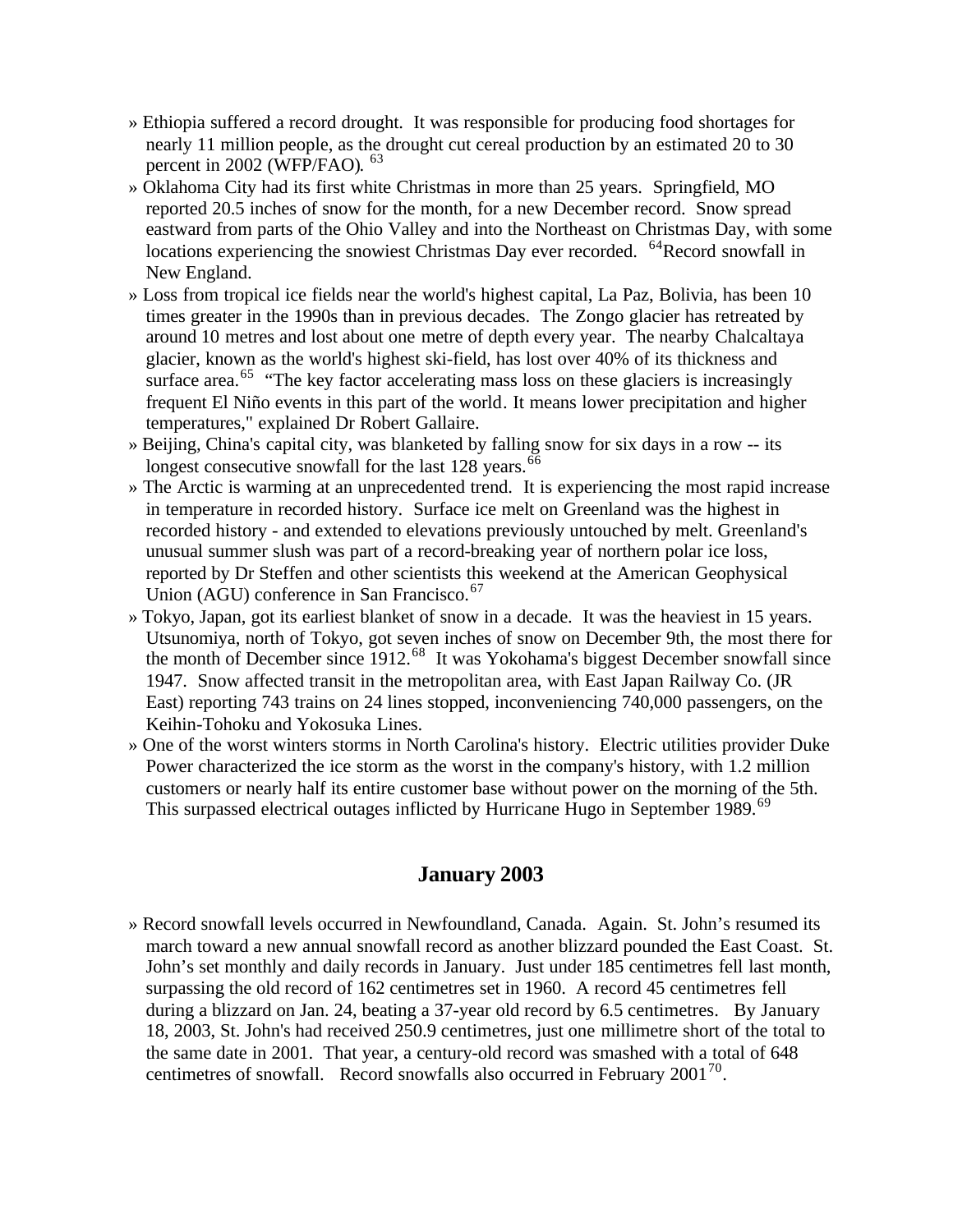By the early morning hours of April 7, 2001, St. John's broke the all-time record for total snowfall set back in 1881-82. By early May, 648 cm of snow had fallen, making it the highest recorded snowfall among all major Canadian cities. Last winter also set records for both storm frequency and snow depth. Hurricane Gabrielle dumped record rainfalls onto the Avalon Peninsula, resulting in major flooding problems for the capital city. Numerous homes and basements were flooded and damage was extensive. When one lady's dog jumped off her bed - she was surprised to hear a splash!

- » Record low levels of the Mississippi river.<sup>71</sup> Again. During a 1988 drought, Mississippi River levels were some of the lowest recorded since 1895. During a normal July, the Vicksburg, Miss., river gauge records 272 billion gallons of water flowing by it per day. In June 1988, the Vicksburg river gauge recorded an average flow of 108 billion gallons of water per day - less than half the normal flow. Near Memphis, the river shrank to half its normal width.
	- "Unlike in 1988 when drought conditions led to blockages of traffic, the recent drought has had little impact on shipping. Norris said that is because of channel improvements that have been put in place in the past several years.
	- "We have been able to manage the low water very effectively," Norris said. "The drought of 1999 passed *without most people knowing how low the river stages were* (ed. - italics added) because there were no channel closures as a result of the low water levels. It was a real success story."
- » Canberra, Australia experienced the worst bushfires ever seen. Australia saw the worst bushfires in over 70 years.<sup>72</sup> An unprecedented 6,233 bushfires were recorded across New South Wales in the past 6 months. The "fire storm" was beyond the experience of emergency workers, including some who fought the Ash Wednesday fires in the Adelaide Hills in 1983. "This was a freakish conjunction of events and conditions," Prime Minister Howard said, "Eastern Australia is in its worst drought in 100 years." Much of the rest of Australia was hit by the longest drought in history. Queensland state recorded its driest January on record. Melbourne had it's second hottest day on record and Victoria sweltered under its hottest weather in 64 years.

The 2002-2003 crop year will be one of the worst on record for Australian grain producers, according to the Australian Bureau of Agricultural and Resource Economics. ABARE's crop report not only cut the final figure for the winter cereal crop, but forecast a significant reduction in summer crops. Winter grain production was down 61 per cent on last year and the lowest since 1982-83. Dr Sheales said because the crop area was significantly larger than in 1983, this year was effectively worse. "The incomes of farmers have been absolutely devastated," Grains Council vice-president Ron Hards said. "Although you have a 62 per cent reduction in wheat yield across Australia, an enormous amount of Australia never had any at all. All the expenses were outlaid and you have no income." <sup>73</sup>

» Record cold temperatures hit India. All south Asia has been enveloped by the region's most severe winter in decades. Officials in New Delhi told Reuters news agency the cold has killed perhaps more than  $1,500^{74}$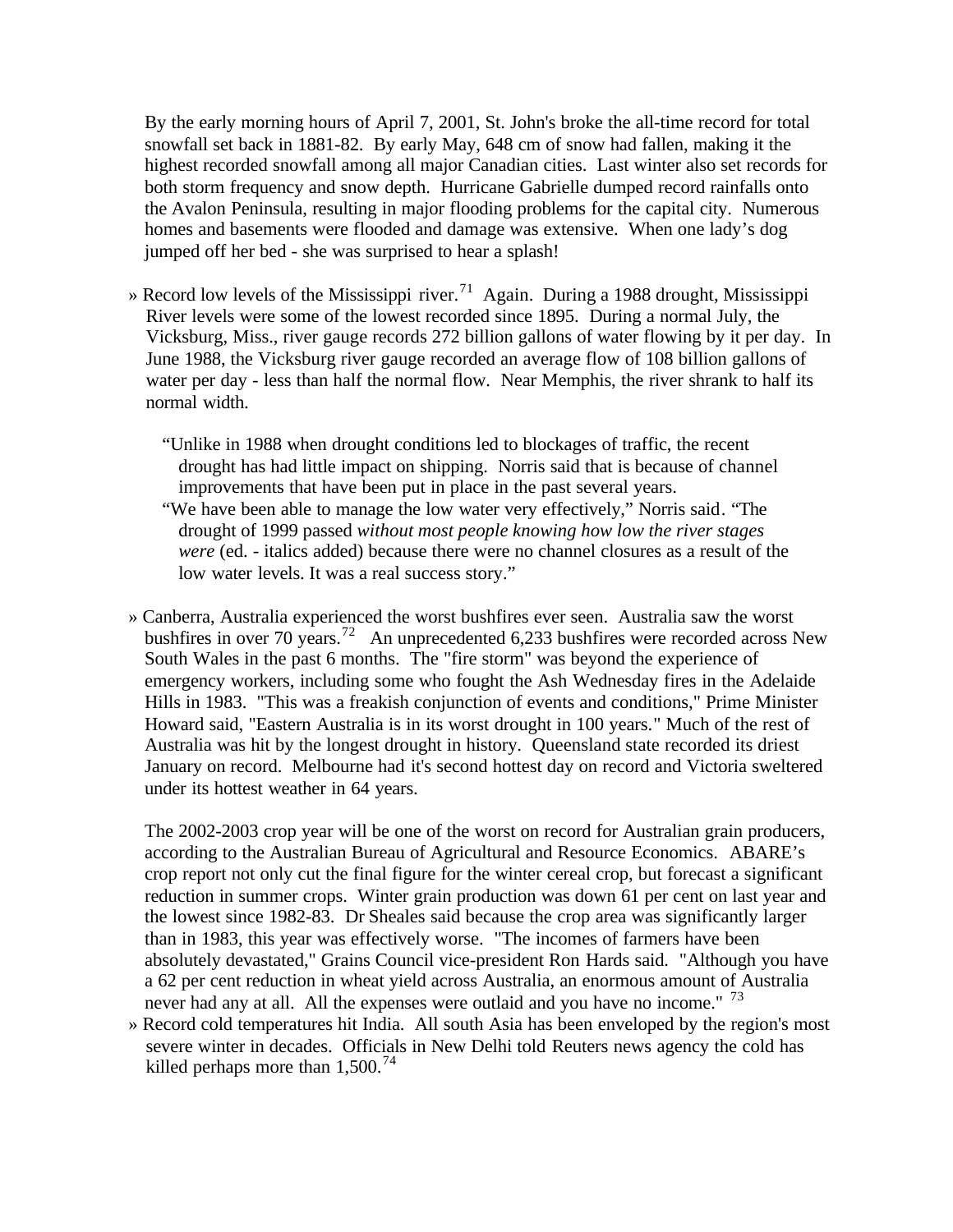- » Central Russia saw its coldest winter in 24 years, with temperatures dropping to a low of minus 33 degrees Celsius. Overnight, the temperature hit minus 27 degrees, leaving three people dead and 29 hospitalized. 300 people died from the cold in Moscow. 205 died last winter.<sup>75</sup> In eastern Turkey, temperatures dropped to their lowest in 10 years, reaching minus 40 degrees Celsius
- » Naval authorities expect that the Baltic Sea will completely freeze over again. The ice last covered the Baltic in 1948. Some 40 ships were trapped in the icy Gulf of Finland, near St Petersburg and ice-breakers were sent to their rescue. In addition to covering an unusually large area, the ice is also five to 20 centimetres thicker than average.<sup>76</sup> Helsinki has had a dry cold snap not seen so extreme in four decades.
- » The long drought and cold severely depleted Nordic hydropower reservoirs. Spot prices for electricity on the region's Nord Pool surged to an all-time peak of 831.41 crowns per megawatt hour in early January. <sup>77</sup> Finland, Helsinki has not had such a dry cold spell in four decades.
- » Dry, warm Santa Ana winds gusted up to 80 mph roaring from the desert interior toward the Southern California coast. They contributed to two deaths and fanned wildfires that threatened hundreds of Malibu homes. Whipped by the Santa Ana winds, over 600 firefighters battled Malibu blazes, said Mike Brown, Los Angeles County Fire Department.
- » Record cold temperatures throughout much of the eastern United States penetrated into Florida, with record temperatures observed in many areas January 24th. (Reuters) New Yorkers shivered in record sub-zero temperatures for 10 days.<sup>78 79</sup>
- » An estimated 250,000 Southern California Edison customers lost power. Dozens of power poles were knocked over by trees. "It has been a long time since we have had so many power outages related to a weather pattern," said Stephanie Donovan of SDG&E. Public works crews worked through the night, responding to 150 calls of downed trees.

A transit bus driver saw a tree falling ahead and he swerved as it fell. Eight of his 28 riders suffered injuries as the tree broke the driver's window, shattered the passenger side front window and deeply dented the top of the bus. Lifeguards were kept busy with rescues in Cardiff, contending with 8-foot waves and 10-foot faces, compounded by the Santa Ana winds. Lifeguard Karl Tallman said, "We had to pull in five surfers. Another group of surfers barely avoided getting pitched onto the rocks."<sup>80</sup> In 1993 Santa Ana winds spread fires that charred thousands of acres, killed three and destroyed 1,000 buildings.

» Cyclone Zoe, the most powerful Pacific cyclone ever recorded, tore through the Solomon Islands with winds "over 225 mph and destructive tidal waves". The Category 5 storm flooded entire villages under 10m (33ft) waves, uprooted trees, destroyed crops and downed radio lines. The island looked like 'Hiroshima, with whole villages inundated by the sea'.

The locals sheltered in mountain caves during Cyclone Zoe. Although the population on Tikopia survived, their homes and crops appear to have been wiped out by the immense waves. Fresh water is now severely limited and apparently only accessible at low tide. Home to around 3700 people, Tikopia is the largest of the affected islands and has been declared a disaster zone by the Solomon Islands government. A French reconnaissance airplane brought back aerial photos showing the once-lush island of Tikopia completely stripped of vegetation. Cyclone Zoe packed the highest cyclonic winds ever recorded. The fate of thousands of people on other hard-hit nearby islands remains a mystery. <sup>81</sup> <sup>8283</sup>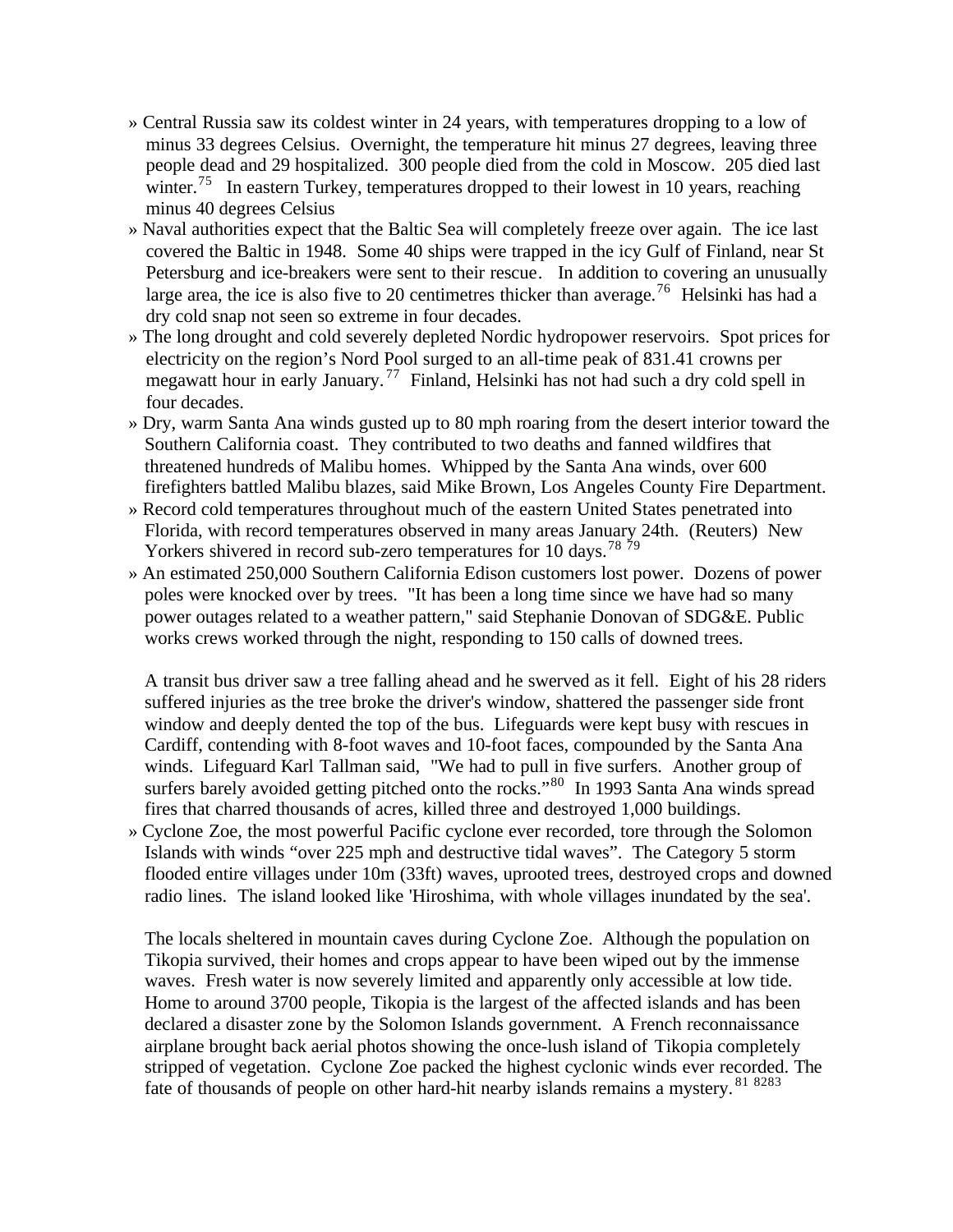

photos: Associated Press

- » London measured its heaviest snowfall in 12 years.<sup>84</sup> Belgium, swamped by the worst floods in nearly a decade, put its army on flood alert. Many parts of the country were under almost a metre (three feet) of water.<sup>85</sup> Odd weather throughout Europe has left parts of the Alps without snow, and Northern Europe with their worst cold snap in decades.
- » Heavy rains in the Democratic Republic of Congo could burst the banks of the River Congo, particularly in the capital Kinshasa, where the river is at its widest. Violent tropical storms regularly hit Kinshasa and the river ran dangerously high. Congo's national weather station said it was the heaviest in ten years.<sup>86</sup>

# **February 2003**

- » The worst blizzard in seven years, "The Blizzard of '03" shut down much of the northeastern U.S. and left record snowfalls topping more than 2 feet from Washington to Boston with 30 dead<sup>87</sup>.
- » Record-setting rains fell over southern California February 14. Rainfall amounts broke and in some cases doubled records Wednesday in many locations. Mount Wilson had 7.68 inches of precipitation topping 2001's record for the date by 4.34 inches. At Tejon Pass north of Los Angeles, a mile-long wall of mud covered all four southbound lanes of Interstate 5 as deep as 4 feet in some areas. $88$
- » Water storage levels have fallen below 60%, to their lowest levels in five years, in Sydney, the Blue Mountains and the Illawarra regions of Australia.

#### **March 2003**

- » Many places in Tasmania state, Australia, set new records for rainfall.<sup>89</sup>
- » Denver, Colorado had its biggest blizzard since 1913, with 31.8 inches. Snow destruction was found all over town after the blizzard of March 18.<sup>90</sup>
- » Record-shattering cold temperatures threatened to freeze Lake Superior's surface for the first time in over two decades. Craig Evanego, an ice forecaster with the National Ice Center in Washington said, ``Lake Superior last froze completely in 1979, and this year's ice cover is the most since 1996-97." Ice covered more than 90 percent of Superior. In

q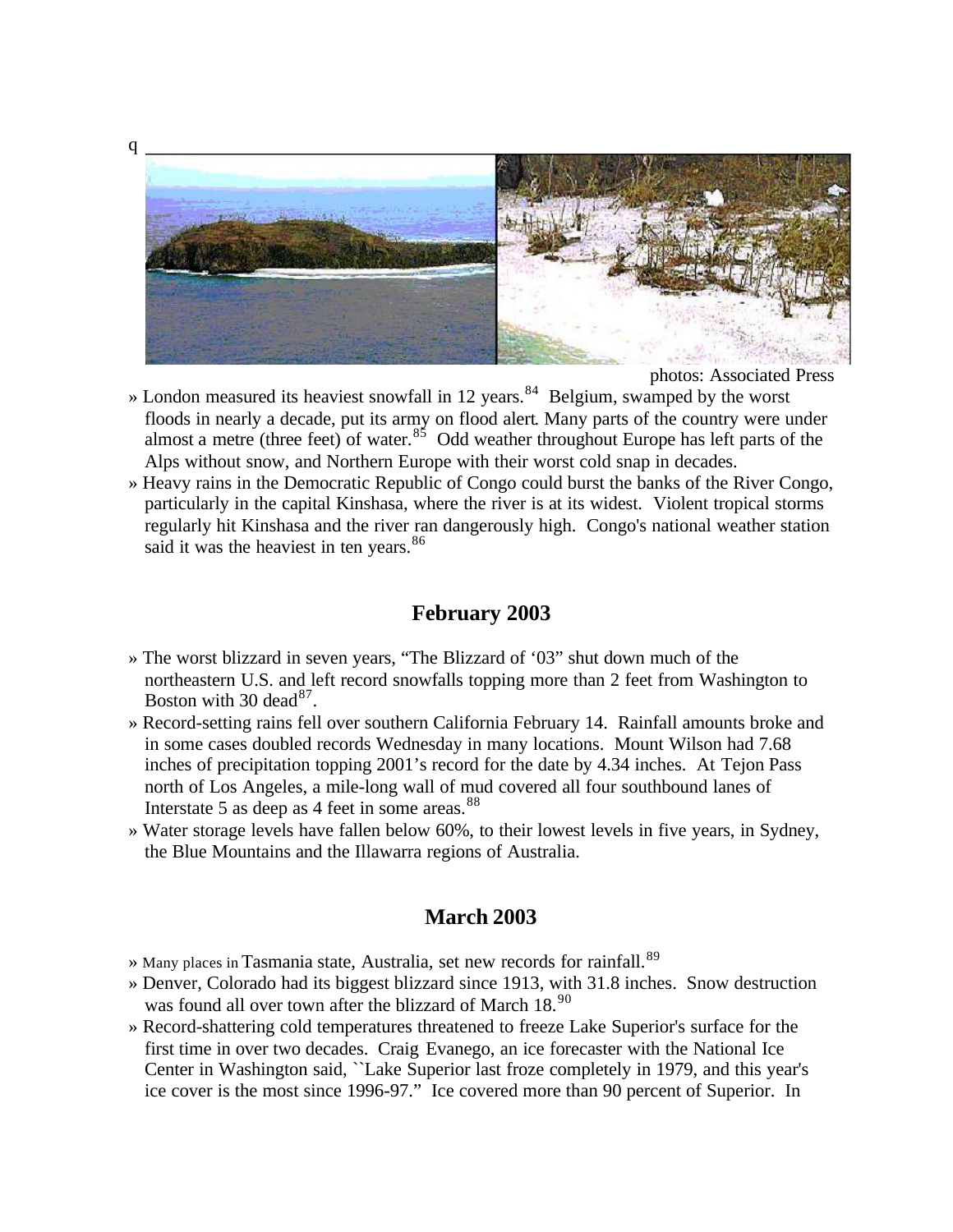some areas, the ice is a scant inch or so, but vast portions of the big lake have 12 to 28 inches of ice. Lakes Huron and Erie are also covered in ice, with much of shallow Lake Erie buried under 28 or more inches of ice, the Ice Center reported. Northern Lake Michigan is frozen, but the mid- to lower section is open, other than coastal areas. <sup>91</sup>

» England, Wales, Scotland and Northern Ireland experienced record-breaking hours of sunshine in March. The first two months of 2003 were also the UK's second sunniest since record-keeping began in  $1960.^{92}$ 

### **April 2003**

- » Cherrapunji, in the Khasi Hills of northern India, once recorded more than 1,000 inches (2,540 centimetres) of rain in one year - a global record. One of the world's wettest places now suffers from a chronic shortage of water. Area villagers now have to bring water from other areas. Cherrapunji received less rain in the year 2001 - only 363 inches (922 cm) than it got in just one month in 1861. They worry they have received less and less rain over the years during monsoon. During winter, the rains almost stop and the springs dry up. Long rows of trucks can be seen carrying drums of water to Cherrapunji.<sup>9</sup>
- » Ana, the first named storm of the 2003 hurricane season and one of only two storms to form in April on records going back to 1886. Ana presaged the longest tropical cyclone season since 1952 when the first tropical storm formed on February 2nd and the last one dissipated on October 28th.
- » Water temperatures in Smith Sound, Trinity Bay, Newfoundland, were the coldest measured in decades as a massive cod kill occurred there. Fisheries ecologist George Lilly, on the research vessel Teleost, said, "The water reached -1.7 degrees C. That's about as cold as sea water in our area can get." The cod recovered had ice crystals around their organs. The future impact is yet to be felt because the fish were preparing to spawn.<sup>94</sup>

#### **May 2003**

- » The record 562 tornadoes which hit the United States in the month of May was hugely higher than the previous monthly peak of 399 in June 1992. It was "the most devastating series of tornadoes we've ever had in the state of Missouri," Gov. Bob Holden said after walking the rubble-strewn streets of Pierce City.<sup>95</sup>
- » Global average land and sea surface temperatures in May 2003 were the second highest since records began in  $1880.^{96}$
- » The heaviest rainfall and worst flooding in Samoa in 20 years affected the islands, causing mudslides that killed 4 people and prompted a state of emergency declaration.<sup>97</sup>
- » At least 40% of the Argentina state of Santa Fe was hit by the worst flooding in five centuries of records. Torrential rains that produced severe flooding at the end of April continued into early May, exacerbating conditions in the provinces of Santiago del Estero, Entre Rios and Santa Fe. At least 23 fatalities were reported and 28,000 houses were damaged or destroyed by the floodwaters. By May 8, 25 percent of the city of Santa Fe was under water. At least 60,000 people were evacuated from their homes. President Duhalde declared a national disaster.<sup>98</sup>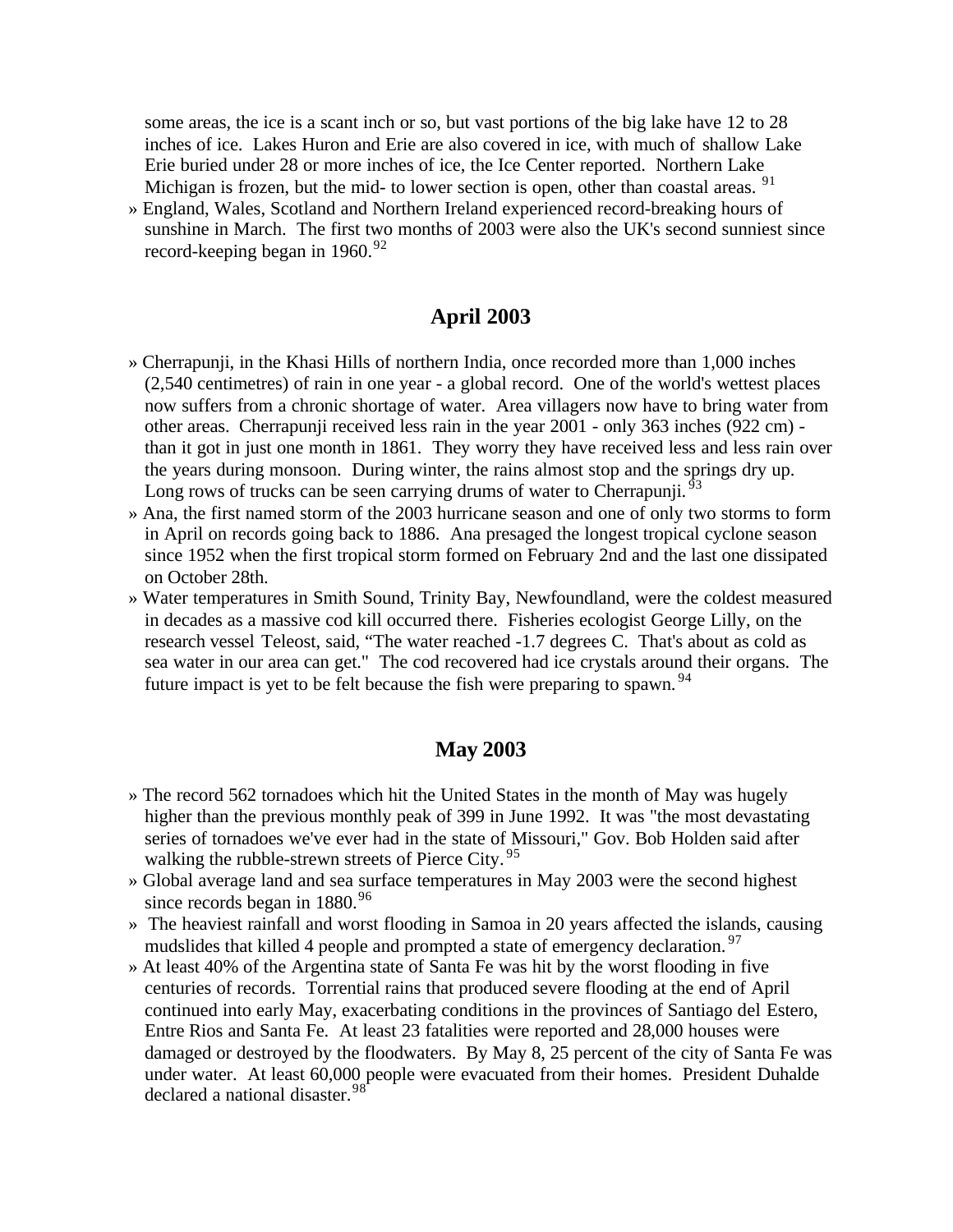- » Flooding in Sri Lanka killed 280 people and made at least 175,000 others homeless. One day of unusually heavy rainfall at the start of the monsoon season caused landslides and some villages have been submerged under seven feet of water. "It's the worst flooding we've seen since 1947," said Reverend Ebenezer Joseph, National Christian Council of Sri Lanka general secretary. <sup>99</sup>
- » Some of the heaviest rainfall in more than a hundred years swamped parts of the southern U.S. The Tennessee River saw its highest level in four decades after days of torrential rain. Central Alabama set a record for rainfall in a two-hour period Wednesday, with nearly 11 inches falling near Birmingham. Weather service officials said no higher amount is on record dating back 130 years.

Record flooding occurred on the Chickamauga River. Other rivers had moderate flooding. At West Point the Chattahoochee River crested at 23.2 feet; the highest level since February 26, 1961 when the river rose to 24.9 feet. The Chattahoochee crested near 40 feet at Columbus. This is the highest water level since  $41.4$  feet on March 17, 1990.<sup>100</sup>

» Manitoba, Canada experienced scorching wildfires and one of its most combustible springs ever.

# **June 2003**

- » Switzerland experienced its hottest June in at least 250 years. Since 29 May, daytime temperatures in Geneva did not fall below 25C. Austria experienced its hottest June since 1811. Southern France saw record average temperatures - between 5 and 7 degrees C (9 to 13 degrees F) warmer than the long term average, rising above 40C in places. Record high temperatures in Italy. England and Wales also experienced their hottest month since  $1976^{101}$
- » Swarms of Mormon crickets infested Nevada, Utah and Idaho--possibly the worst infestation in decades. Mormon crickets's diet includes sagebrush, alfalfa, wheat, barley, clover, seeds, grasses, vegetables and even weeds. Experts say this year's infestation in Nevada, Utah and Idaho could be the worst in decades. Officials in southwestern Idaho say the infestation there is the worst since World War II. In Utah, agriculture officials estimate 6 million acres, more than double last year's plague, will be infested before the crickets die off by fall.

Experts said this year's outbreak isn't the most severe in Nevada history. In Eureka County in 1882, trains were unable to make headway over the main line of the Central Pacific Railroad "due to the rails being so thoroughly greased with crushed crickets," state Archivist Guy Rocha said. In the 1930s, a band of crickets 12 miles long and at times several feet deep was reported in Elko County, Rocha said. <sup>102</sup>

- » Texas had the second-driest spring in a century. <sup>103</sup> Parts of the East Coast, including Virginia, North Carolina and South Carolina, experienced their wettest spring on record. Texas, however, endured its second-driest spring in the 109-year record.
- » Dan Johnson, a research scientist with Agriculture Canada, says 2003 could be the worst year ever for grasshopper infestation in east central Alberta.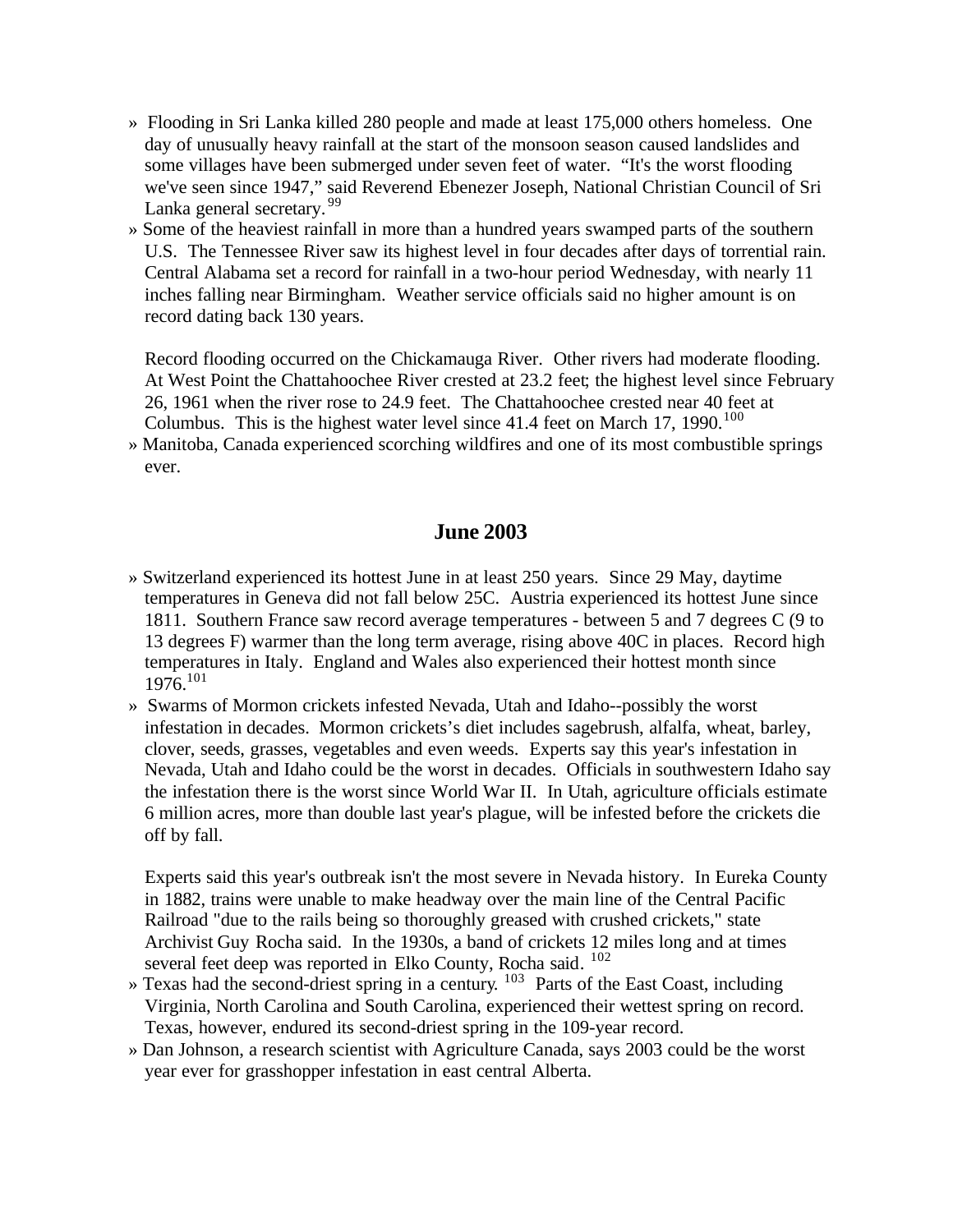"In 42 years that I've farmed, I've never seen them this bad," said Bob Penner, a grain farmer northeast of Calgary, "It's the very worst I've ever seen." Last year's drought allowed grasshoppers to lay what researchers believe to be an enormous number of eggs. Now they are hatching.  $104$ 

» The southern Indian state of Andhra Pradesh is battling its worst drought in 40 years due to lack of rain last year. The death toll stands at 637 with temperatures of 117.50 F. Last year's heat wave killed over 1,000 people in the state, when temperatures reached 122 degrees. Tin-roofed shanties were like ovens for many poor people.<sup>105</sup>

# **July 2003**

- » Australia suffered its worst-recorded environmental disaster when brushfires fueled by a severe drought blackened almost ten percent of the country, a parliamentary inquiry heard. Melbourne, Australia instituted the toughest water-use restrictions in 20 years.<sup>106</sup>
- » The "worst sandstorms in living memory" swept more than 12,000 people in Afghanistan.(AFP) Sandstorms began in the region in early June and continued during July. Up to 20 villages had to be evacuated because they were completely covered in sand, and many irrigation canals and waterways were filled.

Croatia's major rivers, including the Sava, Drava, Kupa and Danube, were reported at their lowest levels ever, threatening water and electricity shortages. In neighboring Serbia, ecology minister Adjelka Mihajlov said their major rivers were at their lowest in 100 years. Lack of rain beyond occasional brief thunderstorms have also slashed crops outside the EU, including the Czech Republic, Hungary, Serbia, Croatia and Romania. The Danube flow was at the lowest level in 160 years.

Imbudo was the strongest typhoon to hit the Philippines in five years, with maximum sustained winds near  $240$  km/hr (130 knots or  $150$  mph).<sup>107</sup> <sup>108</sup>

- » In Italy where a heat wave and accompanying drought have lasted weeks, the national grid was overloaded by the use of air conditioners, causing summer blackouts for the first time in over 20 years. "The River Po is at record lows - nearly eight metres (24 feet) below its normal level."<sup>109</sup> A northern Italian power station, at Ostiglia, was shut down due to a lack of water to cool its turbines. In Venice, rainfall in the first six months of the year was 40% lower than average. "Water supplies are guaranteed until the end of the month. But if it doesn't rain we'll have to decide what our priorities are - agriculture or industry," said Italy's civil protection head, Guido Bertolaso.
- » In France wildfire raged in several southern regions, spread at a pace unseen since special fire-fighting services were created after World War II. Southern and eastern France were without significant rainfall for two months. <sup>110</sup>
- » Russian Emergencies Ministry reports far-eastern Russia is experiencing the worst year on record for forest fires in the region. Since January, fires have burned 20,000 square kilometers of forests—almost  $\overline{5}$  million acres.<sup>111</sup>
- » The blizzard that hit New Zealand over the weekend of July 5 is being reported as the worst in 50 years.<sup>112</sup> North Island's east coast reported the worst snowfalls in 40 years.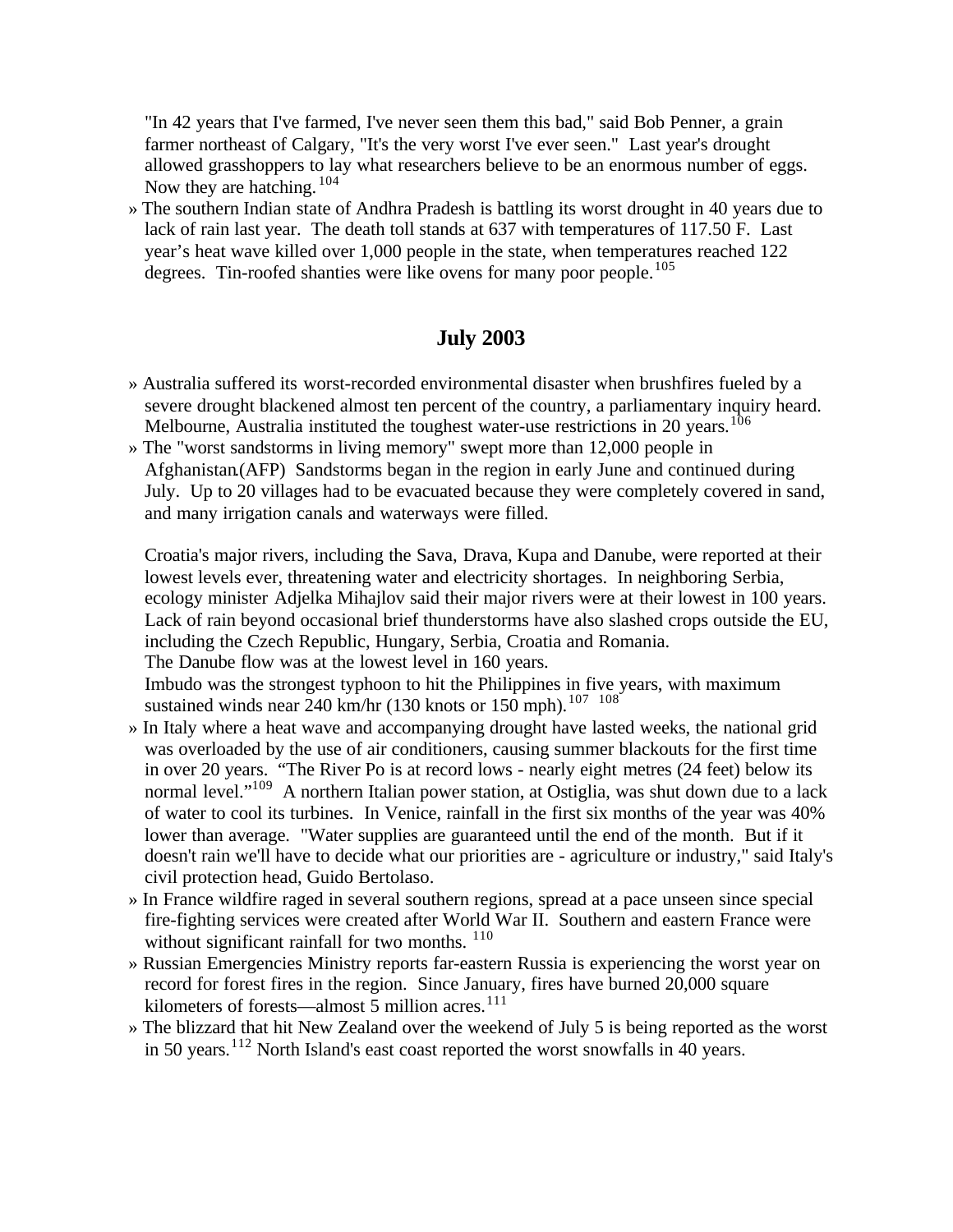### **August 2003**

» Western and Central Europe experienced its hottest June, July and August in over 500 years.<sup>113</sup> The nations of Portugal, Switzerland, Britain, and Germany set new record high temperatures. And they were the warmest by a very long way. On 10 August Britain registered 38.5°C(101.3°F) at Faversham - the first three-figure Fahrenheit temperature. Germany saw 40.8°C (105.4°F), Switzerland 41.5°C (106.7°F) and Portugal an astonishing  $47.3^{\circ}$ C (117.1 $^{\circ}$ F). From west of Paris to northern Italy and southern Germany, the average temperature for the summer months was  $3.78^{\circ}$ C above the long-term norm. <sup>114</sup> "It was enormously exceptional."

France recorded its highest temperatures since 1945 as the mercury rose to 40 degrees Celsius (104 Fahrenheit) in early August. Drought-parched countries from Russia to Portugal suffered the greatest heat wave in more than a quarter century. Hungary and Croatia have not had such extreme heat in more than a half century. The French government and the opposition Socialist Party blamed each other for a rapidly mounting death toll from a heat wave that killed between 11,000 and 13,000 people in France alone. $115$ 

Scorching temperatures and low water levels in rivers across Europe threatened to cut output at many nuclear and other electric power stations as homes and businesses cranked up air conditioners. Officials in France and Germany approved temporary permits allowing nuclear plants to raise the maximum temperature of the cooling water its plants pump into the country's depleted rivers - risking damage to fish and plants<sup>116</sup>.

Swiss power officials cut output throughout the summer at their nuclear plants rather than put hotter cooling-off water into their Alpine rivers. Most nuclear reactors are sited along riverbanks to obtain their operating water to make steam. Europe's hot and dry summer depleted its rivers, causing problems for hydro-electric power plants. The Danube, needed for 40 percent of Romania's hydroelectric plants, shrunk to its lowest level in a century.

English engineers slowed trains for fear of buckled tracks as London recorded an unprecedented 99 degrees F. In eastern Serbia, the masts of German warships sunk during World War II emerged above the surface of the Danube last week after the river sank to its lowest level since the end of the 19th century. Serbian wheat production sank to its lowest level in 50 years.

The French government loosened requirements for making Roquefort cheese, allowing farmers to feed their goats food scraps during periods where their animals are not producing milk. Water rationing was imposed in more than half of France's 95 departments, with fines of up to \$1,700 for transgressors.<sup>117</sup>

» Fierce blazes sweeping across two-thirds of Portugal's mainland regions were the worst in living memory. Quercus believes the final toll of lost woodland will be 250,000 hectares with each hectare potentially shedding 50 tons of soil. "During the first rainfalls in the fall there will be a huge quantity of soil dragged as sediment into bodies of water," said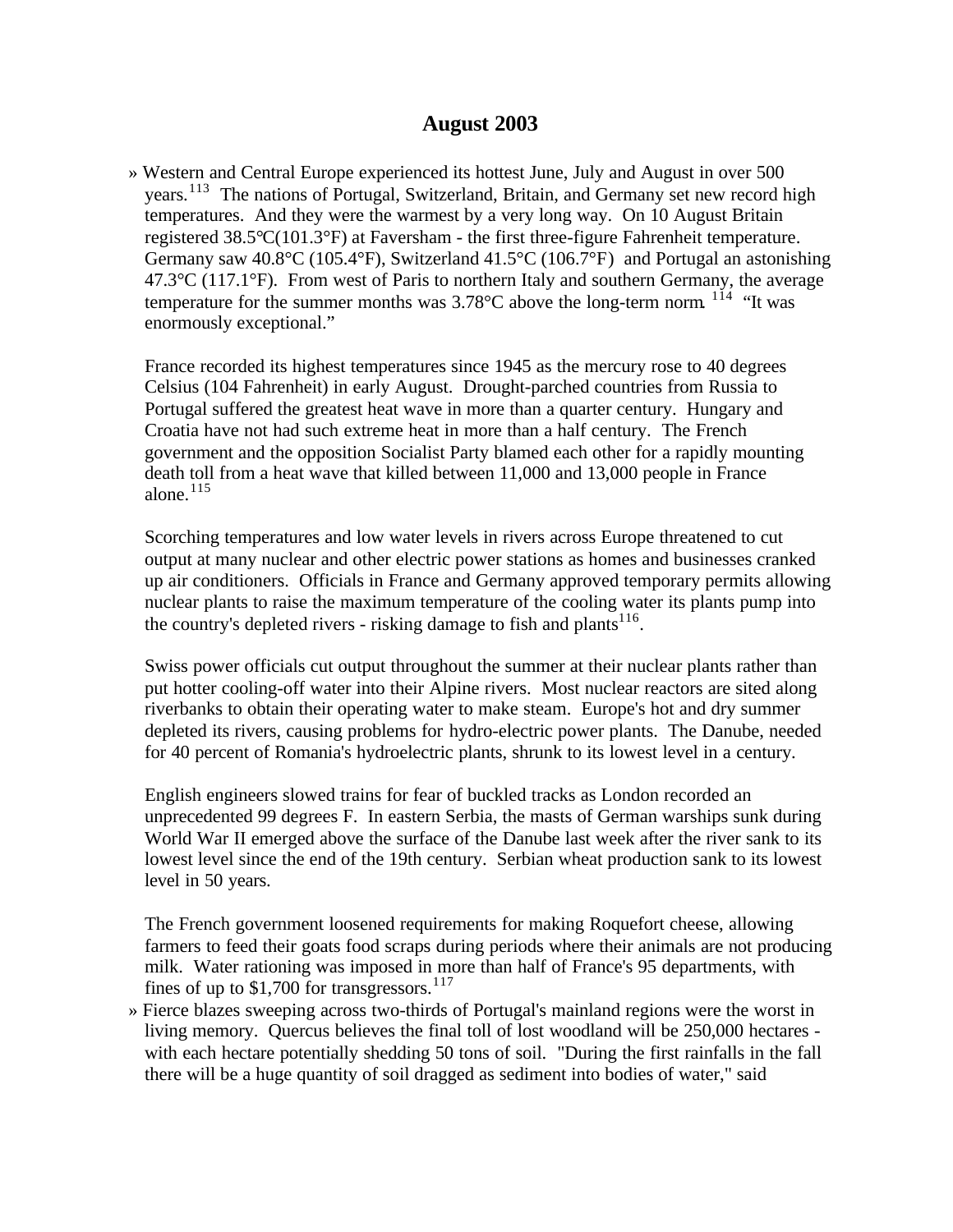Francisco Ferreira, vice-president of Quercus. More than 12.5 million metric tons of topsoil will be eroded next year, they expect. <sup>118</sup>

- » When 2003 began, parts of coastal British Columbia and the southern interior were in the middle of their worst drought in 100 years after the driest three-year period on record. British Columbia saw 2,500 wildfires that forced 50,000 people to flee their homes over the summer. British Columbia's forests were the driest on record, contributing to the worst fires in 50 years. Streams ran at 10 to 20 per cent of their normal flows and were so "lethally warm" that salmon were suffocating; ground waters were dipping perilously low; and the Fraser River had one of its lowest peaks in 90 years of record-keeping. <sup>119 120</sup>
- » Mongolian zuds (a long dry summer followed by an extremely cold winter) have never before been so bad and so often. Three years in a row winter temperatures have plunged dramatically low. A third of Mongolia's herds have been lost <sup>121</sup>

 $\sim$   $\sim$   $\sim$   $\sim$   $\sim$   $\sim$ 

An international shipping company placed an ad to hire a radio operator. The next day a dozen people came to apply. Each took a number and sat down in the waiting room outside an office door marked "Private". A new guy walked into the office to join the applicants. The guy at the desk said, "Take a number and sit down." As the intercom crackled, everyone waited. A minute later the new guy jumped up and walked into the closed office. Five minutes later the guy came back out, wearing a big grin. She had the job. Several other applicants who had arrived before her attacked her for going into the office door before them.

They said, "Hey, Slick, I got here before you did."

The new guy answered, "Any one of you could have had that job. I just listened to the Morse code coming in over the intercom. It said, 'We want alert radio operators. If you understand this message, please enter the private office immediately.<sup> $\cdot$ </sup>,<sup>122</sup>

We don't want to ignore the signals we are getting. In this chapter we have carefully examined the climate change record and the work of innumerable distinguished research scientists. It is overdue for the politicization of this energy/environment issue to move toward solution, before an ice age or worse climate changes become locked into our future. We should join Professor Phil Jones, director of the Climatic Research Unit, of the University of East Anglia, who in December, 2003, joined a long and steadily growing list of distinguished scientists, including the Council of the American Geophysical Union,  $123$  who stated that month that

"Human activities are increasingly altering the Earth's climate. These effects add to natural influences that have been present over Earth's history. Scientific evidence strongly indicates that natural influences cannot explain the rapid increase in global near-surface temperatures observed during the second half of the 20th century. Research indicates that increased levels of carbon dioxide will remain in the atmosphere for hundreds to thousands of years. It is virtually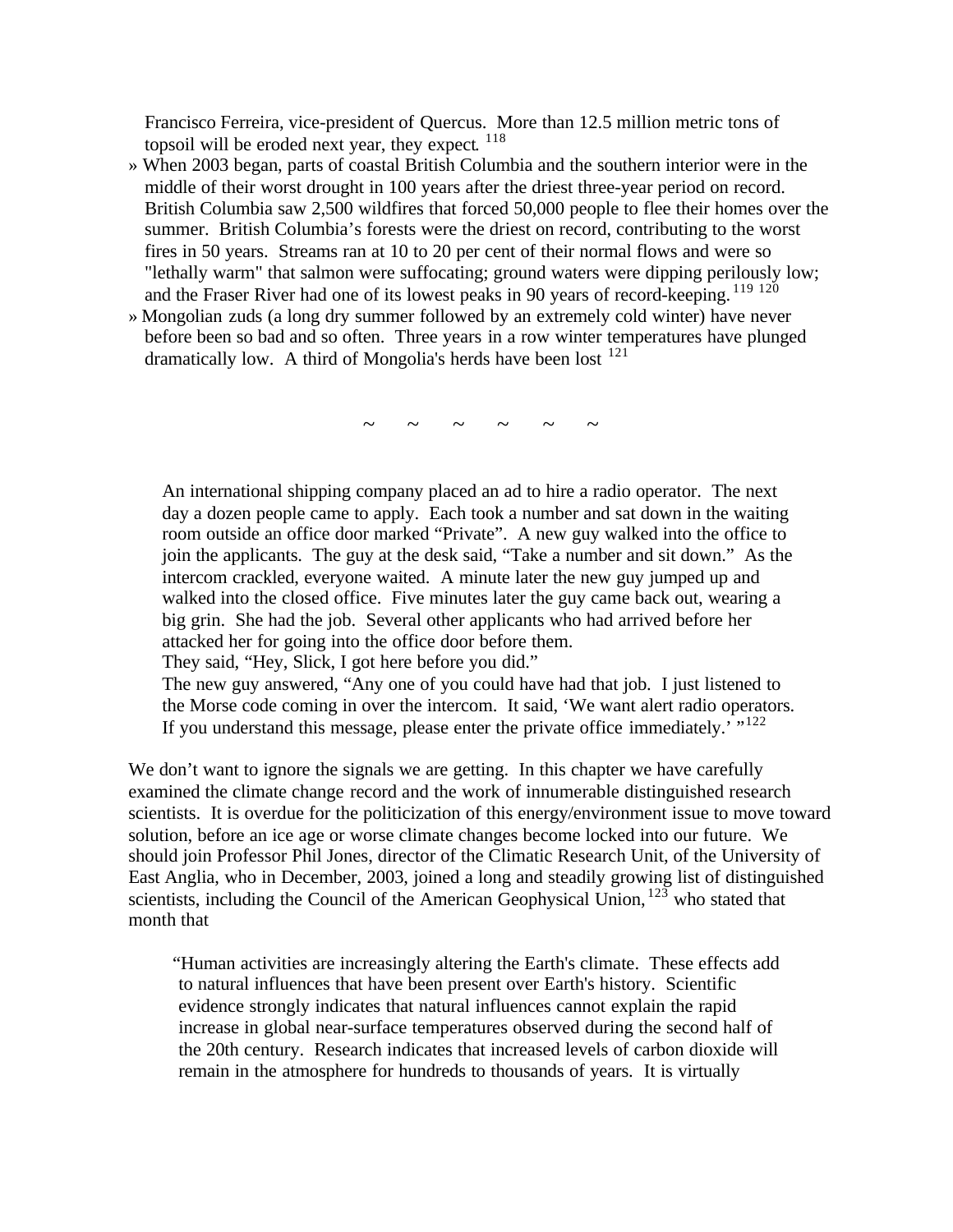certain that increasing atmospheric concentrations of carbon dioxide and other greenhouse gases will cause the global surface climate to be warmer.

"Human impacts on the climate system include increasing concentrations of atmospheric greenhouse gases (e.g., carbon dioxide, chlorofluorocarbons and their substitutes, methane, nitrous oxide, etc.), air pollution, increasing concentrations of airborne particles, and land alteration. A particular concern is that atmospheric levels of carbon dioxide may be rising faster than at any time in Earth's history, except possibly following rare events like impacts from large extraterrestrial objects.

We can generate virtually unlimited clean baseload energy using Space Solar Power. The time has come to stop exacerbating climate change with inappropriate energy polices. The tools and technology are available today.

Until we, as a nation, recognize this opportunity perhaps we should sympathize with farmers from Montana to Texas, who are not so interested in the fine points of climate theory as they are weathering yet another blistering hot drought. We will close this chapter with the tough, dry humor inspired by the heat that irked Gen. Phil Sheridan enough to claim, "If I owned Texas and all hell, I would rent out Texas and live in hell."

It got so hot, they fed the chickens cracked ice to keep them from laying hard-boiled eggs. It got so dry, the cows gave evaporated milk.

It got so hot, the birds had to use potholders to pull the worms out of the ground. It got so dry the trees were whistlin' for the dogs.<sup>124</sup>

Nearly 20 years later, Gen. Phil Sheridan explained that he had been asked his opinion of Texas by a reporter just after an exhaustive, dusty trip from San Antonio to Galveston. Sheridan was so mad, he said, and blurted out his well-known statement. "Now I want to assure you," he said later, "that I only meant to convey how disgusted I was with that newspaper man. It did not represent my opinion of Texas."

Texans didn't hold Sheridan's statement against him. In fact, one bloke who heard the general's explanation commented: "I have never understood there was any bitterness towards General Sheridan on account of his having made that remark. The only reason people thought hard of him at all, was on account of his failing to kill that reporter."

U.S. Sen. Ben "Pitchfork" Tillman of South Carolina once said, "Texas has more trees and less timber; more rivers and less water; more resources and less cash; more itinerant preachers and less religion; more cows and less milk, and you can see farther and see less than any damn country in the world."

The best thing to come out of a drought is a dry sense of humor.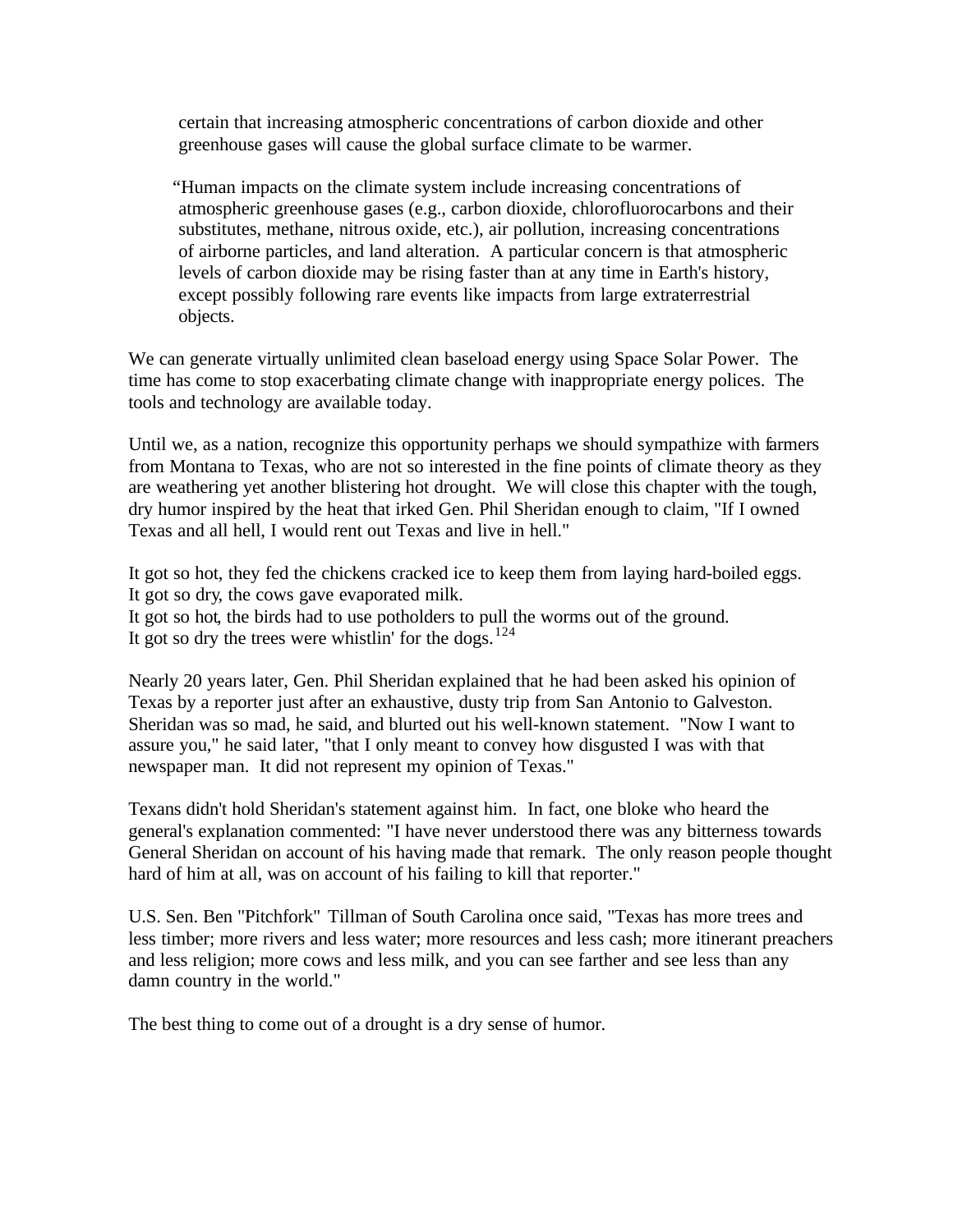# **End Notes**

http://www.whoi.edu/institutes/occi/currenttopics/ct\_abruptclimate.htm

 $\overline{a}$ 

- <sup>3</sup> private communication 6/23/03 with Dr. David Easterling, Chief, Scientific Services Division, NOAA's National Climatic Data Center
- <sup>4</sup> "U.S. Insurance Industry Perspectives on Global Climate Change", (Feb 2001) http://eetd.lbl.gov/EMills/PUBS/PDF/Executive\_Summary\_and\_TOC.pdf *accessed 1/22/04*
- <sup>5</sup> "May tornado count sets record", By Traci Watson, USA TODAY, 5/11/2003 Updated 5/12/2003 http://www.usatoday.com/weather/news/2003-05-11-tornadoes-may\_x.htm last *accessed 5/18/03*
- <sup>6</sup> "Dozens Dead, Homes Destroyed by Twisters", By Kelly Kurt, Associated Press, May 10, 2003 Oklahoma **City**

http://story.news.yahoo.com/news?tmpl=story&cid=514&e=2&u=/ap/20030510/ap\_on\_re\_us/tornado\_week and "Bush Declares Oklahoma a Disaster Area", By Julie Bisbee, Associated Press http://story.news.yahoo.com/news?tmpl=story&cid=514&e=11&u=/ap/20030510/ap\_on\_re\_us/severe\_weathe r both stories *accessed 5/10/03*

- <sup>7</sup> "U.S. Sets Tornado Record Last Week", May 14, 2003 Associated Press http://www.fema.gov/press/ap/ap051403.shtm *accessed 5/18/03*
- <sup>8</sup> 2003 Atlantic Hurricane Season, National Climatic Data Center, Season summary http://www.ncdc.noaa.gov/oa/climate/research/2003/hurricanes03.html *accessed 12/18/03*
- 9 Dr. William Gray's Tropical Meteorology Project, Colorado State University http://tropical.atmos.colostate.edu/forecasts/ and http://directory.google.com/Top/Science/Earth\_Sciences/Meteorology/Weather\_Phenomena/Hurricanes/ *accessed 1/25/04*
- <sup>10</sup> Arkin, P.A., "The relationship between interannual variability in the 200 mb tropical wind field and the Southern Oscillation", Mon. Wea. Rev. 110, 1393-1404 (1982).) and Gray, W.M. "Atlantic Seasonal Hurricane Frequency. Part I: El-Niño and 30-MB Quasi-Biennial Oscillation Influences", Mon. Wea. Rev., 112, 1649-1688, (1984)).During a El Niño year, the difference between upper and lower level winds, called wind shear, is larger in most of the tropical Atlantic, which inhibits the formation of hurricanes, while the opposite happens in a La Niña year. There is a high correlation with sea surface temperatures in the tropical Atlantic, which are known to influence the hurricane activity.
- <sup>11</sup> http://www.spacedaily.com/news/arctic-03g.html reporting on NASA satellite studies collected at http://www.gsfc.nasa.gov/topstory/2003/1023esuice.html *accessed 1/24/04*
- <sup>12</sup> Thompson, D. W. J., and J. M. Wallace, 2001: Regional Climate Impacts of the Northern Hemisphere Annular Mode. *Science*, 293, 85-89. 5.4 °F (3 °C) warming occurred between 1958 and 1997.
- <sup>13</sup> Hanna, E., and J. Cappelen, Recent cooling in coastal southern Greenland and relation with the North Atlantic Oscillation, Geophys. Res. Lett., 30(3). 2.3 °F (1.3 °C) cooling occurred between 1958 and 2001, while a short warm phase also took place in the late 1990's. Globally, temperatures have risen over this period (+0.53 C). Scientists have recently reported dramatic thinning of Greenland's ice sheet.

<sup>&</sup>lt;sup>1</sup> "Rapid Freshening of the Deep North Atlantic Ocean Over the Past Four Decades," in *Nature*, Vol. 416, April 25, 2002, by B. Dickson (Centre for Environment, Fisheries, and Aquaculture Science, Lowestoft, UK), I. Yashayaev, J. Meincke, B. Turrell, S. Dye, and J. Hoffort

<sup>&</sup>lt;sup>2</sup> "Abrupt Climate Change: Should We Be Worried?, by Dr. Robert B. Gagosian, President and Director, Woods Hole Oceanographic Institution, Brochure prepared for a panel on abrupt climate change - World Economic Forum, Davos, Switzerland, January 27, 2003 http://www.whoi.edu/institutes/occi/currenttopics/climatechange\_wef.html *last accessed 12/12/03* Woods Hole Oceanographic Institution maintains a useful source of news about abrupt climate change at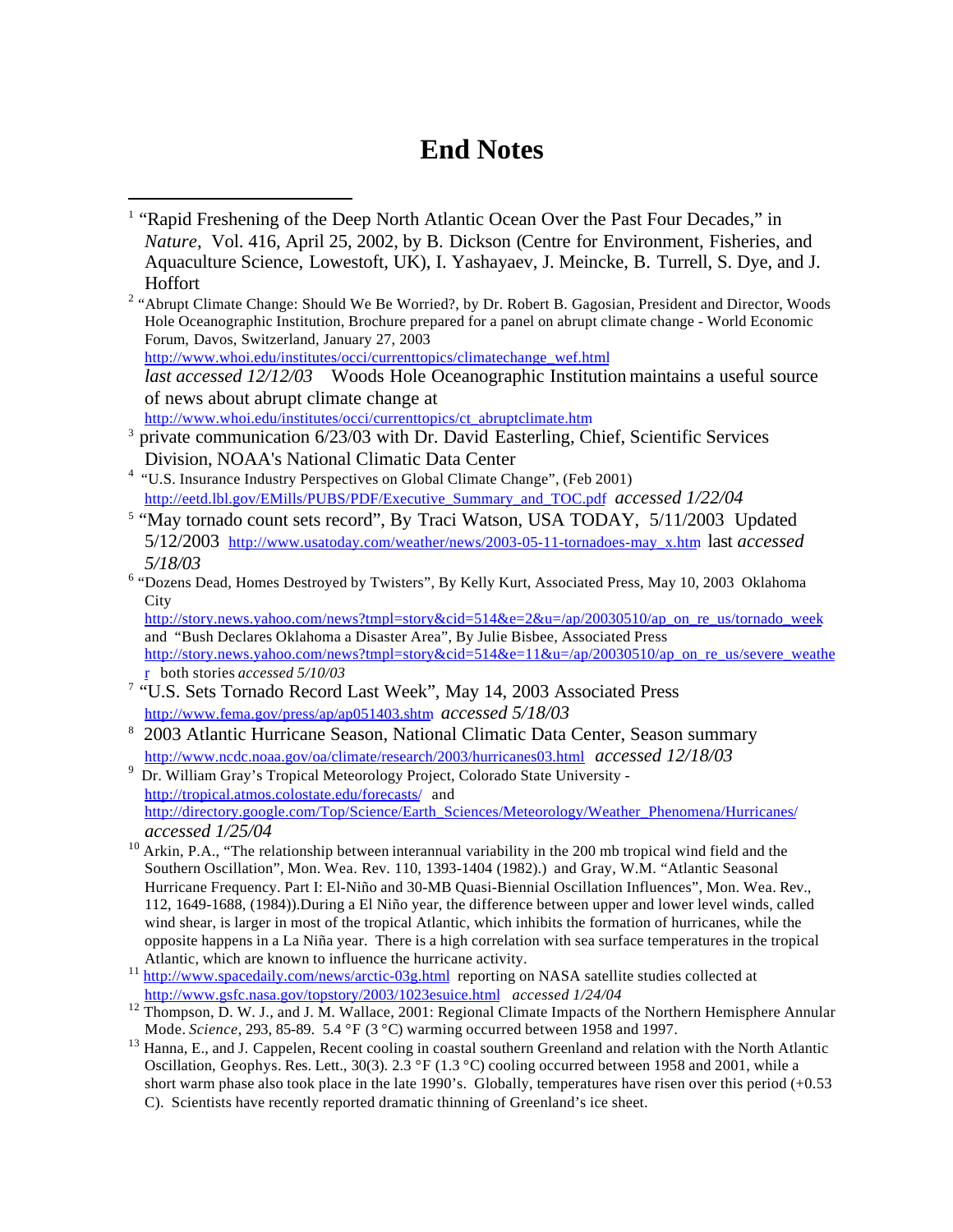http://newsvote.bbc.co.uk/mpapps/pagetools/print/news.bbc.co.uk/1/hi/sci/tech/2840137.stm *accessed 11/9/03*

<sup>14</sup> Wright, R. & Flynn, L. P. *Geology*, 32, 189 - 192, G20239.1 (2004).

 $\overline{a}$ 

- <sup>15</sup> NOAA has an excellent and colorful discussion of La Niña (cold) and El Niño (warm) events at http://www.pmel.noaa.gov/tao/elnino/el-nino-story.html *accessed 6/1/03*
- <sup>16</sup> "Great Ocean Conveyor" after Broecker in "Abrupt Climate Change: Inevitable Surprises", Committee on Abrupt Climate Change, National Research Council, 244 pages, 6x9, 2002, ISBN 0-309-07434-7 http://books.nap.edu/books/0309074347/html/233.html#pagetop page 233 *accessed 6/14/03*
- <sup>17</sup> "Abrupt Climate Change: Inevitable Surprises", US National Academy of Sciences, National Research Council Committee on Abrupt Climate Change, National Academy Press, 2002
- <sup>18</sup> Yashayaev, I., J. Meincke, B. Turrell, S. Dye, and J. Hoffort, "Rapid Freshening of the Deep North Atlantic Ocean Over the Past Four Decades," *Nature*, Vol. 416, April 25, 2002
- <sup>19</sup> "A change in the freshwater balance of the Atlantic Ocean over the past four decades"Curry, R., Dickson, B. & Yashayaev, I. *Nature* 426, 826–829 (2003); NSF report available at http://www.nsf.gov/od/lpa/news/03/pr03145.htm *last accessed 12/26/03*
- <sup>20</sup> Roderick, M. and G, Farquhar, "The Cause of Decreased Pan Evaporation Over the Past 50 Years", *Science,* Volume 298 (2002), pages 1410-1411
- <sup>21</sup> Liepert, B., "Observed Reductions of Surface Solar Radiation at Sites in the US and Worldwide", Geophysical Research Letters Volume 29 (2002), pages 1421-1433 and G. Stanhill and S. Cohen, "Global Dimming: A Review of the Evidence", Agricultural and Forest Meteorology, Volume 107 (2001), pages 255-278
- <sup>22</sup> Hurrell, J.W. 1995. "Decadal Trends in the North Atlantic Oscillation: Regional Temperatures and Precipitation." *Science*. 269: 676-679
- <sup>23</sup> Cullen, H. and P. B. DeMenocal, "North Atlantic Influence on Middle Eastern Climate and Water Supply", Proceedings: Atlantic Climate Variability, Lamont-Doherty Earth Observatory of Columbia University September 24-26, 1997 http://www.aoml.noaa.gov/phod/acvp/cullen.htm *last accessed 1/1/04*
- <sup>24</sup> Goldenberg, S. B., C.W. Landsea, A. M. Mestas-Nuñez and W.M. Gray, "The Recent Increase in Atlantic Hurricane Activity: Causes and Implications", *Science* 293,474-479 (2001).
- <sup>25</sup> Barlow, M., H. Cullen and B. Lyon, 2002: "Drought in Central and Southwest Asia: La Niña, the Warm Pool, and Indian Ocean Precipitation." Journal of Climate Letters, 15, 697- 700. http://iri.columbia.edu/climate/impact/swasia/ongoing.html *last accessed 2/8/04*
- <sup>26</sup> "Decreasing Overflow from the Nordic Seas into the Atlantic Ocean Through the Faroe Bank Channel Since 1950," in *Natur*e, Vol. 411, June 21, 2001, by B. Hansen (Faroe Fisheries Laboratory, Faroe Is-lands), W. Turrell, and S. Østerhus.
- <sup>27</sup> Stouffer, R.J. and Manabe, S., "Response of a coupled ocean-atmosphere model to increasing atmospheric carbon dioxide : sensitivity to the rate of increase", **J. Climat**e, 12, 2224-2237 (1999).
- <sup>28</sup> Vellinga,M. and Wood,R.A. "Global climatic impacts of a collapse of the Atlantic thermohaline circulation", **Climatic Change** 54, 251-267. (2002)
- <sup>29</sup> "Climate Warming and the decline of zooplankton in the California current", by Roemmich, D. and McGowen, J., *Science* .267:1324-1326 (1995 ).
- <sup>30</sup> "Study Reveals Plunge in Big Fish Numbers", NewsMax Wires, May 15, 2003 http://www.newsmax.com/archives/articles/2003/5/15/145011.shtml *last accessed 5/18/03*
- <sup>31</sup> "Rapid worldwide depletion of predatory fish communities" by Ransom A. Myers & Boris Worm, Nature, Vol 423, 15 May 2003, page 280+ accessed 5/18/03
- <sup>32</sup> "Cover Study Of Nature Provides Startling New Evidence That Only 10% Of All Large Fish Are Left In Global Ocean 90% of All Large Fish Including Tuna, Marlin, Swordfish, Sharks, Cod and Halibut are Gone.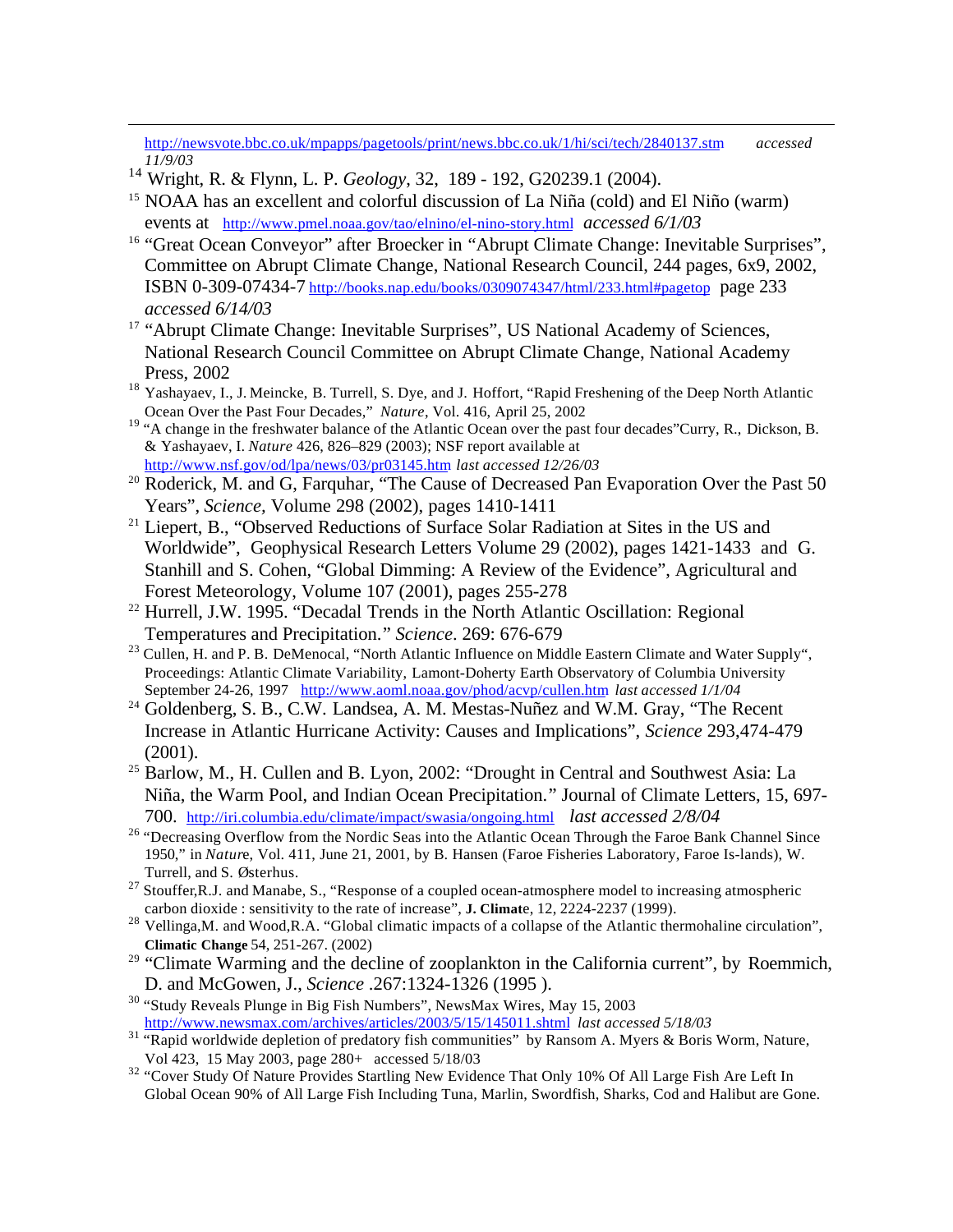Leading Scientists Say Need to Attempt Restoration on a Global Scale is Urgent", Jessica Brown, SeaWeb, May 15, 2003 Washington, D.C http://www.seaweb.org/whatis/5.15.03.release.html *last accessed 5/18/03*

- <sup>33</sup> Sarmiento, J.L., N. Gruber, M. Brzezinski, and J. Dunne, "High Latitude Controls of the Global Nutricline and Low Latitude Biological Productivity", *Nature* 427, 56 - 60 (01 January 2004); http://www.nature.com/cgitaf/DynaPage.taf?file=/nature/journal/v427/n6969/abs/nature02127\_fs.html *last accessed 1/4/04*
- <sup>34</sup> Etheridge, D.M., L.P. Steele, R.J. Francey, and R.L. Langenfelds. 2002. Historical CH4 Records Since About 1000 A.D. From Ice Core Data. In Trends: A Compendium of Data on Global Change. Carbon Dioxide Information Analysis Center, Oak Ridge National Laboratory, Department of Energy, Oak Ridge, Tenn.

http://cdiac.esd.ornl.gov/trends/atm\_meth/lawdome\_meth.html *last accessed 1/1/04*

- <sup>35</sup> Dept of Energy's National Energy Technology Laboratory, National Methane Hydrate Program Newsletter: http://www.netl.doe.gov/scng/hydrate/ *last accessed 12/29/03*
- <sup>36</sup> Jiang, G., Kennedy, M. J. & Christie-Blick, N., "Stable isotopic evidence for methane seeps in Neoproterozoic postglacial cap carbonates", *Nature* 426, 822 - 826 (18 December 2003)
- *Note*: A recent book discussing Methane Hydrates' role in prehistoric Climate Change is "Methane Hydrates in Quaternary Climate Change: The Clathrate Gun Hypothesis", by James Kennett, Kevin Cannariato, Ingrid Hendy, and Richard Behl, American Geophysical Union Special Publication Vol. 54, 2003. 216 pages softbound, ISBN: 0-87590-296-0
- <sup>37</sup> Smith, L. C., G. M. MacDonald, A. A. Velichko, et al, "Siberian Peatlands a Net Carbon Sink and Global Methane Source Since the Early Holocene", *Science,* 303, 5656, 16 Jan 2004, http://www.sciencemag.org/cgi/content/abstract/303/5656/353 *last accessed 2/6/04*
- <sup>38</sup> Haugan P.M. and Drange H., "Effects of CO2 on the ocean environment", Energy Conversion Mgmt. 37, 1019-1022, 1996

 $\overline{a}$ 

<sup>40</sup> "Study Challenges Idea of Seeding Oceans With Iron to Curb Global Warming", By Hillary Mayell for National Geographic News, January 8, 2001 http://news.nationalgeographic.com/news/2002/01/0108\_020108oceaniron.html and

http://www-personal.umich.edu/~rstey/Site%20files/consequences.html *last accessed 2/8/04* <sup>41</sup> "Climate Change: Will Ocean Fertilization Work?", by Buesseler, K. O. and Boyd, P. W., *Science,* 300, 67-68

- (2003)
- <sup>42</sup> "U.S. Insurance Industry Perspectives on Global Climate Change", http://eetd.lbl.gov/EMills/PUBS/PDF/Executive\_Summary\_and\_TOC.pdf *accessed 1/19/04*
- <sup>43</sup> IPCC Report "Climate Change 2001: Impacts, Adaptation and Vulnerability", Chapter 5, http://www.ipcc.ch/pub/tar/wg2/fig8-1.htm *last accessed 5/8/03*
- <sup>44</sup> "Insurer warns of global warming catastrophe", Geneva (Reuters) March 3, 2004 http://sg.news.yahoo.com/040303/3/3ihff.html *last accessed 3/4/04*
- <sup>45</sup> http://www.hprcc.unl.edu/nebraska/drought-summary2002.html *last accessed 2/8/04*
- <sup>46</sup> "Duke Power Warns Towns in Charlotte, N.C., Area to Cut Water Use", By Bruce Henderson, The Charlotte Observer, Aug. 28, 2002, http://www.charlotte.com/mld/observer/2002/08/29/news/3951798.htm *last accessed 5/11/03*
- <sup>47</sup> http://lwf.ncdc.noaa.gov/oa/climate/research/2002/aug/st035dv00pcp200208.html *last accessed 2/8/04*
- <sup>48</sup> A group of studies in the Sept. 27, 2002 issue of Science are summarized at http://www.gsfc.nasa.gov/topstory/20020822blackcarbon.html and http://gtresearchnews.gatech.edu/newsrelease/SOOT.htm *both last accessed 2/8/04*
- <sup>49</sup> "Record Flooding Wracks Europe", By Carl Kovac, 8/26/02 McGraw-Hill Construction Engineering News Record, http://www.enr.com/news/environment/archives/020826.asp *last accessed 2/8/04*
- <sup>50</sup> "Prague floods surge to new peaks", Tuesday, 13 August, 2002, http://news.bbc.co.uk/1/hi/world/europe/2189695.stm *last accessed 2/8/04*
- <sup>51</sup> "Tide of misery floods Europe Deaths rise to 87 Record rainfall brings chaos to continent", by John Hooper, Wednesday August 14, 2002, The Guardian, http://www.guardian.co.uk/weather/Story/0,2763,774160,00.html *last accessed 2/8/04*

 $39$  Houghton, J., pg 26.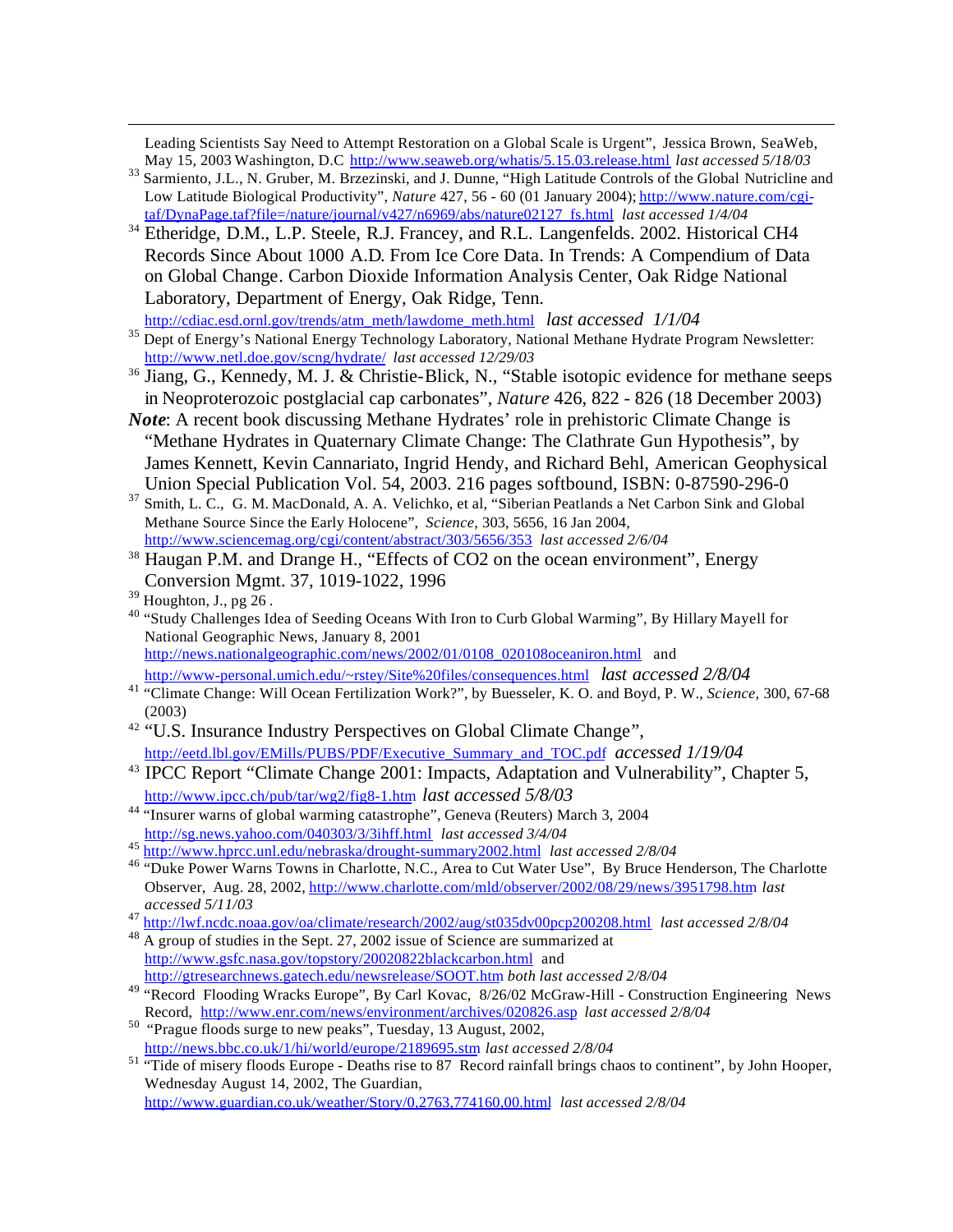- <sup>52</sup> "Europe's flood lessons", 19 August, 2002, http://news.bbc.co.uk/1/hi/world/europe/2203152.stm *last accessed 2/8/04*
- 53 "Canadian Farmers Devastated by Prairie Drought", By Kanina Holmes, Winnipeg, Manitoba (Reuters) August 23, 2002 http://216.239.53.104/search?q=cache:HbL-XHk7pmYC:ca.news.yahoo.com/020823/5/oiod.html+Canada+wheat+production+drought&hl=en&ie=UTF-8 *last accessed 5/11/03*
- <sup>54</sup> "Typhoon Rusa Ravages S. Korea", CBS Worldwide, Gangneung, South Korea, Sept. 2, 2002 http://www.cbsnews.com/stories/2002/08/13/world/main518459.shtml *accessed 1/24/04*
- <sup>55</sup> "Smog thickens in Moscow, people told to stay inside", Reuters, September 6, 2002, http://www.planetark.org/dailynewsstory.cfm/newsid/17644/newsDate/6-Sep-2002/story.htm *last accessed 5/11/03*
- <sup>56</sup> "Kenna smashes into Mexico, wrecks coastal areas", AP, Oct 25, 2002 http://www.usatoday.com/weather/news/2002/2002-10-25-kenna-ashore\_x.htm *last accessed 5/11/03*
- <sup>57</sup> "Japan hit by deadly storm", Wednesday, 2 October, 2002, BBC News

 $\overline{a}$ 

- http://news.bbc.co.uk/2/hi/asia-pacific/2290162.stm *last accessed 5/11/03* Northern Climate Exchange, by Bill Miller, Environment Canada
- http://yukon.taiga.net/knowledge/resources/november2002climate.html *last accessed 4/27/03* <sup>59</sup> "Snow depths come up short Officials gloomy on drought relief" By Steve Lipsher, Denver Post, Tuesday,
- December 31, 2002 http://www.denverpost.com/Stories/0,1413,36%257E53%257E1081671%257E,00.html <sup>60</sup> "Colorado Drought", National Climatic Data Center, January 14, 2003
- http://www.ncdc.noaa.gov/oa/climate/research/2002/dec/st005dv00pcp200212.html *last accessed 2/8/04* <sup>61</sup>"The drought of 2002" http://cbc.ca/news/features/drought2002\_timeline.html and
- http://www.agr.gc.ca/pfra/drought/index\_e.htm *last accessed 2/8/04* <sup>62</sup> "Prairie Drought Denting Food Exports", October 2, 2002 by Stephen S. Poloz, Vice-President and Chief Economist, Export Development Canada http://www.edc.ca/docs/ereports/commentary/w10-02-2002\_e.htm *last accessed 2/8/04*
- <sup>63</sup> http://www.ncdc.noaa.gov/oa/climate/research/2002/dec/hazards.html *last accessed 2/8/04*
- <sup>64</sup> http://www.ncdc.noaa.gov/oa/climate/research/2002/dec/hazards.html *last accessed 2/8/04*
- <sup>65</sup> "Bolivian Glaciers shrinking fast", By Andrew Enever, BBC News Online, December 10, 2002 http://news.bbc.co.uk/1/low/sci/tech/2559633.stm *accessed 4/27/03*
- <sup>66</sup> "Heavy Snow in Beijing Spells Joy And Trouble", December 24, 2002, *People's Daily*(English), http://english.peopledaily.com.cn/200212/24/eng20021224\_109001.shtml a*ccessed 4/27/03*
- $67 \cdot$ Record ice loss in Arctic", by Molly Bentley, December 9, 2002, http://news.bbc.co.uk/1/hi/sci/tech/2558319.stm *accessed 1/25/04*
- <sup>68</sup> Google's cache of http://www.asahi.com/english/national/K2002121000299.html
- "Seasonal record snow blankets Tokyo", Asahi Shimbun(English), December 10, 2002, *accessed 4/27/03*
- <sup>69</sup> National Climate Data Center http://www.ncdc.noaa.gov/oa/climate/research/2002/dec/hazards.html *accessed 1/25/04*
- <sup>70</sup> "Newfoundland on track for record winter", By CBC News Online, 20 Jan 2003 http://www.cbc.ca/stories/2003/01/20/weather\_030120,

"Another blizzard slams Newfoundland", 24 Jan 2003 http://www.cbc.ca/stories/2003/01/24/blizzard030124 and "St. John's tallies nearly 4 metres of snow" 08 Feb 2003

- http://www.cbc.ca/stories/2003/02/08/nfld\_snow030208 and
- http://www.fortisinc.com/nfpower\_rec\_snow\_hazard\_2001.htm all *accessed 5/4/03*

<sup>71</sup> "Mississippi River nears historic low", Published January 17, 2003

http://archive.columbiatribune.com/2003/jan/20030117news013.asp "Mississippi businesses worried about looming drought", by Becky Gillette, Mississippi Business Journal, Volume 22, Number 11, March 13, 2000- March 19, 2000

http://216.239.33.104/search?q=cache:fbCPN6qnA58C:www.msbusiness.com/archives/22v11n/Metro/9808.php +Record+low+levels+Mississippi+river+1988&hl=en&ie=UTF-8 *all accessed 5/10/03*

<sup>72</sup> "Howard shaken by 'worst' bushfires", By Dennis Shanahan and Megan Saunders, January 20, 2002, *The Australian,* http://theaustralian.news.com.au/common/story\_page/0,5744,5859798%255E2702,00.html *accessed 4/27/03*

<sup>73</sup> "Drought's grain drain is our worst", by Asa Wahlquist, Feb 19, 2003, *The Australian,* http://www.theaustralian.news.com.au/printpage/0,5942,6008145,00.html *last accessed 4/27/03*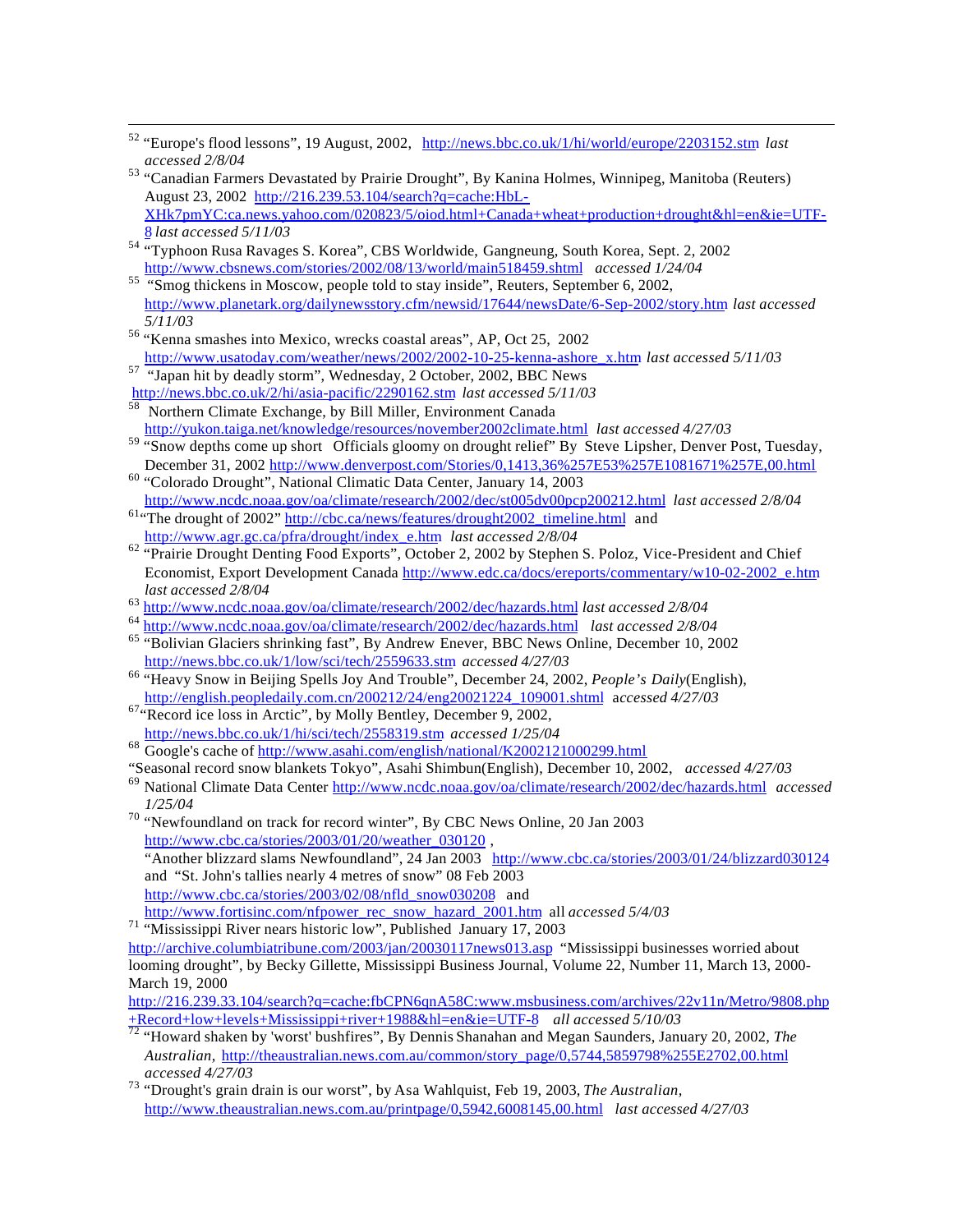- <sup>75</sup> "Record Low Temperature Kills 300 People in Moscow", Thursday, January 10, 2002 http://english.peopledaily.com.cn/200201/10/eng20020110\_88374.shtml *last accessed 2/8/04*
- <sup>76</sup> "Russia battles big freeze", BBC, January, 9, 2003, http://news.bbc.co.uk/1/hi/world/europe/2643827.stm *last accessed 2/8/04*
- <sup>77</sup> "Nordic power prices gain on dry, cold forecast", Reuters February 14, 2003 and "Nordic power prices climb on continued dry outlook", Reuters - February 25, 2003
- <sup>78</sup> National Climate Data Center Hazards/ Climate Extremes, http://www.ncdc.noaa.gov/oa/climate/research/2003/jan/hazards.html *accessed 1/30/04*
- <sup>79</sup> "US East coast freezes over", by Emma Simpson, BBC, 24 January, 2003 http://news.bbc.co.uk/2/hi/americas/2692515.stm *accessed 1/30/04*
- 80 "Santa Ana winds wreak havoc on North County", by North County Times Staff Writers http://www.nctimes.net/news/2003/20030108/53133.html and "Santa Ana winds leave two dead", Jan. 07, 2003, Associated Press http://www.weather.com/newscenter/topstories/030107deadlywindsCA.html? *last accessed 2/8/04*
- <sup>81</sup> BBC "Cyclone Zoe in pictures" http://news.bbc.co.uk/1/hi/world/asia-pacific/2624193.stm and World Watch Daily http://worldwatchdaily.org/index.cfm/fuseaction/home.show/subj/natdis.htm *last accessed 2/8/04*
- <sup>82</sup> "Islanders safe after hiding in Caves", http://www.dawn.com/2003/01/05/int5.htm *last accessed 2/8/04*
- <sup>83</sup> 'Cyclone Zoe Ravages Solomons," http://www.sundayherald.com/30434 *last accessed 2/8/04*
- 84 http://www.londonzoo.co.uk/news/n\_0000001081.asp, http://atlas.gc.ca/site/english/facts/superweather.html *last accessed 2/8/04*
- $85$  "Third death in German floods" January 4, 2003 CNN News, http://www.cnn.com/2003/WEATHER/01/04/europe.deluge/
- <sup>86</sup> "Congo braced for devastating floods", By Mark Dummett, BBC Kinshasa correspondent, January, 2, 2003, http://news.bbc.co.uk/2/low/africa/2620827.stm *last accessed 2/8/04*
- 87 "Blizzard of '03 drops record snowfall", by David D. Haskell, UPI, February 18, 2003 http://dynamic.washtimes.com/twt-print.cfm?ArticleID=20030218-023213-1610r *accessed 5/10/03*
- 88 "Record-setting rains drench S. California", Los Angeles (AP) Jefferson City News Tribune, Friday, February 14, 2003
- <sup>89</sup> "March Rainfall in Tasmania Sets Record", NASA,

http://earthobservatory.nasa.gov/NaturalHazards/natural\_hazards\_v2.php3?img\_id=10152 *accessed 2/6/04* 90 "Snow closes Auraria for 3 days", Lindsay Sandham, Metropolitan State College Denver,

- http://www.mscd.edu/~themet/TheMetropolitan/02\_03/Vol25\_issue26/news.html *last accessed 2/8/04*
- $91$  " Record cold may freeze over Lake Superior" CBC News, March 7, 2003, http://cbc.ca/stories/2003/03/06/ice\_lake030306 and Houghton, Mich.(AP) http://climate.umn.edu/doc/journal/superior030603.htm *accessed 2/6/04*
- 92 "Sunniest March for more than 40 years", 31 March 2003 http://www.metoffice.gov.uk/corporate/pressoffice/2003/pr20030331.html *last accessed 2/14/04*
- 93 "World's Wettest Area Cherrapunji- Dries Up" By Subir Bhaumik, BBC News, April 28, 2003 http://www.indiaresource.org/news/2003/3923.html *last accessed 2/6/04*
- 94 "Super-cold water lead suspect in frozen cod", St. John's, 10 Apr 2003, CBC News http://cbc.ca/stories/2003/04/09/cod\_030409 *last accessed 2/11/04*
- <sup>95</sup> "Twisters Kill 38 in Kansas, Missouri and Tennessee", May 5, 2003 Pierce City, Mo FoxNews and Associated Press, http://www.foxnews.com/story/0,2933,85952,00.html *last accessed 2/14/04*
- <sup>96</sup> "Extreme weather on the rise", July 3, 2003 CNN http://www.cnn.com/2003/WEATHER/07/03/wmo.extremes/ *last accessed 2/11/04*
- <sup>97</sup> http://www.ncdc.noaa.gov/oa/climate/research/2003/may/hazards.html *last accessed 2/6/04*
- <sup>98</sup> "Argentina floods kill 18", 4 May, 2003, http://news.bbc.co.uk/1/hi/world/americas/2999307.stm *last accessed 2/8/04*
- <sup>99</sup> "Flooding in Sri Lanka worst since 1947, say Christian Aid partners", 29 May 2003 http://www.reliefweb.int/w/rwb.nsf/0/56e4961fd68dcdaf85256d36006ef75d?OpenDocument *last accessed 2/11/04*
- <sup>100</sup> "Late Spring Season Flooding of 2003" by T. Murphy and J. Noel National Weather Service Forecast, May 11, 2003 http://www.srh.noaa.gov/ffc/html/fld503.shtml and "Southeast Floods Force Hundreds to Flee

 $\overline{a}$ <sup>74</sup> "Asian cold takes more lives", Washington Times, Jan 20, 2003, http://washingtontimes.com/world/20030120-50717920.htm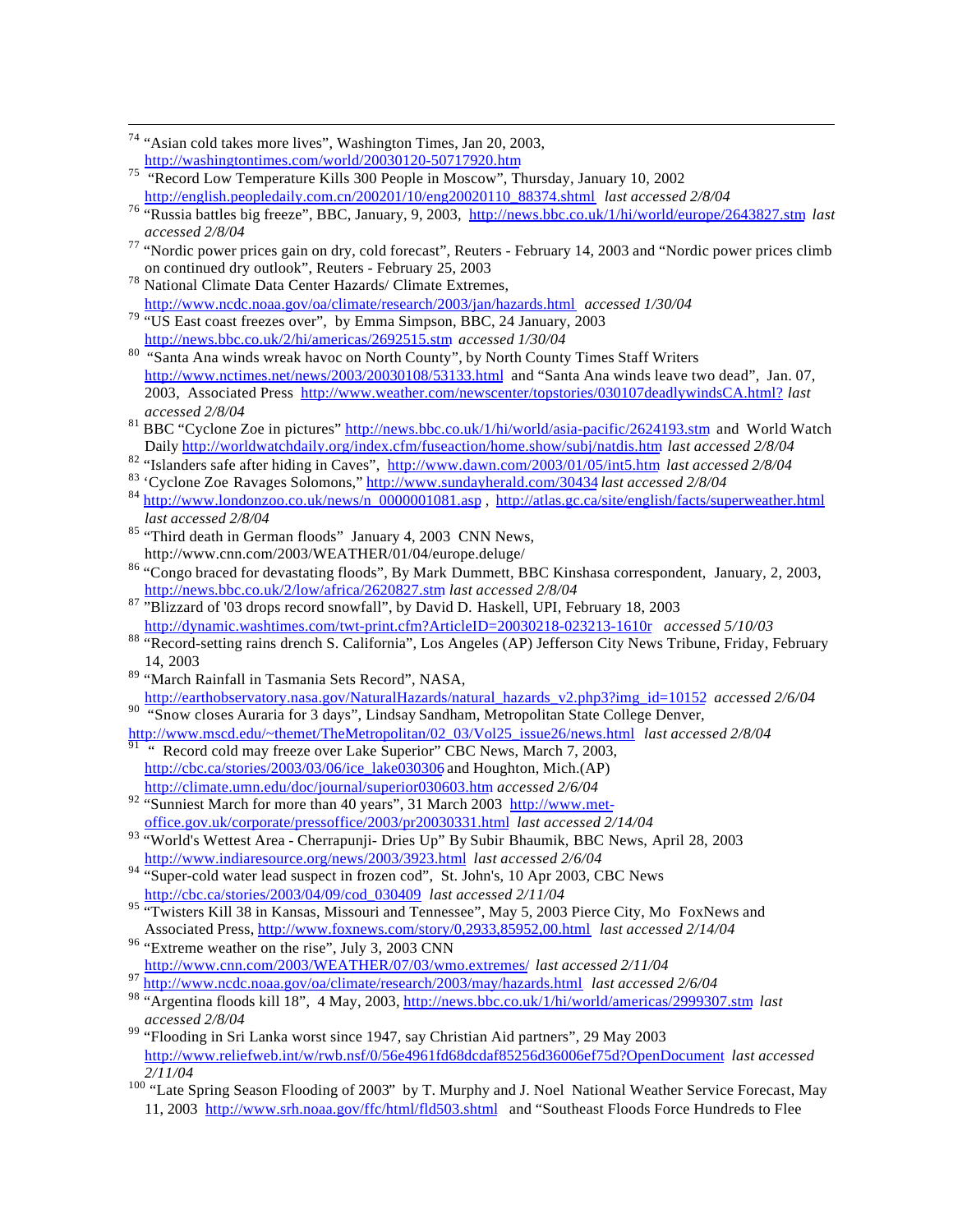$\overline{a}$ Homes", May 09, 2003, Chattanooga, Tenn. http://www.foxnews.com/story/0,2933,86349,00.html *both last accessed 2/8/04* <sup>101</sup> "World: Extreme Weather Prompts Global Warming Alert", The Independent, July 3, 2003 http://www.corpwatch.org/news/PND.jsp?articleid=7428 *last accessed 2/9/04* <sup>102</sup> "Mormon cricket infestation worst in decades", By Sandra Chereb, Associated Press June 16, 2003 *Las Vegas Review-Journal,* http://www.reviewjournal.com/lvrj\_home/2003/Jun-16-Mon-2003/news/21528182.html and *The Daily Recorder* http://www.csun.edu/~govrel/ArchivesJan-June03.html *accessed 2/14/04* <sup>103</sup> U.S. Regional Drought Watch, National Climatic Data Center, May 2003 http://www.ncdc.noaa.gov/oa/climate/research/2003/may/drought-regional-overview.html and "As Spring Fades, NOAA Offers Outlook For Summer" June 24, 2003 http://www.noaanews.noaa.gov/stories/s1164.htm *accessed 2/14/04* <sup>104</sup> " Worst grasshopper infestation ever on tap for Prairies", 19 Jun 2003 Acme, Alberta CBC News Online http://cbc.ca/stories/2003/06/19/hoppers030619 *accessed 2/14/04* <sup>105</sup> "Killer India Heat's Toll Grows", Hyderabad, India, May 30, 2003 CBS News http://www.cbsnews.com/stories/2003/06/02/world/main556496.shtml *accessed 2/14/04* <sup>106</sup> "Fires Burned One-tenth of Australia", July 14, 2003, CNN.com http://earthobservatory.nasa.gov/Newsroom/Headlines/2003/200307.html *accessed 2/11/04* <sup>107</sup> "Heat, drought hit Europe's economy", Charleston, The Post and Courier July 29, 2003 http://www.charleston.net/stories/072903/wor\_29drought.shtml *last accessed 1/24/04* <sup>108</sup> "Global Hazards and Significant Events July 2003", NOAA/National Climatic Data Center http://www.ncdc.noaa.gov/oa/climate/research/2003/jul/hazards.html *accessed 1/24/04* <sup>109</sup> "Emergency threat in dry Italy", 14 July, 2003, BBC News, http://news.bbc.co.uk/1/hi/world/europe/3065977.stm *accessed 2/11/04* <sup>110</sup> "French forest fires 'under control", By Caroline Wyatt, BBC http://news.bbc.co.uk/1/hi/world/europe/3077793.stm and "3 die, 15000 evacuated in forest fire", La Garde Freinet, France 29 July 03 http://www.heraldsun.news.com.au/printpage/0,5481,6830246,00.html <sup>111</sup> "Forest Fires in Eastern Russia", NASA, Earth Observatory, Natural Hazards Archive http://earthobservatory.nasa.gov/NaturalHazards/natural\_hazards\_v2.php3?img\_id=10827 *accessed 1/24/04* <sup>112</sup> NASA, Earth Observatory, Natural Hazards Archive http://earthobservatory.nasa.gov/NaturalHazards/Archive/natural\_hazards\_archive.php3?page=16 *accessed 1/24/04* <sup>113</sup> "Europe bakes in hottest summer for 500 years", Australian Broadcasting Corporation & Agence France-Presse http://www.abc.net.au/news/newsitems/s952295.htm *accessed 11/30/03* <sup>114</sup> "The four degrees: How Europe's hottest summer shows global warming is transforming our world" By Michael McCarthy, Environment Editor, The Independent, Dec. 8, 2003 http://news.independent.co.uk/world/environment/story.jsp?story=471135 or http://millenniumdebate.org/ind8dec033.htm *accessed 1/24/04* <sup>115</sup> "Over 11,000 dead in French heat", Friday, 29 August, 2003, http://news.bbc.co.uk/1/hi/world/europe/3190585.stm *last accessed 1/19/04* <sup>116</sup> "Nuclear plants' rules relaxed", by John Tagliabue, New York Times, Aug. 12, 2003, http://www.azcentral.com/arizonarepublic/local/articles/0812euro-heat12.html *accessed 1/19/04* <sup>117</sup> "Heat wave sets records in Europe" Lisa Bryant, Washington Times, August 6, 2003, PARIS http://dynamic.washtimes.com/print\_story.cfm?StoryID=20030805-113407-3958r and "Forest fires, heath fires and gorse fires are very, very dangerous." BBC NEWS 2003/08/07 http://news.bbc.co.uk/go/pr/fr/-/2/hi/uk\_news/3130851.stm *accessed 8/8/03* <sup>118</sup> "Fire-ravaged Portugal faces erosion", http://news.bbc.co.uk/1/hi/world/europe/3164843.stm and http://earth.esa.int/ew/fires/portugal\_aug\_03/ *accessed 1/24/04* <sup>119</sup> "B.C. fires top Canadian list", by Alanna Mitchell, Globe and Mail, December 29, 2003 http://www.globeandmail.com/servlet/story/RTGAM.20031229.wclim1229/BNPrint/National/ *accessed 1/25/04* <sup>120</sup> "Fires and Floods Worldwide", The Observer, August 17, 2003 http://observer.guardian.co.uk/international/story/0,6903,1020327,00.html *accessed 1/24/04* <sup>121</sup> "Daily threat for Mongolia nomads", By the BBC's Rupert Wingfield-Hayes, Ulan Bator, Mongolia 27 July,

2003 http://news.bbc.co.uk/1/hi/programmes/from\_our\_own\_correspondent/3097325.stm *accessed 1/30/04*